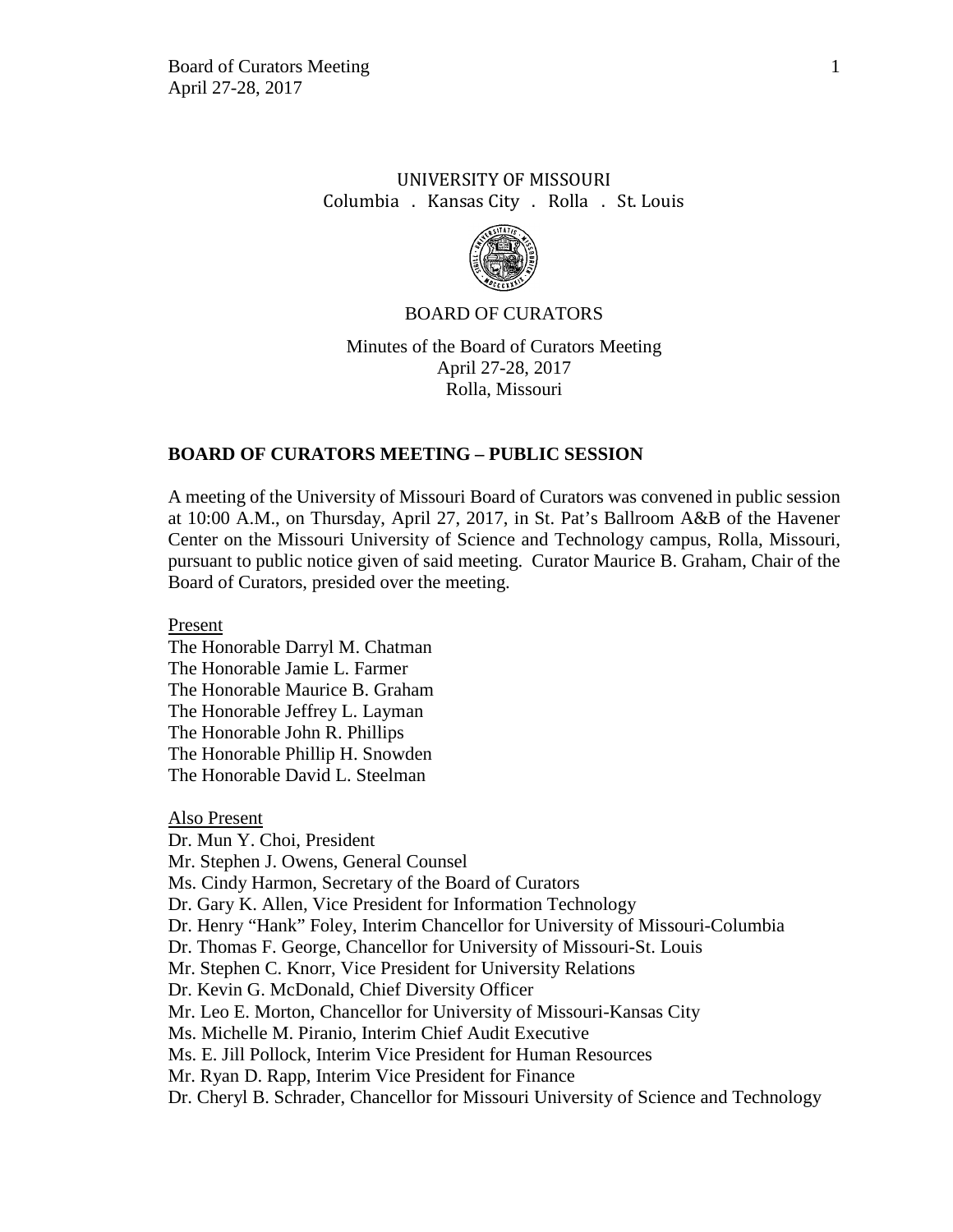Dr. Robert W. Schwartz, Interim Vice President for Academic Affairs, Research and Economic Development Dr. David R. Russell, Chief of Staff, UM System Mr. John Fougere, Chief Communications Officer, UM System Media representatives

### **General Business**

Administered the oath of office for Curators Chatman, Farmer and Layman.

Review Consent Agenda – No discussion.

Approval, Board Executive Committee and Standing Committee Assignments

It was recommended by Chairman Graham, moved by Curator Steelman and

seconded by Curator Phillips, that the following Board of Curators Executive Committee

and Standing Committees appointments be approved for 2017:

#### **Executive Committee**

Maurice B. Graham, Chair John R. Phillips David L. Steelman

#### **Academic, Student and External Affairs Committee**

Phillip H. Snowden, Chair Jamie L. Farmer Jeffery L. Layman John R. Phillips

### **Audit Committee**

Phillip H. Snowden, Chair Darryl M. Chatman Jamie L. Farmer John R. Phillips

### **Compensation and Human Resources Committee**

Jeffery L. Layman, Chair Darryl M. Chatman Jamie L. Farmer David L. Steelman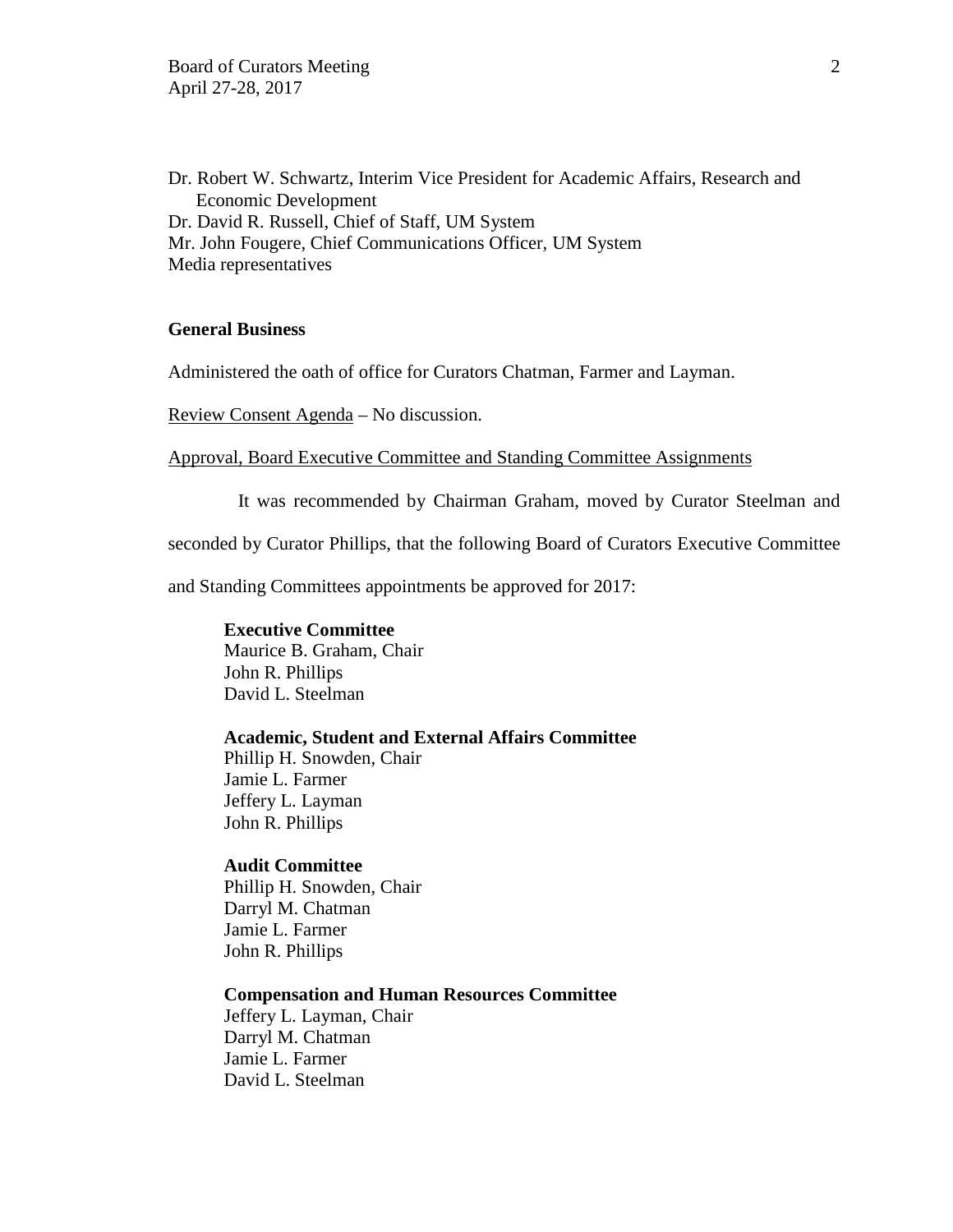### **Finance Committee**

David L. Steelman, Chair Darryl M. Chatman Jeffery L. Layman Phillip H. Snowden

#### **Governance, Resources and Planning Committee**

Darryl M. Chatman, Chair Jamie L. Farmer David L. Steelman Maurice B. Graham, ex officio Mun Choi, ex officio

### **Health Affairs Committee**

 John R. Phillips, Chair Ronald G. Ashworth Jeffery L. Layman Teresa R. Maledy Phillip H. Snowden

Roll call vote:

Curator Chatman voted yes. Curator Farmer voted yes. Curator Graham voted yes. Curator Layman voted yes. Curator Phillips voted yes. Curator Snowden voted yes. Curator Steelman voted yes.

The motion carried.

### Approval, 2018 Board of Curators Meeting Calendar

It was recommended by Chairman Graham, endorsed by President Choi, moved by Curator Phillips and seconded by Curator Snowden, that the proposed 2018 Board of

Curators meeting calendar be approved as follows: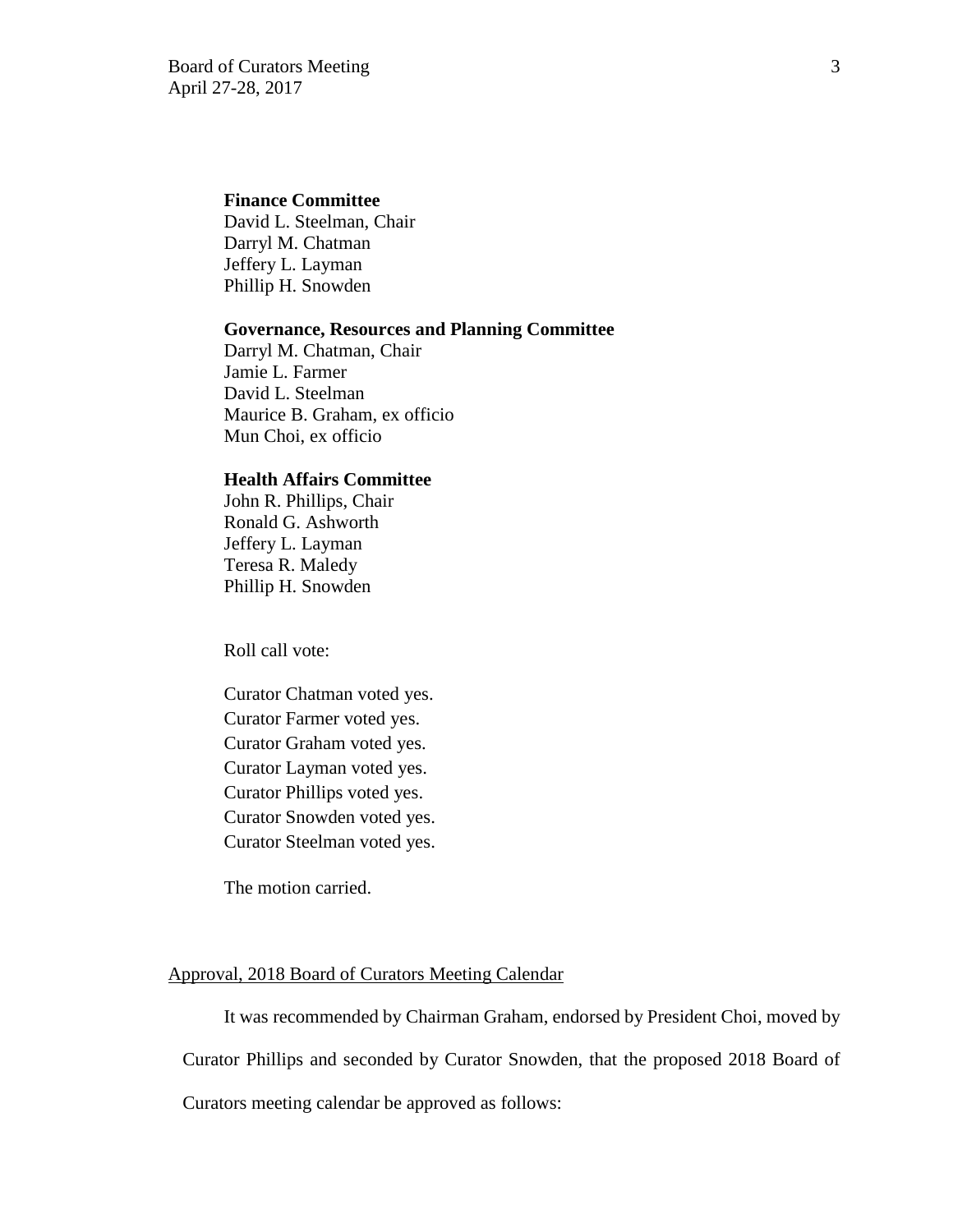### PROPOSED 2018 BOARD OF CURATORS MEETING CALENDAR

| <b>DAYS</b>     | <b>DATES</b>    | <b>LOCATION</b>     |
|-----------------|-----------------|---------------------|
| Thursday-Friday | February 1-2    | UM - Columbia       |
| Thursday-Friday | April 12-13     | Missouri S&T        |
| Thursday-Friday | June 21-22      | Columbia, Missouri  |
| Friday          | July 27         | 4 hour TelePresence |
| Thursday-Friday | September 20-21 | $UM - Kansas City$  |
| Thursday-Friday | November 15-16  | $UM - St. Louis$    |

Roll call vote:

Curator Chatman voted yes. Curator Farmer voted yes. Curator Graham voted yes. Curator Layman voted yes. Curator Phillips voted yes. Curator Snowden voted yes. Curator Steelman voted yes.

The motion carried.

## Resolution for Executive Session of the Board of Curators Meeting

It was moved by Curator Snowden and seconded by Curator Steelman, that there shall be an executive session with a closed record and closed vote of the Board of Curators meeting April 27-28, 2017 for consideration of:

- **Section 610.021(1), RSMo**, relating to matters identified in that provision, which include legal actions, causes of action or litigation, and confidential or privileged communications with counsel; and
- **Section 610.021(2), RSMo,** relating to matters identified in that provision, which include leasing, purchase, or sale of real estate; and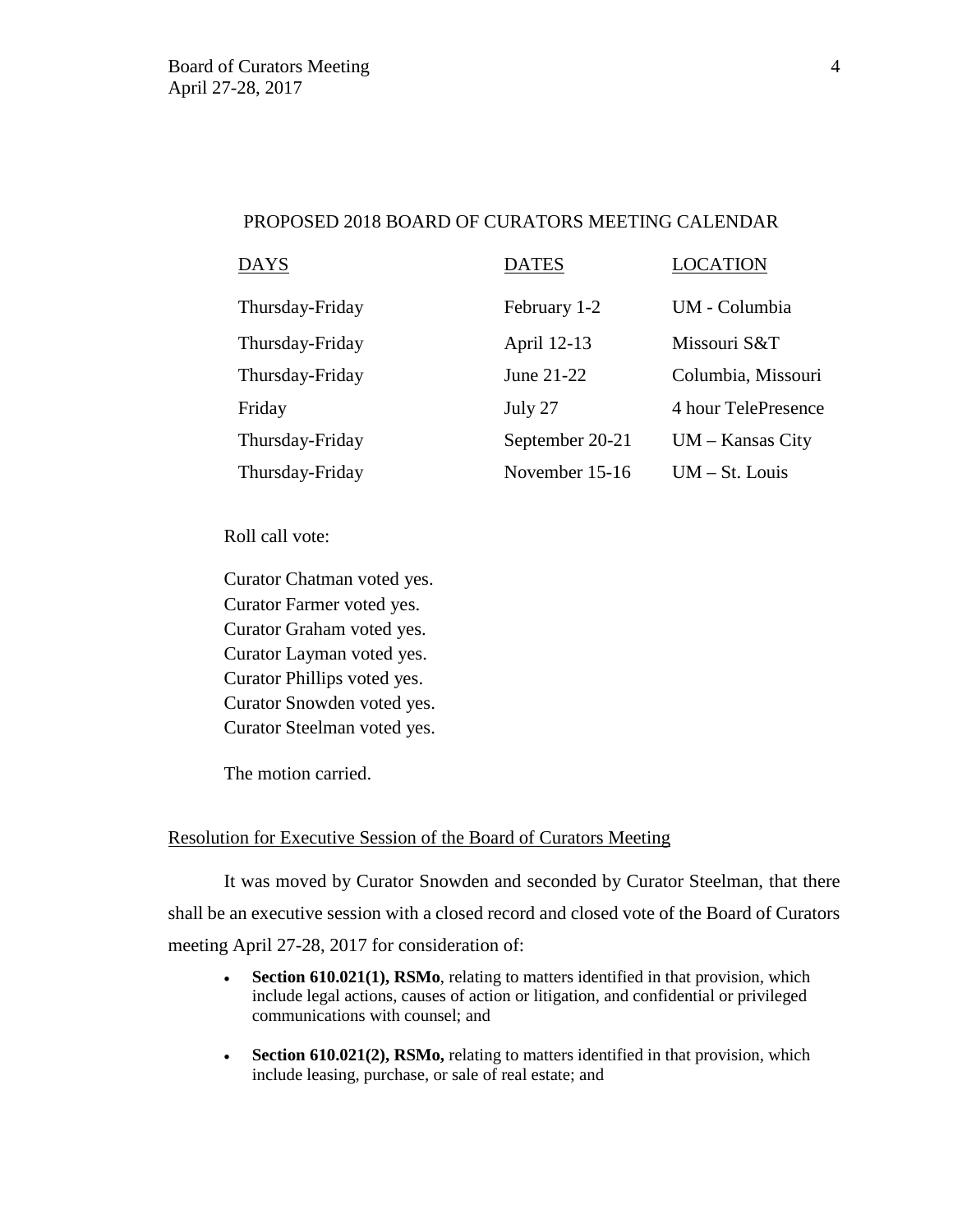- **Section 610.021(3), RSMo**, relating to matters identified in that provision, which include hiring, firing, disciplining, or promoting of particular employees; and
- **Section 610.021(12), RSMo,** relating to matters identified in that provision, which include sealed bids and related documents and sealed proposals and related documents or documents related to a negotiated contract; and
- **Section 610.021 (13), RSMo**, relating to matters identified in that provision, which include individually identifiable personnel records, performance ratings, or records pertaining to employees or applicants for employment; and
- **Section 610.021 (17), RSMo**, relating to matters identified in that provision, which include confidential or privileged communications between a public governmental body and its auditor.

Roll call vote of the Board:

Curator Chatman voted yes. Curator Farmer voted yes. Curator Graham voted yes. Curator Layman voted yes. Curator Phillips voted yes. Curator Snowden voted yes. Curator Steelman voted yes.

The motion carried..

Missouri University of Science and Technology Strategic Plan Highlights – presented by Chancellor Schrader (slides on file for this information item)

Board of Curators standing committee meetings were convened at 10:35 A.M. and recessed at 12:05 P.M. on Thursday, April 27, 2017. Committee actions were presented to the full Board for action following each Committee vote.

### **Finance Committee**

Curator Steelman provided time for discussion of committee business.

Information:

Fiscal Year 2018 Tuition and Required Fees, UM – presented by Interim Vice President Rapp (slides and information on file)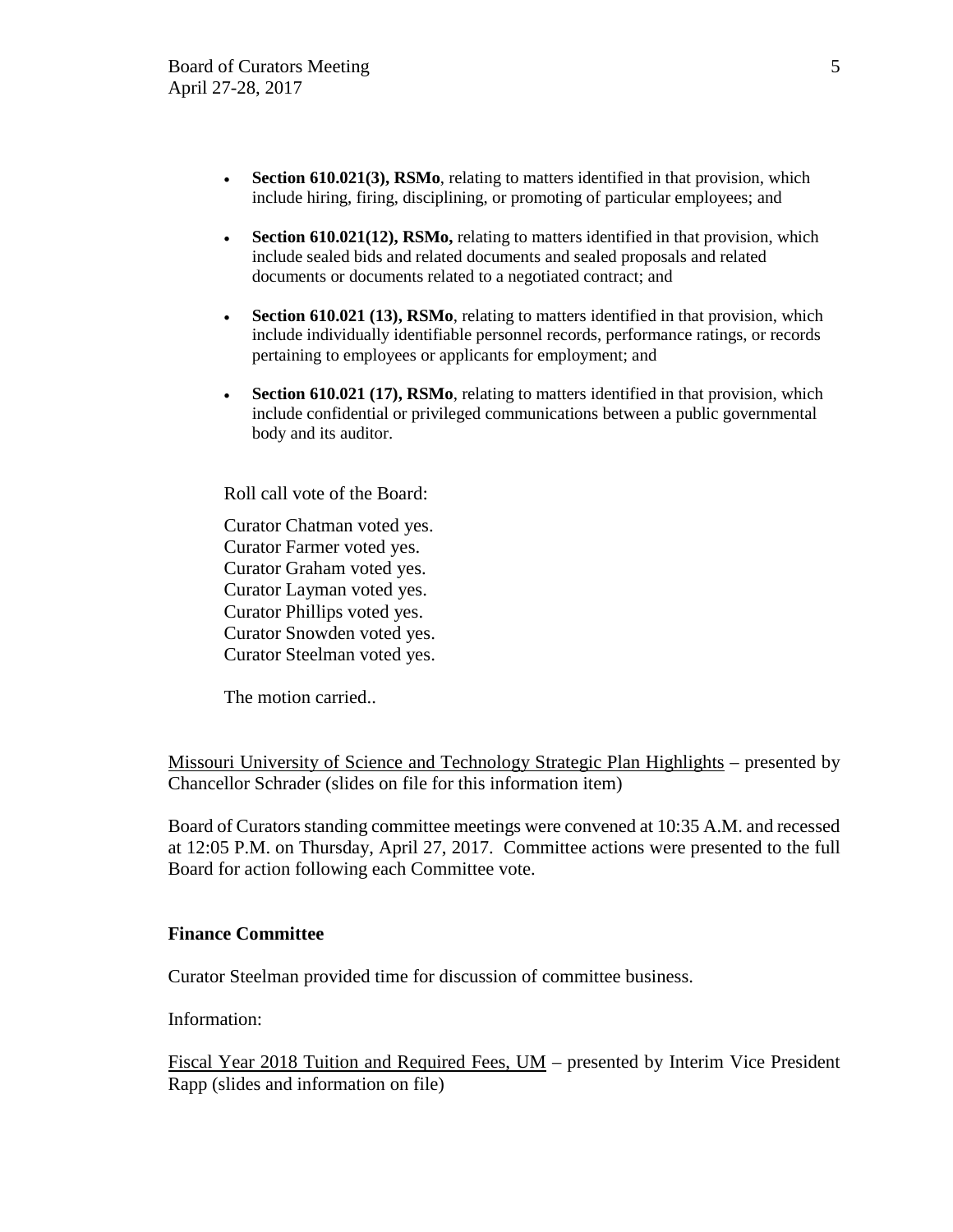Fiscal Year 2018 Supplemental and Other Related Enrollment Fees, UM – presented by Vice President Rapp (slides and information on file)

Fiscal Year 2019 Preliminary State Capital Appropriations Request and Campus Capital Project Plans, UM – presented by Interim Vice President Rapp (slides and information on file)

Endowment Spending Distribution and Administrative Fee Analysis, UM – presented by Interim Vice President Rapp (information on file)

Review Fiscal Year 2018 Operating Budget Planning, UM – presented by Interim Vice President Rapp (slides and information on file)

# **12:00 – 1:00 pm Luncheon by Invitation for Board of Curators, President, Missouri University of Science and Technology Chancellor and Missouri S&T Student Leaders**

Carver/Turner Room, Havener Center

Board of Curators standing committee meetings were reconvened at 1:45 P.M. and concluded at 4:55 P.M. on Thursday, April 27, 2017. Committee actions were presented to the full Board for action following each Committee vote.

## **Compensation and Human Resources Committee**

Curator Layman provided time for discussion of committee business.

Annual Retirement Plan Actuarial Report and Required Contribution – presented by Interim Vice President Pollock and Mr. John Kaplan with The Segal Group, Inc. (slides and information on file) This was an information item only.

## **Governance, Resources and Planning Committee**

Curator Chatman provided time for discussion of committee business.

Campus Master Plan Update, Missouri  $S&T$  – presented by Chancellor Schrader (slides and information on file)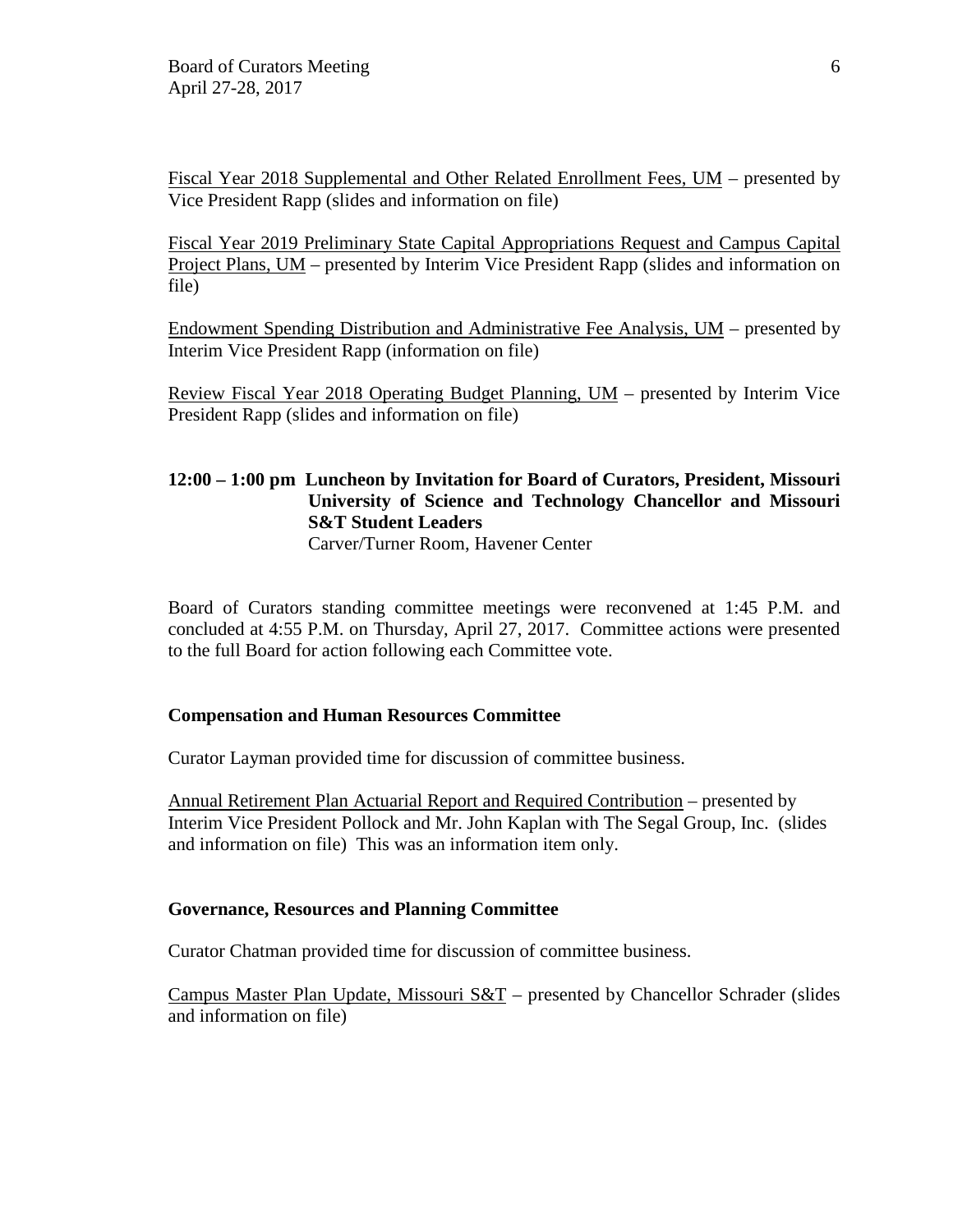It was recommended by Chancellor Schrader, endorsed by President Choi, recommended by the Governance, Resources and Planning Committee, moved by Curator

Steelman and seconded by Curator Chatman, that the following action be approved:

that the 2017 Missouri University of Science and Technology Campus Master Plan Update be approved.

Roll call vote Full Board:

Curator Chatman voted yes. Curator Farmer voted yes. Curator Graham voted yes. Curator Layman voted yes. Curator Phillips voted yes. Curator Snowden voted yes. Curator Steelman voted yes.

The motion carried.

### **Academic, Student and External Affairs Committee**

Chairman Snowden provided time for discussion of committee business.

- 1. University Relations Report (slides on file for this information item)
- 2. Amendment, Executive Guideline 25 (Collected Rule and Regulation 20.035), Program Assessment and Audit (information on file for this information item)

Amendment to Collected Rules and Regulation 310.080, Regular Faculty Workload Policy – presented by Senior Associate Vice President Steve Graham (information on file)

It was recommended by Interim Vice President Robert Schwartz, endorsed by President Mun Choi, and recommended by the Academic, Student and External Affairs Committee, moved by Curator Snowden, seconded by Curator Steelman, that the following action be approved: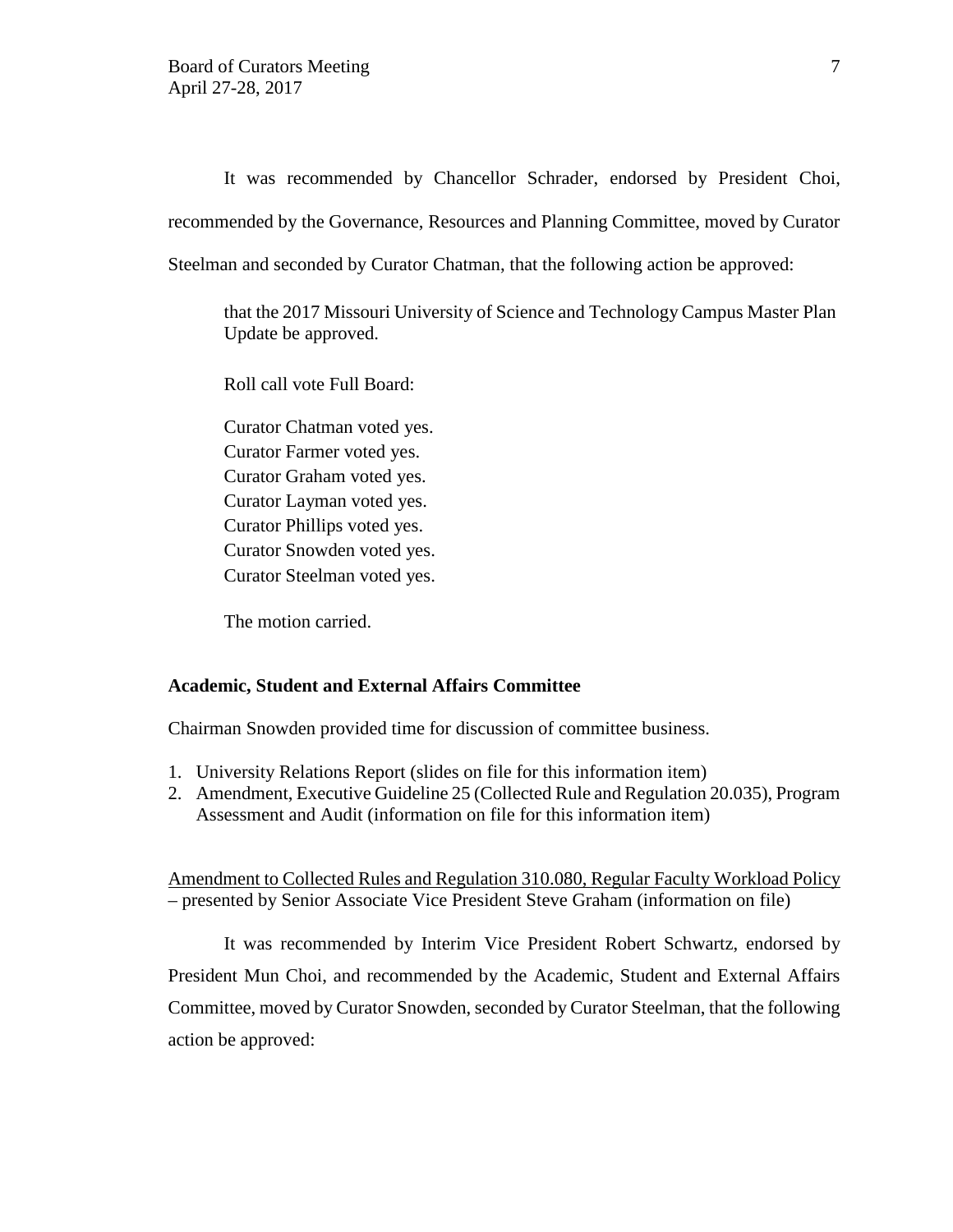that the Collected Rules and Regulations 310.080 Regular Faculty Workload Policy of the University of Missouri be amended as set forth in the attached (and as on file with the minutes of this meeting).

Roll call vote of the Board:

Curator Chatman voted yes. Curator Farmer voted yes. Curator Graham voted yes. Curator Layman voted yes. Curator Phillips voted yes. Curator Snowden voted yes. Curator Steelman voted yes.

The motion carried.

#### **Collected Rules and Regulations 310.080**

#### **Tenured and Tenure Track Faculty Workload Policy**

Bd. Min. 12-3-92, revised Bd. Min. 4-1-04, Amended Bd. Min. 11-29-07, Amended Bd. Min. 4-27-17.

- A. Each department [1] will develop a faculty [2] workload standard for teaching, research, service, and administration [3]. The standard must specify the types of assignments and the distribution of the percent of effort in each function. The appropriate Dean and the Provost/Vice Chancellor for Academic Affairs of the campus will review and approve the department workload standard according to the objectives of the department and the average instructional responsibility for the campus as defined in section D. In the event that a department does not implement an approved departmental workload standard, the Department Chair will assign workloads such that each faculty member in the department performs teaching responsibilities at or above the level of the average instructional responsibility defined in section D.
- B. The Provost/Vice Chancellor for Academic Affairs will confer regularly with each Dean concerning implementation of departmental workload standards. Departmental workload standards will be reviewed as part of the five-year program review.
- C. At the time of the annual review of the performance of the faculty member (see [CR&R 310.015\)](https://www.umsystem.edu/ums/rules/collected_rules/faculty/ch310/310.015_procedures_for_review_of_faculty_performance), the Department Chair [4], in consultation with the individual faculty member, will determine a faculty member's assignments and distribution of effort in the areas of teaching, research, service and administration relative to the departmental workload standard. The faculty member's workload distribution will be recorded on the annual review document. The distribution may be assigned for the coming academic year or for multiple years up to the tenure review for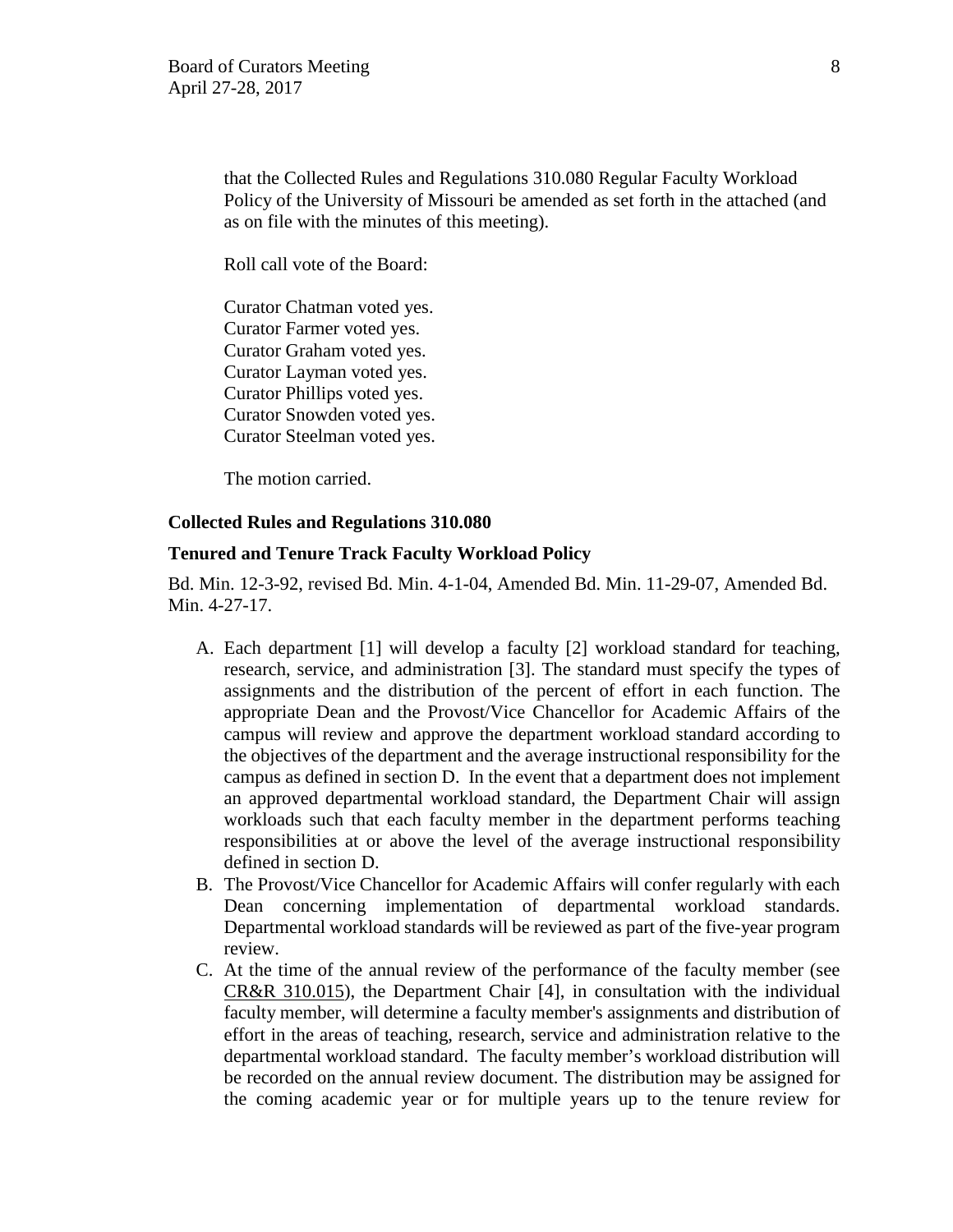untenured faculty, or the five-year post-tenure review for tenured faculty. A multiyear workload assignment will not be considered as assurance that an appointment will be renewed during the period covered by the assignment. At the time of the tenure review or the post-tenure review, the appropriateness of the workload distribution of the previous period will be assessed together with the faculty member's performance. Assignments among faculty members will vary to meet the objectives of the department.

- D. The average instructional responsibility for all tenured and tenure track faculty members on each campus will be 9 section credits per semester. The Provost/Vice Chancellor for Academic Affairs will establish instructional benchmarks for each college and school to attain the campus average instructional responsibility goal of 9 section credits per semester.
- E. The assigned teaching load for individual faculty should be (a) aligned with the department's workload standard; (b) consistent with the campus goal for average instructional responsibility; and (c) commensurate with research productivity, time devoted to individual instruction and advising, assignment of administrative duties, service assignments, and sabbaticals or faculty development leaves. Because of circumstances such as course cancellations, the Department Chair will modify teaching assignments; therefore, the actual teaching load of individual faculty will be calculated after any such modifications have been made. In calculating section credits or student credit hours, all forms of instruction will be included (such as offcampus, off-schedule, research supervision, clinical supervision, and independent study), although instruction for extra compensation will be excluded. Individual faculty effort in research and service will be calculated according to measures approved by the department. The distribution of effort for tenure-track faculty during the probationary period should be commensurate with departmental, college and campus standards for promotion and tenure. No regular faculty member can be assigned either fewer than 12 section credits or fewer than 180 student credit hours per academic year without an instructional workload adjustment requested by the Department Chair and issued by the Dean.
- F. Using a faculty activity reporting system common to all campuses, each faculty member will submit an annual report of any faculty activities. The Department Chair will use the report, including the distribution of effort relative to the department's workload standard, to conduct an annual review of the performance of the faculty member (see CR&R 310.015). The dean will analyze departmental outcomes using data from the common faculty activity reporting system and work with the appropriate Department Chair to reconcile any disparities between a department workload standard and departmental outcomes.
- G. The Provost/Vice Chancellor for Academic Affairs on each campus will supply an aggregate report of faculty workload to the Vice President for Academic Affairs.
- 1. The word "department" refers to an academic unit.

\_\_\_\_\_\_\_\_\_\_\_\_\_\_\_\_\_\_\_\_\_\_\_\_\_\_\_\_\_\_\_\_\_\_\_\_\_\_\_\_\_\_\_\_\_\_\_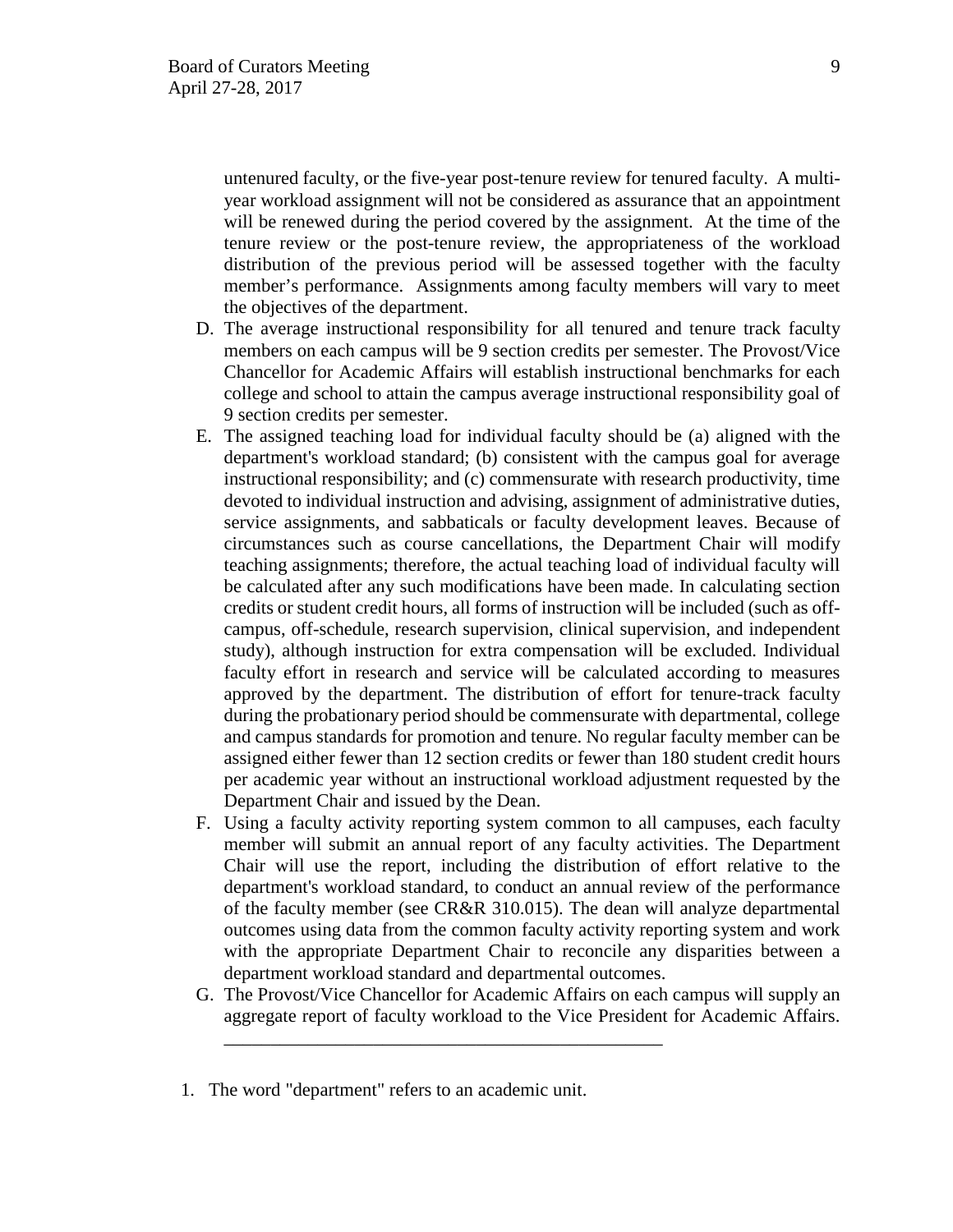- 2. The term "faculty" refers to regular faculty throughout section 310.080-, as defined in CRR 310.020.A. This document uses "tenured and tenure track faculty" to refer to "regular faculty."
- 3. Extension and continuing education activities represent an extension of the teaching and research functions of the institution. Faculty engaged in this mission will be evaluated by the same criteria applied to other tenured and tenure track faculty (see CR&R 320.035.B.2.c).
- 4. The term "department chair" refers to the leader of an academic unit.

Amendment to Collected Rules and Regulations 310.015, Procedures for Review of Faculty Performance – presented by Senior Associate Vice President Steve Graham (information on file)

It was recommended by Interim Vice President Robert Schwartz, endorsed by President Mun Choi, and recommended by the Academic, Student and External Affairs Committee, moved by Curator Snowden, seconded by Curator Phillips that the following action be approved:

that the Collected Rules and Regulations 310.015 Procedures for Review of Faculty Performance at the University of Missouri be amended as set forth in the attached (and as on file with the minutes of this meeting).

Roll call vote of the Board:

Curator Chatman voted yes. Curator Farmer voted yes. Curator Graham voted yes. Curator Layman voted yes. Curator Phillips voted yes. Curator Snowden voted yes. Curator Steelman voted yes.

The motion carried.

## **Collected Rules and Regulations 310.015 Procedures for Review of Faculty Performance**

Bd. Min. 1-19-01; Amended 11-29-07; Amended 4-12-13; Amended 4-27-17.

**A. Non Tenure Track and Untenured, Tenure Track Faculty.** The performance of all non-tenure track and untenured tenure track faculty is to be reviewed annually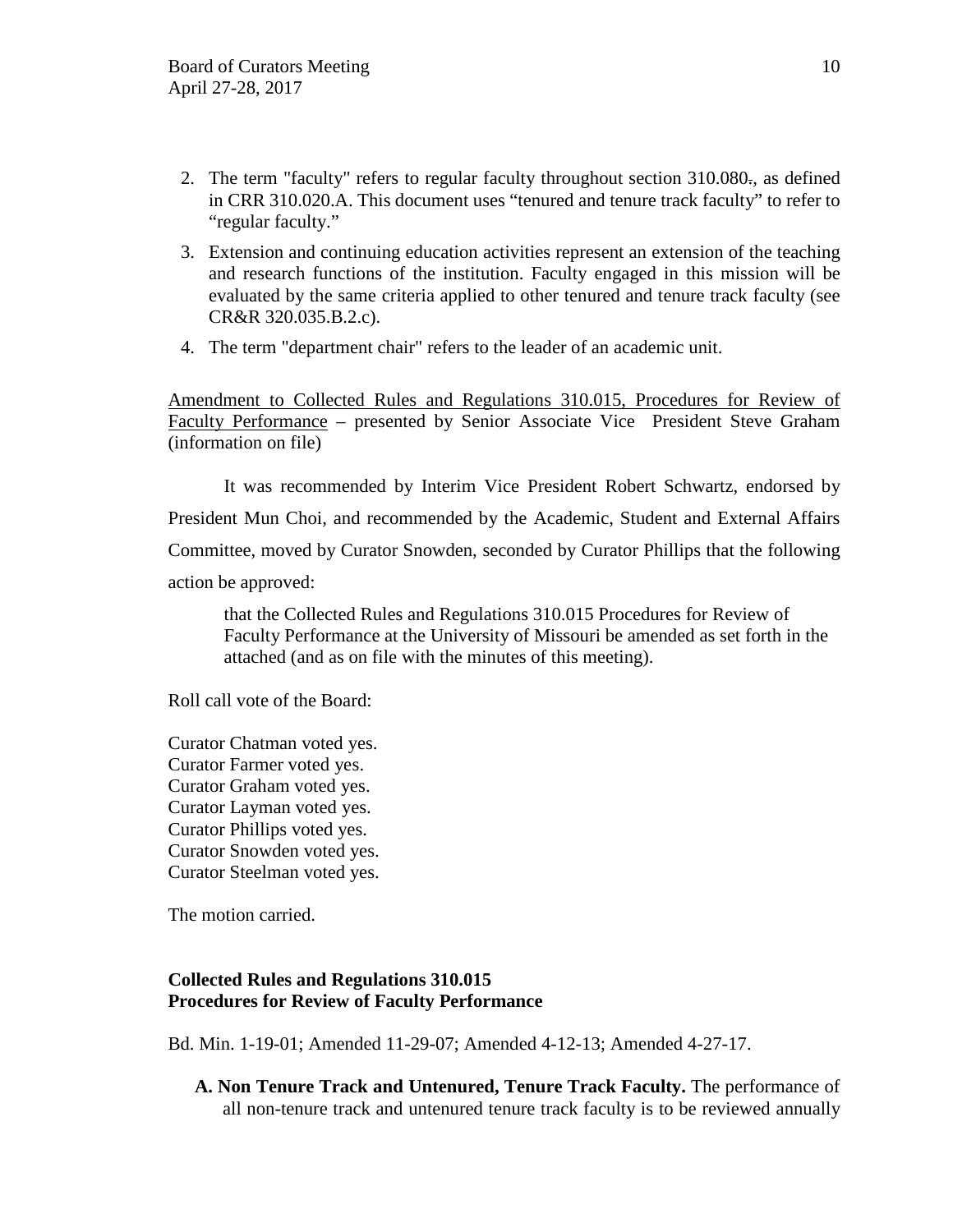by the appropriate unit supervisor (e.g., department chair, dean, director, etc.) The performance review should also include the workload distribution for the coming year or multiple years.

- 1. Written evaluations are expected and must be provided to non-tenure track faculty members. The workload standard for non-tenure track faculty members should be spelled out in detail based on the specific job responsibilities and expectations in the job description (see CR&R 310.035).
- 2. Plans for untenured faculty may include multiple years up to the tenure review (see CR&R 310.080.C). A multi-year plan will not be considered as assurance that an appointment will be renewed during the period covered by the plan. Annual evaluations of untenured faculty members during the probationary period must follow the faculty bylaws governing tenure for each campus (300.010 Faculty Bylaws of the University of Missouri-Columbia; 300.020 Faculty Bylaws of the University of Missouri-Kansas City; 300.030 Faculty Bylaws of the Missouri University of Science and Technology; and 300.040 Faculty Bylaws of the University of Missouri-St. Louis.)
- **B. Tenured Faculty Members.** Tenured faculty have proven their ability to contribute significantly in their discipline and to work independently and productively in their field. In this document we affirm and strongly defend the importance of tenure at the University of Missouri. By fostering creativity and protecting academic freedom, tenure safeguards faculty from unfair dismissal based on arbitrary or discriminatory practices, thus encouraging the constant search for truth that is the hallmark of the University. Under this policy or any other university policy, academic tenure should be revoked only with just cause, and may only be done in accordance with the Collected Rules and Regulations of the University, section 310.020.C.1. However, tenure does not protect faculty from the consequences of not performing satisfactorily their duties to the University. It is in the best interest of the faculty as a whole to ensure that each faculty member contributes fully to the institution throughout that individual's career.
	- *1. Performance Review of Tenured Faculty Not Holding Full-Time Administrative Positions*

a. The tenured faculty of each department or unit will develop and publish standards for satisfactory performance. which include minimum standards for teaching, research, and service as well as general principles for determining an overall satisfactory performance. They will be reviewed as part of the five-year program review. These standards are intended for use over the five-year time period covered by the post-tenure review (see B.1.c below).

b. Every tenured faculty member, including those with part-time administrative positions, will submit a signed annual report describing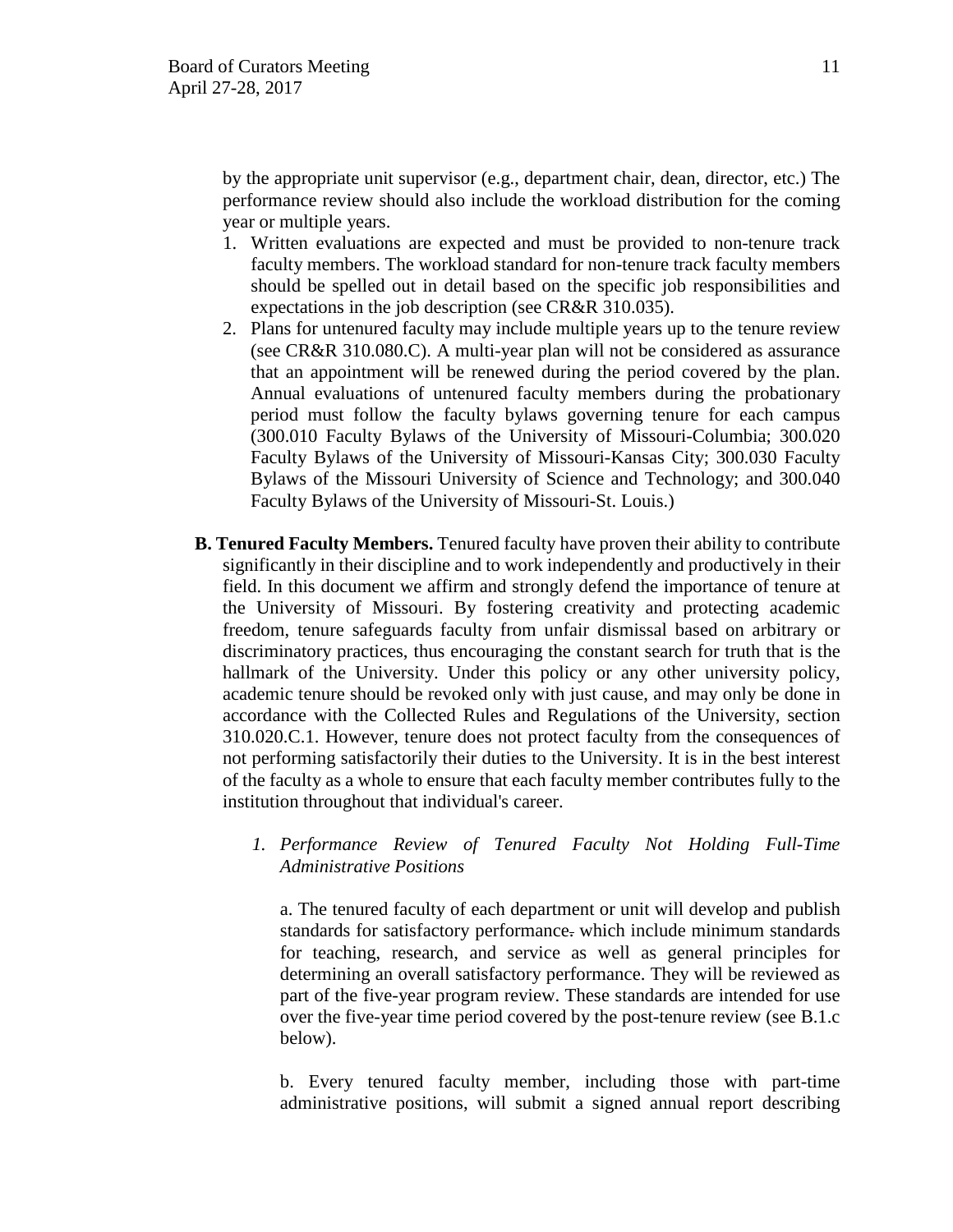her/his activities in research, teaching and service. The annual performance review will cover the performance for the past year. In addition, the chair and faculty member will discuss plans for the coming year in order to establish the workload distribution for the coming year or for multiple years up to the five-year post-tenure review (see CR&R 310.080.C). The annual report will be reviewed by the chair or evaluation committee of the unit following normal unit practices. In this document the term chair will be used to mean the appropriate unit director (e.g., chair, unit administrator, area coordinator, etc.). Chairs will be reviewed annually by the dean, according to the standards described in B.1.a. Using the unit standards for the annual performance review (described in B.1.a), and taking into consideration the faculty member's workload distribution (described in CR&R 310.080.C), the activities of the faculty member will be rated as satisfactory or unsatisfactory in research, teaching and service, and an overall evaluation of satisfactory or unsatisfactory will be provided. The faculty member will receive this information in a written evaluation. The faculty member will sign the written evaluation to acknowledge its receipt and may provide a written response to the evaluation. A copy of this signed evaluation will be provided to the faculty member by the chair within a month after the faculty member has signed the evaluation.

c. If a faculty member receives an unsatisfactory evaluation in any category, there must be a face-to-face discussion of the evaluation between the faculty member and the chair to create a plan for achieving satisfactory evaluations. This may involve changing the faculty member's workload distribution (see CR&R 310.080.C). One unsatisfactory evaluation in either teaching or research (or any major area of assignment) will result in an overall unsatisfactory evaluation. If the chair or evaluation committee has significant concerns about only one category, but determines that overall the faculty member has met the department standards, then the chair or committee may assign an overall satisfactory with warning and create an improvement plan to address the concern. The improvement plan will specify both the standards that the faculty member will achieve and the support that the department and/or other units will provide to the faculty member. If the unsatisfactory evaluation is in the teaching category, the chair will refer the faculty member to the campus unit responsible for fostering teaching excellence, and the faculty member must work with that unit to improve pedagogical methods. The improvement plan will be attached to the signed annual performance evaluation. If the faculty member disputes an overall unsatisfactory evaluation, the dean will review the evaluation and decide whether to affirm the evaluation or return it to the department chair for revision. In the succeeding annual performance review, failure to meet the standards set out in the plan will result in an overall unsatisfactory evaluation.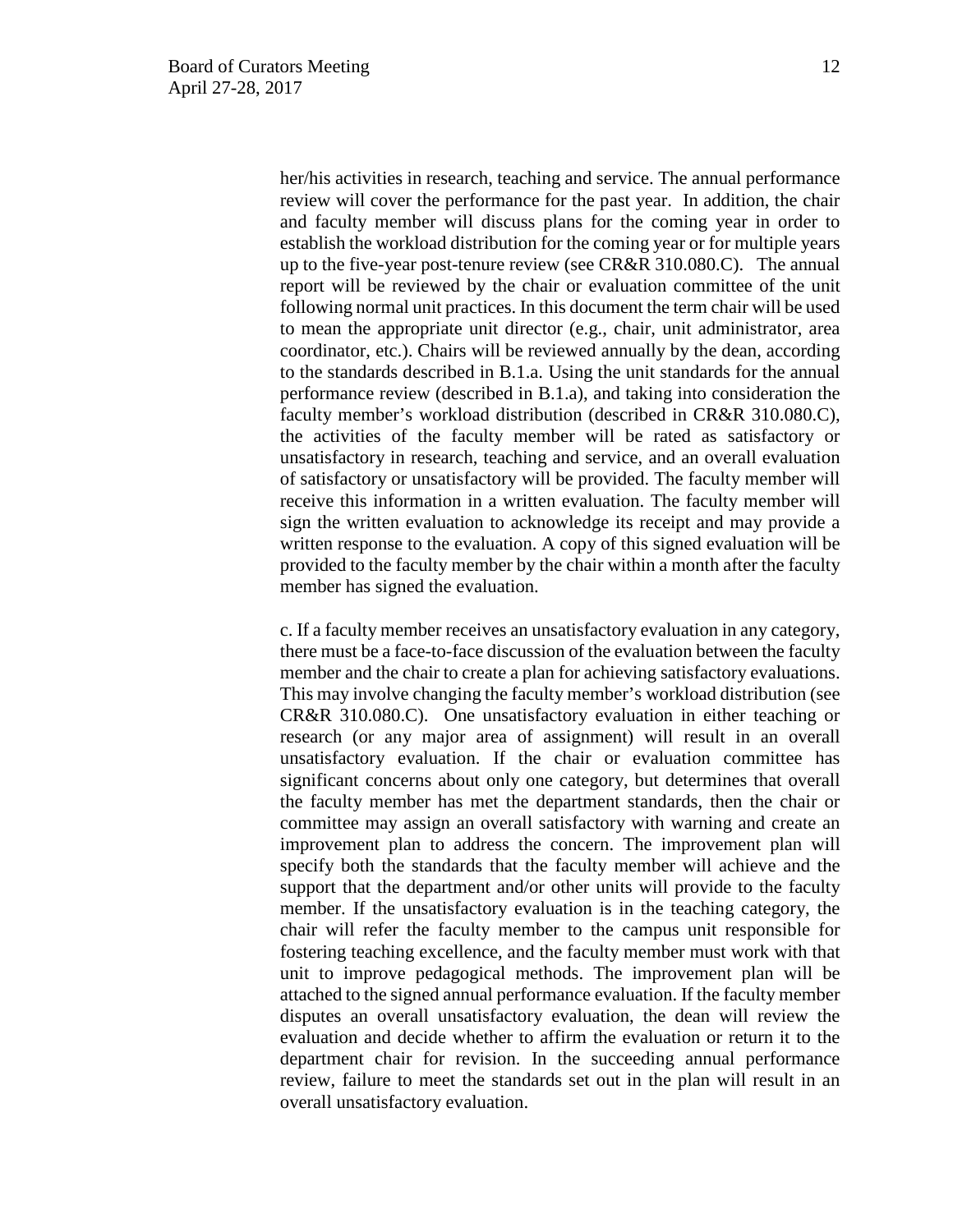d. At five-year intervals a tenured faculty member will resubmit the annual reports and evaluation statements for the past five years, with a concise summary statement of research, teaching, and service activities for the fiveyear period, and a current curriculum vitae. The review may be conducted either by the unit chair or by an evaluation committee of the unit, as decided by a vote of the tenured faculty (committee membership is described below in h.1.a). The first five-year post-tenure review will be conducted five years after the tenure decision or the last formal review of the faculty member for promotion to associate professor or professor. Faculty hired with tenure will be reviewed five years after they are hired.

e. Based on the five-year report, the chair or evaluation committee will evaluate the faculty member's performance as satisfactory or unsatisfactory. Satisfactory overall performance evaluations for each year will automatically be deemed sufficient for a satisfactory post-tenure review. The five-year evaluation process will be complete with a satisfactory evaluation. The purpose of the five-year post-tenure review is not merely to identify and remedy unsatisfactory performance, but also to identify and reward excellence in teaching, research, and service in accordance with the assigned workload distribution. In consultation with the chair, the Provost and the Dean will provide incentives to faculty who have exhibited such excellence.

f. If an unsatisfactory overall performance review occurs in one or more years over the five year period, trends in the faculty member's performance will be considered in the final determination of the five year post-tenure review. If the post-tenure review is deemed unsatisfactory by the chair and the initial review was conducted by the chair, then the chair will send the five-year report to the evaluation committee of the unit. The departmental committee of faculty peers will perform its own full review of the performance of the faculty member over the five-year period and provide an independent assessment of the performance of the faculty member.

g. The report will be forwarded to the appropriate dean, indicating the decision of the chair and departmental committee. The dean will review the report and provide an assessment of the performance of the faculty member. The five-year evaluation process will be complete if the dean, judges the performance of the faculty member to be satisfactory. If a majority of the evaluation committee of the department/unit and the dean, consider the performance of the faculty member to be unsatisfactory, a plan for professional development will be written (see B.2 below).

h. At every level of review, the faculty member will be provided with a copy of any written report that is part of these proceedings and will have the right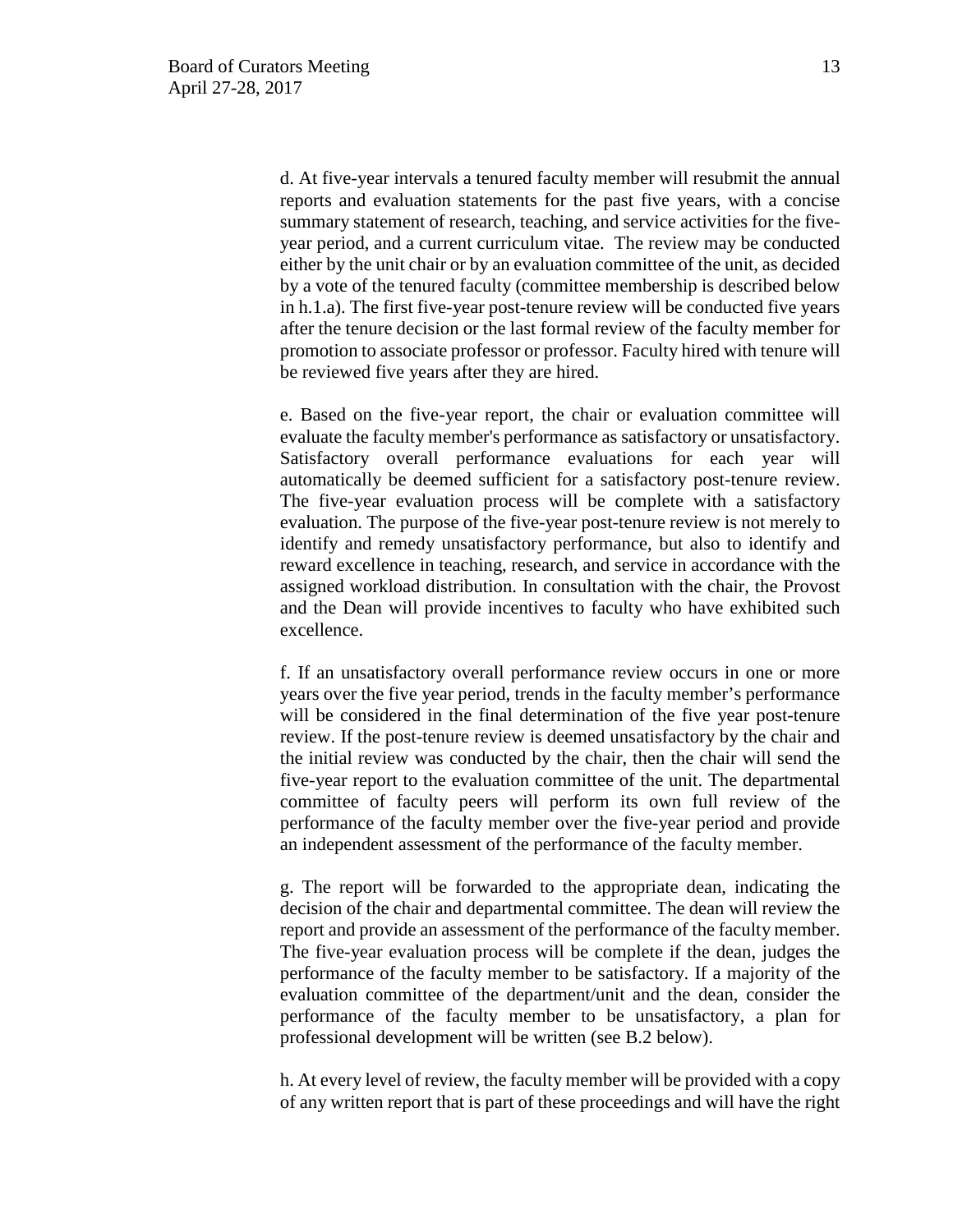of appeal of any evaluations, decisions, or recommendations to the next level of the process.

(1) *Committee Membership*

(a) The evaluation committee is typically the one that reviews faculty for tenure and promotion (CR&R 320.035.A.1.d). Only those who are tenured faculty members in the department may participate in the evaluation, except in circumstances described below.

(b) If there are not enough tenured faculty members within the primary department to comprise a committee of three, a special committee shall be formed in the same way as for a departmental tenure and promotion committee (CR&R 320.035A.1.d). The committee may include faculty members(s) emeriti from the primary department in accordance with established procedures. In addition, it may include retired faculty from the primary department who are part of an established recognition program according to Collected Rules and Regulations of the University, Section 310.075.B. The retired or emeriti faculty serving on the committee shall not be greater than 50% of the committee membership.

#### *2. Formulation of Development Plan and Assessment of Progress*

a. The development plan will be developed by the faculty member, the department/unit committee, and the chair of the unit. This development plan will have clear and attainable objectives for the faculty member and may include a reallocation of the faculty member's workload distribution in accord with the department workload standards (see CR&R 310.080.C) and a commitment of institutional resources to the plan. This plan will be signed by the faculty member, the chair or unit administrator, and the dean. The development phase will begin when the necessary resources as described in the development plan are provided.

b. A faculty member who has received an overall unsatisfactory five-year evaluation by the chair, the departmental committee, and the dean, may not appeal the process of developing a professional plan. If the faculty member is not satisfied with the plan that has been developed, he/she may appeal to the next administrative level for help in the formulation of an acceptable development plan.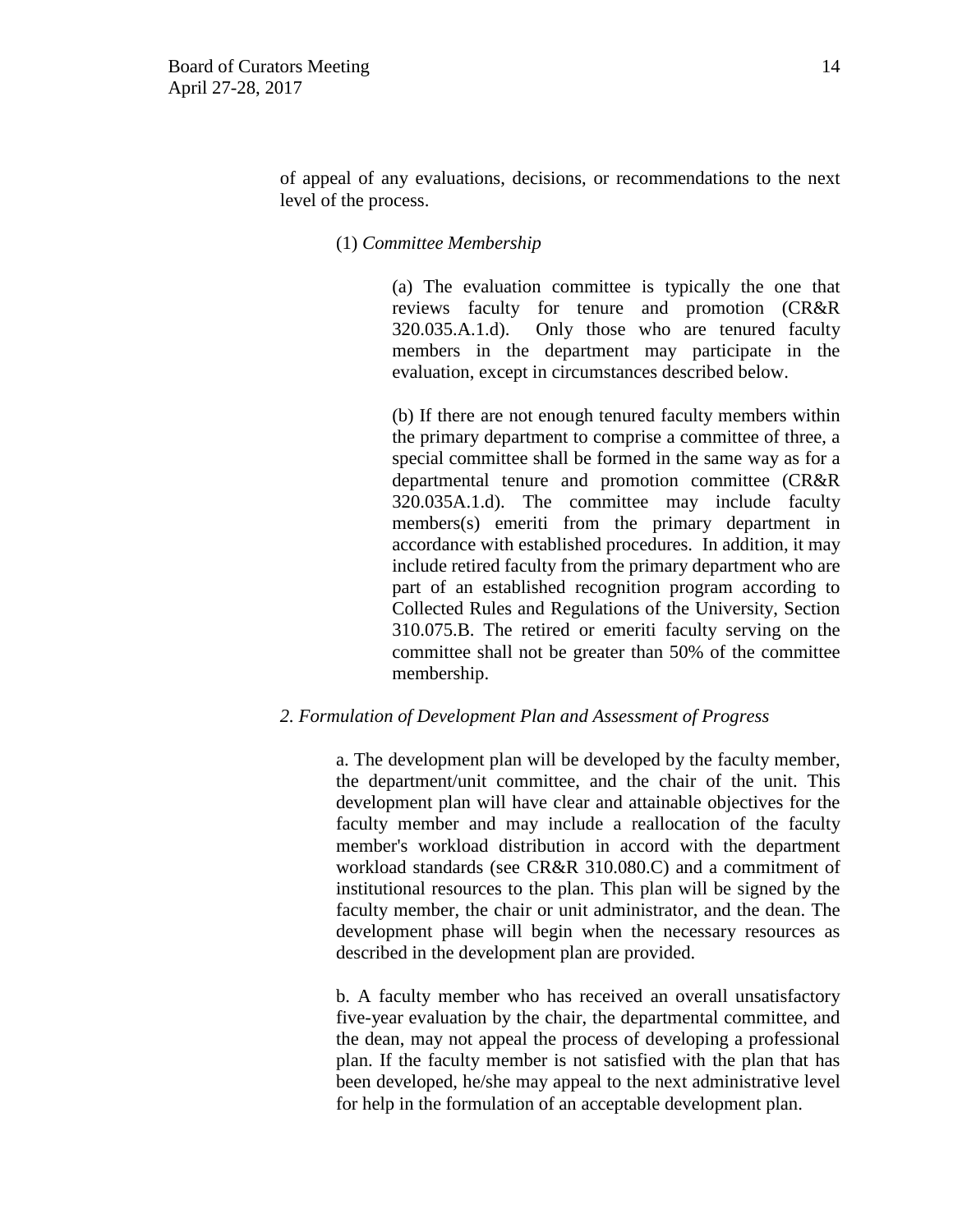c. A faculty member with a plan for professional development will submit an annual progress report to the chair for three successive years after the plan has been initiated. The chair will review the report and provide a written annual evaluation on the progress of the faculty member toward the objectives stated in the development plan. If the chair finds satisfactory progress for any two of the three years, then the process will cease and the faculty member will begin a new five-year cycle.

d. If the chair does not find satisfactory progress in two of the three years of the development plan, the chair will provide the annual reports and evaluations to the department/unit committee. If the unit committee finds satisfactory progress in two of the three years of the development plan, the process ceases and the faculty member will begin a new five-year cycle.

e. If both the chair and the unit evaluation committee do not find satisfactory progress in two of the three years of the development plan, the chair will provide annual reports and evaluations to the dean. If the dean finds satisfactory progress in two of the three years of the development plan, the process ceases and the faculty member will begin a new five-year cycle.

f. If the chair, the department/unit committee and the dean do not find satisfactory progress in two of the three years, then the fiveyear evaluations plus the three years of progress reports and evaluations by the chair on the development plan will be forwarded to the campus committee on Tenure and Promotion and to the Provost or Vice Chancellor for Academic Affairs. Each will review the reports and will recommend separately to the Chancellor that: 1) an additional two-year development plan be written and implemented in consultation with the faculty member and the originating departmental committee, or 2) the faculty member be considered for dismissal for cause proceedings (see section 3.)

g. Any faculty member may request participation in a formal development plan (as described in 2a) after two or more consecutive unsatisfactory annual evaluations. In addition, chairs will strongly encourage faculty who have had three consecutive unsatisfactory annual evaluations to participate in a development plan.

*3. Dismissal for Cause*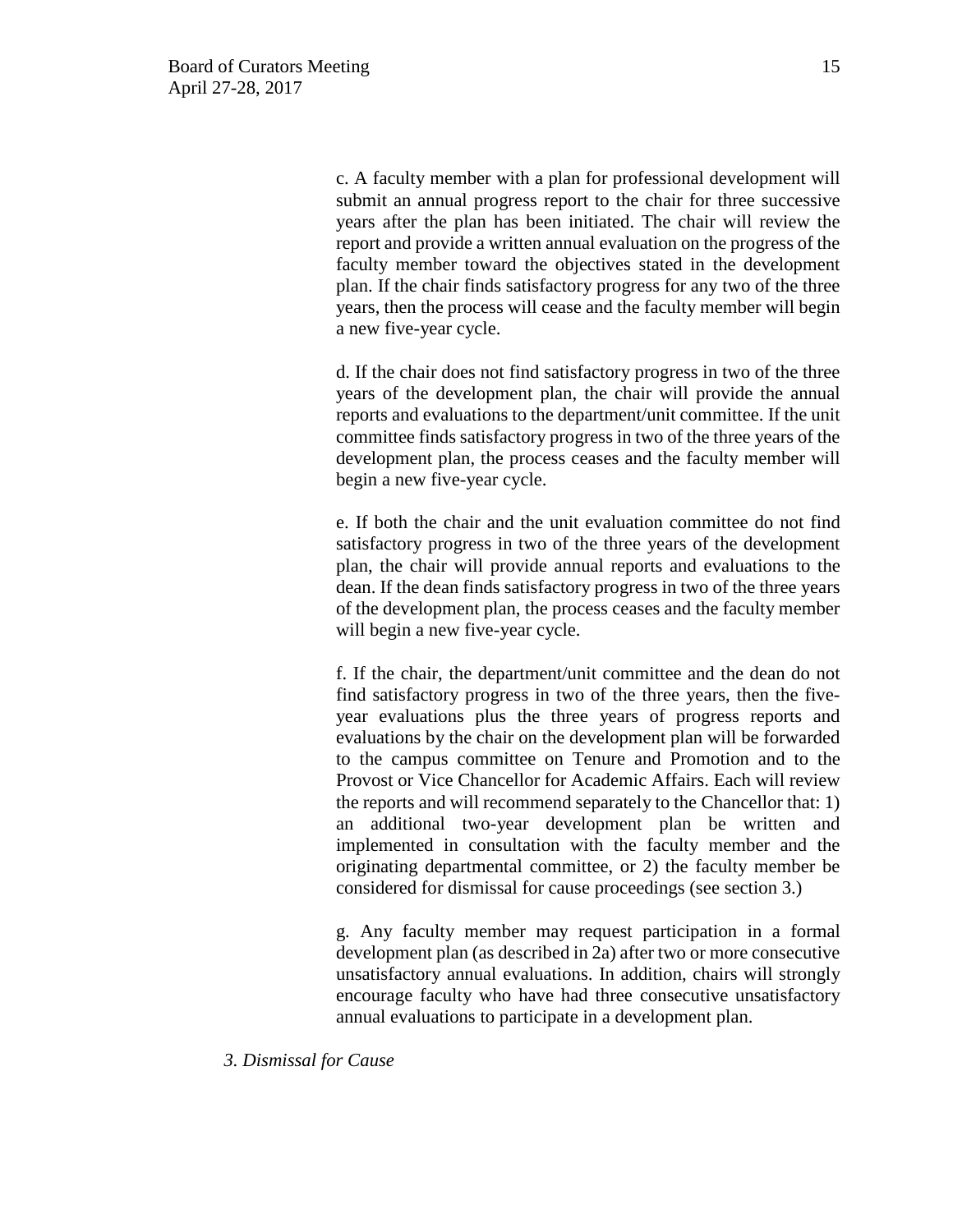a. If it is deemed by the Chancellor that the performance of the faculty member during the periods covered in section 2 constitutes sufficient grounds, dismissal for cause may be initiated and if initiated will proceed in accordance with the procedures for dismissal for cause described in section 310.060.

b. This procedure for review and development of faculty performance does not substitute for the dismissal for cause procedures stated in section 310.060.

c. Notwithstanding the provisions of section 310.015 B.2.f above, this procedure does not impose additional requirements upon the University prior to initiating dismissal for cause procedures as stated in section 310.060.

**C. Full-Time Tenured Administrators --** In the event that a full-time administrator leaves her/his administrative position to become a full-time active tenured faculty member of a department, the normal annual departmental review process would be used to establish the faculty member's workload distribution and to address any discrepancy between the current abilities of the administrator and expectations concerning performance based on minimum departmental standards for the annual performance review. If there is a discrepancy between current ability and departmental standards, a development plan funded by the administration should be considered for the administrator prior to her/his returning to the department. Faculty who return to the full-time active faculty after completing service as full-time administrators will be reviewed five years after leaving their administrative posts.

Addition to the Collected Rules and Regulations 330.110, Standards of Faculty Conduct at the University of Missouri – presented by Senior Associate Vice President Steve Graham (information on file)

It was recommended by Interim Vice President Robert Schwartz, endorsed by President Mun Choi, and recommended by the Academic, Student and External Affairs Committee, moved by Curator Snowden, seconded by Curator Phillips, that the following action be approved:

that 330.110 Standards of Faculty Conduct be added to the Collected Rules and Regulations of the University of Missouri.

Roll call vote of the Board: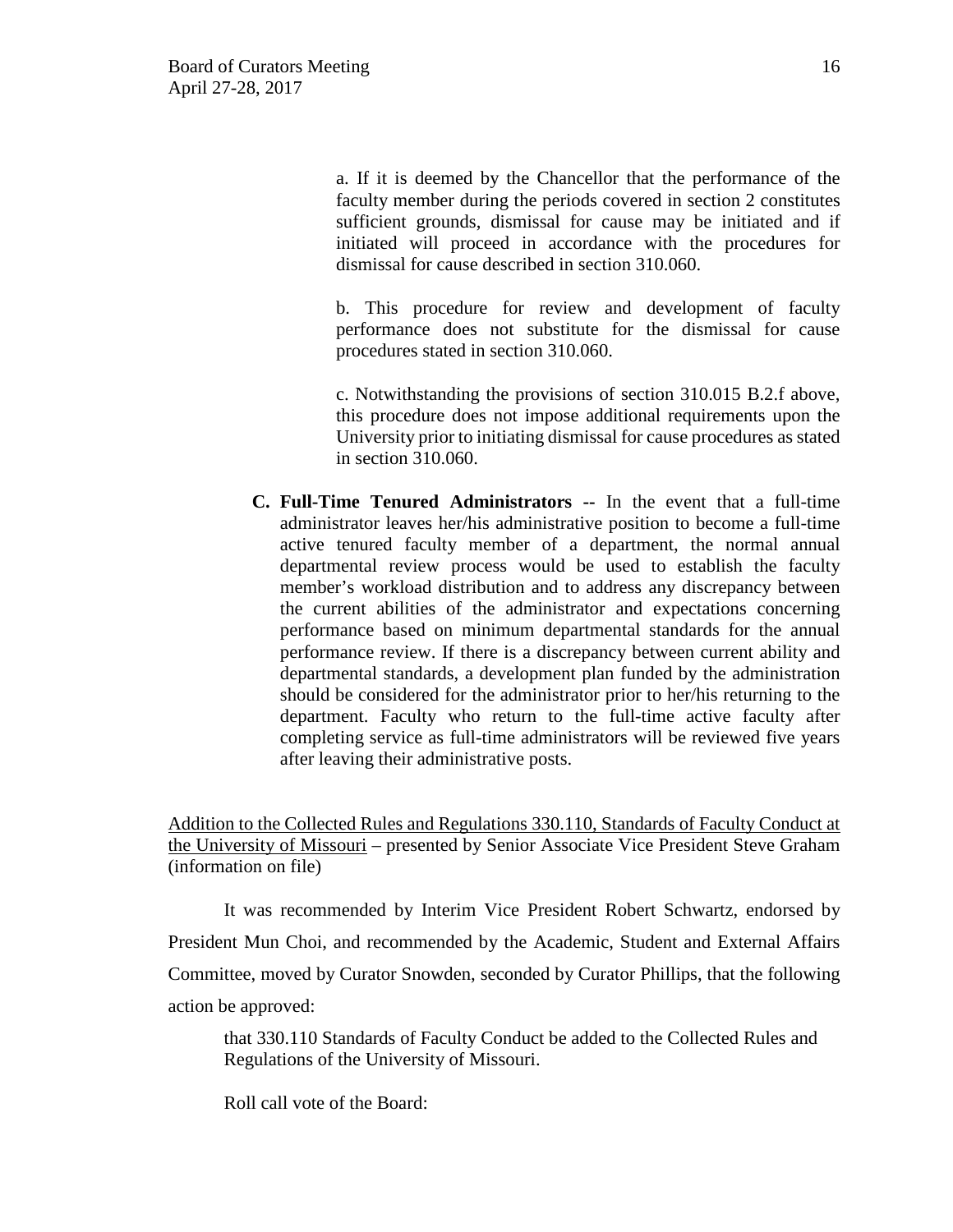Curator Chatman voted yes. Curator Farmer voted yes. Curator Graham voted yes. Curator Layman voted yes. Curator Phillips voted yes. Curator Snowden voted yes. Curator Steelman voted yes.

The motion carried.

### **Collected Rule and Regulation 330.110 , Standards of Faculty Conduct**

### **Bd. Min 4-27-17.**

### **A. General**

 A Faculty Member at the University of Missouri assumes an obligation to behave in a manner compatible with the University's function as an educational institution. These expectations are established in order to protect an environment conducive to research, teaching, learning and service that fosters integrity, personal and professional growth, a community of scholarship, academic success and responsible citizenship. Faculty Members are expected to adhere to community standards in accordance with the University's mission and expectations.

#### **B. Jurisdiction**

- 1. Jurisdiction of the University of Missouri generally shall be limited to conduct which occurs on the University of Missouri premises or at Universitysponsored or University-supervised functions. However, the University may take appropriate action, including, but not limited to, the imposition of sanctions under the Standards of Faculty Conduct against Faculty Members for conduct occurring in other settings, including off-campus, (1) in order to protect the physical safety of students, employees, visitors, patients or other members of the University community, (2) if there are effects of the conduct that interfere with or limit any person's ability to participate in or benefit from the University's educational programs, activities or employment, (3) if the conduct is related to the Faculty Member's fitness or performance in the professional capacity of teacher or researcher or (4) if the conduct occurs when the Faculty member is serving in the role of a University employee.
- 2. The Standards of Faculty Conduct applies to all Faculty Members, as defined in Section 330.110.D.1 below, at the University of Missouri. This process does not apply to conduct by academic administrators when they are acting in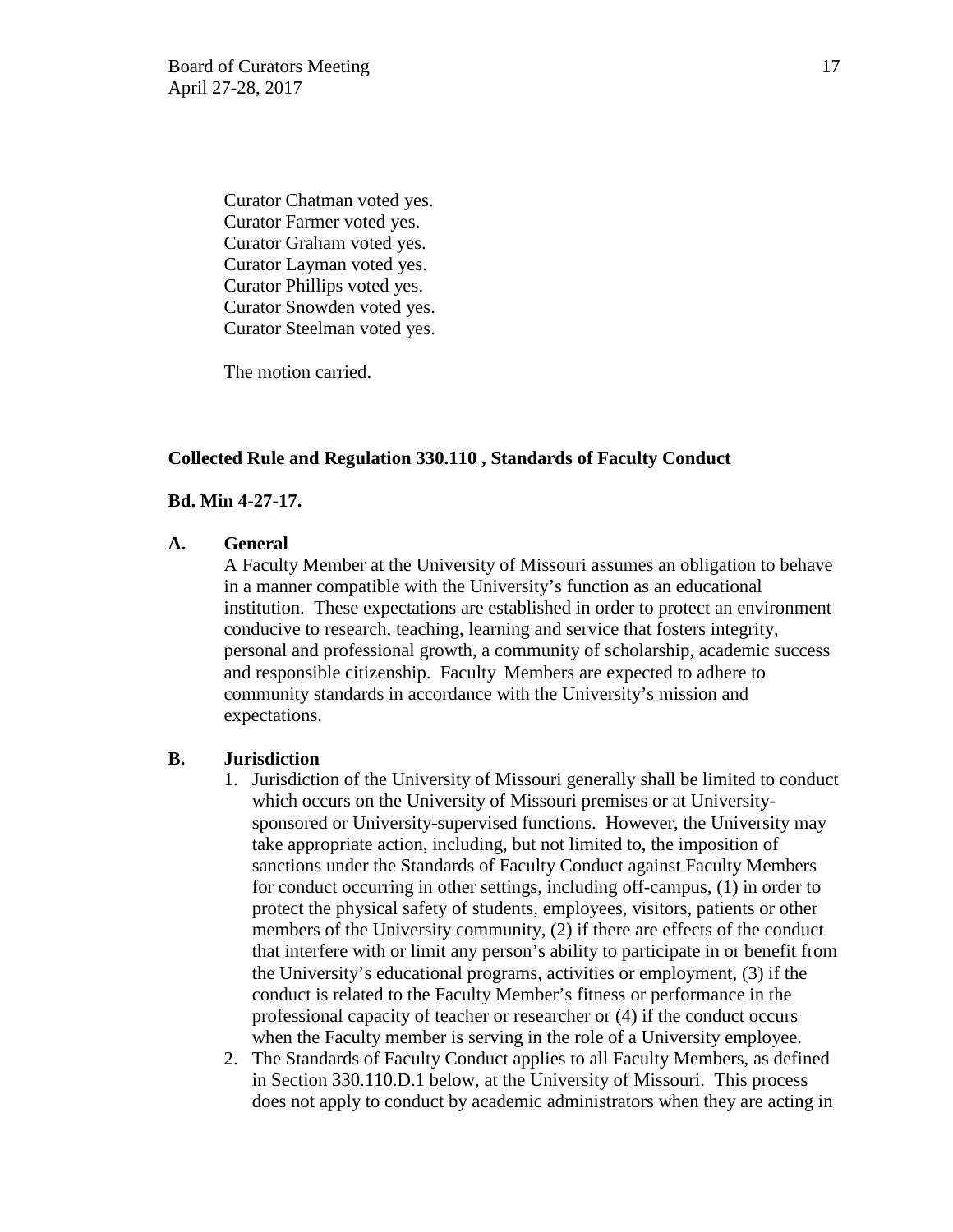their administrative, at-will role. Except as noted in Section 330.110.C below, the Standards of Faculty Conduct is in addition to and does not limit other processes and procedures for addressing conduct and employment issues, including but not limited to Research Misconduct (Section 420.010), Procedures in Case of Dismissal for Cause (Section 310.060) and Equity Resolution Process for Resolving Complaints of Discrimination, Harassment, and Sexual Misconduct against a Faculty Member (Section 600.040). A final decision on the merits in another disciplinary process precludes subsequent initiation of the Standards of Faculty Conduct process for the same allegations of inappropriate conduct.

## **C. Statement of Nondiscrimination and Process for Alleged Violation of the University's Anti-Discrimination Policies**

The University of Missouri prohibits discrimination on the basis of race, color, national origin, ancestry, religion, sex, pregnancy, sexual orientation, gender identity, gender expression, age, disability, protected veteran status, and any other status protected by applicable state or federal law. The University's Anti-Discrimination Policies include the Equal Employment/Educational Opportunity Policy located at Section 600.010 of the Collected Rules and Regulations and the Sex Discrimination, Sexual Harassment and Sexual Misconduct in Employment/Education Policy located at Section 600.020 of the Collected Rules and Regulations. Alleged violations of the University's Anti-Discrimination Polices are within the jurisdiction of the applicable Equity Resolution Process, including Section 600.040 of the Collected Rules and Regulations, and not subject to enforcement through the Standards of Faculty Conduct.

# **D. Statement of Professional Ethics**

(Excerpted with modification from the UM-Columbia Bylaws and the AAUP Redbook Statement of Professional Ethics)

- 1. Faculty Members recognize the special responsibilities placed upon them. Their primary responsibility as scholars is to state the truth as they see it. They accept the obligation to exercise critical self-discipline and judgment in using, extending, and transmitting knowledge. They practice intellectual honesty. Although Faculty Members may follow subsidiary interests, these interests must never seriously hamper or compromise their freedom of inquiry.
- 2. As teachers, Faculty Members encourage the free pursuit of learning in their students. They uphold the best scholarly and ethical standards of their disciplines. Faculty Members demonstrate respect for students as individuals and adhere to their proper roles as intellectual guides and counselors. Faculty Members make every reasonable effort to foster honest academic conduct and to ensure that their evaluations of students accurately reflect the merit of each student's work. They avoid exploitation, harassment, or discriminatory treatment of students. They acknowledge significant academic or scholarly assistance from them. They protect academic freedom.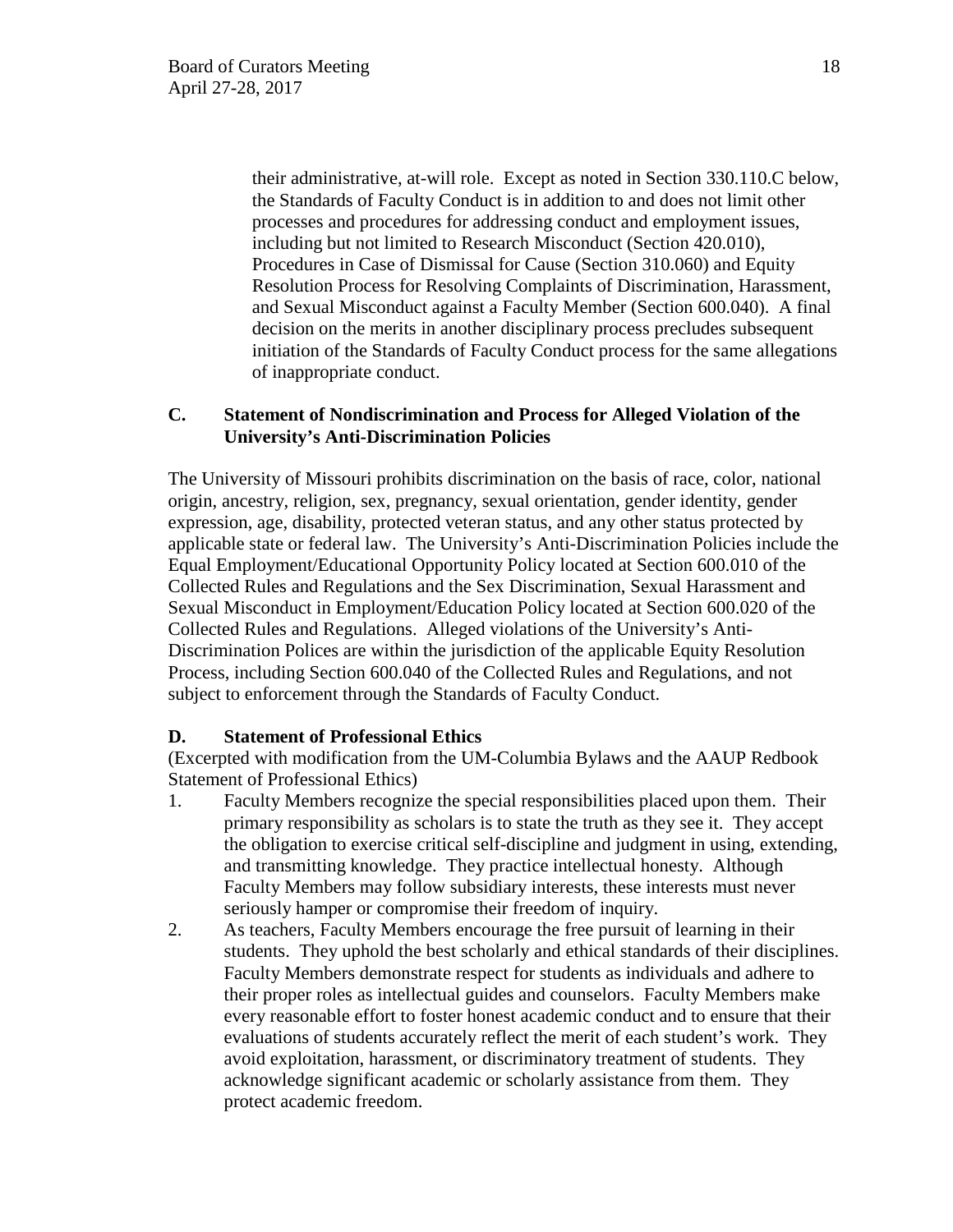- 3. Faculty Members neither invidiously discriminate against nor harass colleagues. They respect and defend the free inquiry of associates, even when it leads to findings and conclusions that differ from their own. Faculty Members acknowledge intellectual pluralism and strive to be objective in their professional judgment of colleagues. Faculty Members accept their share of responsibilities for the governance of their institutions.
- 4. As members of an academic institution, Faculty Members seek to be effective teachers and scholars. Faculty Members observe the stated regulations of the institution, provided the regulations to not contravene academic freedom, and maintain their right to criticize and seek revision. Faculty Members give due regard to their paramount responsibilities within their institution in determining the amount and character of work done outside it. When considering taking leaves of absence, permanently departing the university to pursue other opportunities, or other actions that could interrupt or end their service, Faculty Members recognize the effect of their decision upon the program of the institutions and give all due notice possible of their intentions out of respect for their colleagues.
	- 5. As members of their community, Faculty Members have the rights and obligations of other citizens. Faculty Members measure the urgency of these obligations in light of their responsibilities to their subject, to their students, to their profession, and to their institution. When they speak or act as private persons, they avoid creating the impression of speaking or acting for their university. As citizens engaged in a profession that depends upon freedom for its health and integrity, Faculty members have a particular obligation to promote conditions of free inquiry and to further public understanding of academic freedom.

## **E. Definitions**

- 1. Faculty Member. For purposes of Section 330.110, Faculty Member includes all regular and non-regular academic staff appointments as defined in Sections 310.020 and 310.035 of the Collected Rules and Regulations.
- 2.Respondent. Respondent is the Faculty Member alleged to have committed inappropriate Conduct.
- 3.Complainant. The Complainant is the University student, staff, administrator or faculty member who files a Complaint. Within five (5) business days from the final decision, Complainant will receive notice that the process has concluded and at what stage (Informal Resolution, Dean Decision, Provost Review and Decision or Appeal to the Chancellor).
- 4.Complaint. Complaints must be in writing and identify the alleged Inappropriate Conduct by the Respondent.
- 5.Informal Resolution. Informal Resolution is the preliminary efforts made to resolve the Complaint through discussions or facilitated dialogue in the unit where the Respondent has a primary academic appointment.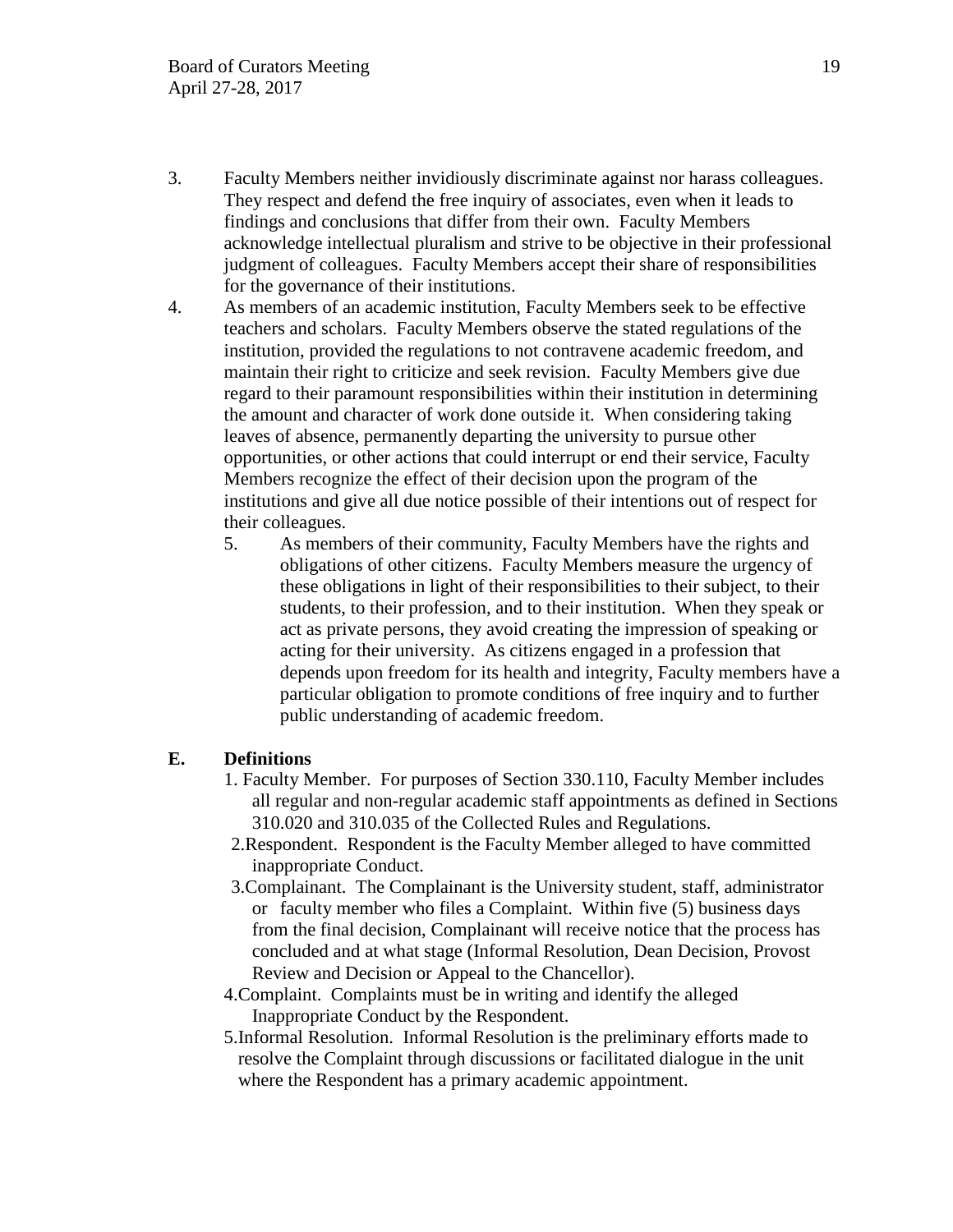- 6.Investigator. The Provost selects the Investigator who will be the campus ombudsperson or other appropriate individual as determined by the Provost.
- 7.Dean. Dean as listed throughout the policy is the Dean where the Respondent has a primary academic appointment.
- 8.Faculty Panel. The Faculty Panel consists of three tenured professors appointed by the Faculty Council/Senate Chair from outside of the academic unit in which the Respondent has a primary academic appointment. The Faculty Panel members may be chosen from the standing Grievance Resolution Panel.

# **F. Inappropriate Conduct**

Inappropriate Conduct for which Faculty Members could be subject to sanctions includes but is not limited to the actions below:

- 1. Violating University rules, regulations, policies or procedures, including but not limited to those related to conduct of academic duties and those governing the use of University funds and University facilities.
- 2. Violation of Professional Ethics, as set forth in Section 330.110.D above, and professional guidelines that apply to the field of the Faculty member. Faculty Members have a special obligation to adhere to such professional ethics and responsibilities as these form the basis for the academic reputation of the University.
- 3. Threats, intimidation, harassment, physical abuse, or any other conduct that endangers the health or safety of any person, or unreasonably interferes with a person's ability to perform University duties including teaching, research, administration, or other University activities, including public service functions on or off campus.
- 4. Neglecting or refusing to perform reasonable assigned teaching duties, or quitting duties without due notice in accordance with the Collected Rules and Regulations.
- 5. Intentional and habitual neglect of duty in the performance of academic responsibilities.
- 6. Willfully damaging or destroying, improperly taking, or misappropriating property owned by the University, a member of the University community, or a campus visitor, or any property used in connection with a University function or approved activity, or unauthorized use of University facilities, or the attempt to commit any such conduct.
- 7. Forgery, alteration, misuse of University documents, records, or identification, or knowingly furnishing false information to the University.
- 8. The illegal or unauthorized possession or use of firearms, explosives, other weapons or hazardous chemicals.
- 9. Conviction of a felony that is clearly related to performance of University duties or academic activities.

# **G. Filing a Complaint**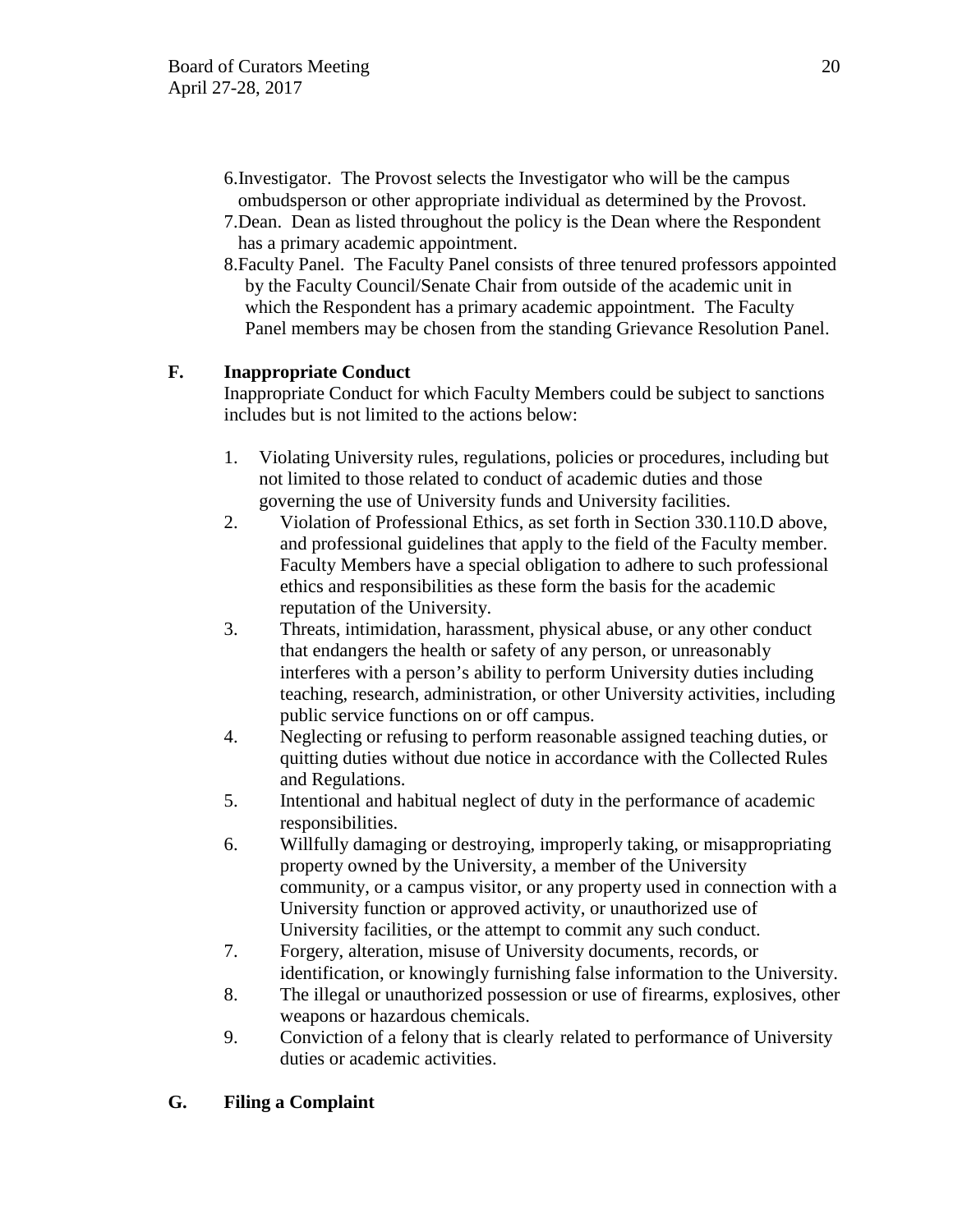- 1. The Complaint must be in writing and identify the alleged Inappropriate Conduct by the Respondent.
- 2. The Provost of each campus will maintain an easily accessible form for the submission of a Complaint of Inappropriate Conduct.
- 3. The Complaint is delivered to the Dean.
- 4. If a Dean is the Respondent because of conduct relating to the Faculty appointment, the Complaint is delivered to the Provost. The Provost shall then serve the role described for the Dean for all further actions described below, and the Provost's recommendations will be delivered to the Chancellor.

# **H. Informal Resolution**

- 1. Informal Resolution is the preliminary efforts made to resolve the Complaint through discussions or facilitated dialogue in the unit where the Respondent has a primary academic appointment.
- 2. The Dean coordinates Informal Resolution.
- 3. Informal Resolution should typically be concluded within ten (10) business days of the Dean's receipt of the Complaint.
- 4. Any Informal Resolution should be documented in writing and filed with the Dean.

# **I. Investigation**

- 1. If an Informal Resolution is not reached, the Dean will provide to the Respondent a copy of the Complaint and a written notice that an investigation will be conducted ("Notice of Investigation"). The Notice of Investigation shall contain sufficient information to inform the Respondent of the alleged inappropriate conduct being investigated.
- 2. Within five (5) business days from receipt of the Notice of Investigation, the Respondent may provide a response to the Complaint ("Response") to the Dean.
- 3. The Dean will forward the Complaint, the Response if provided and any notes from the Informal Resolution Process to the Investigator.
- 4. The Provost selects the Investigator, who will be the campus ombudsperson or other appropriate individual as determined by the Provost.
- 5. The Investigator may interview the Complainant, the Respondent and witnesses and gather written documents or other relevant information.
- 6. The investigation shall typically be complete within ten (10) business days.
- 7. The Investigator prepares a written investigation report, which will provide a summary of the information gathered and attach a copy of the Complaint and the Response. The investigation report and attachments are sent to the Dean and the Respondent.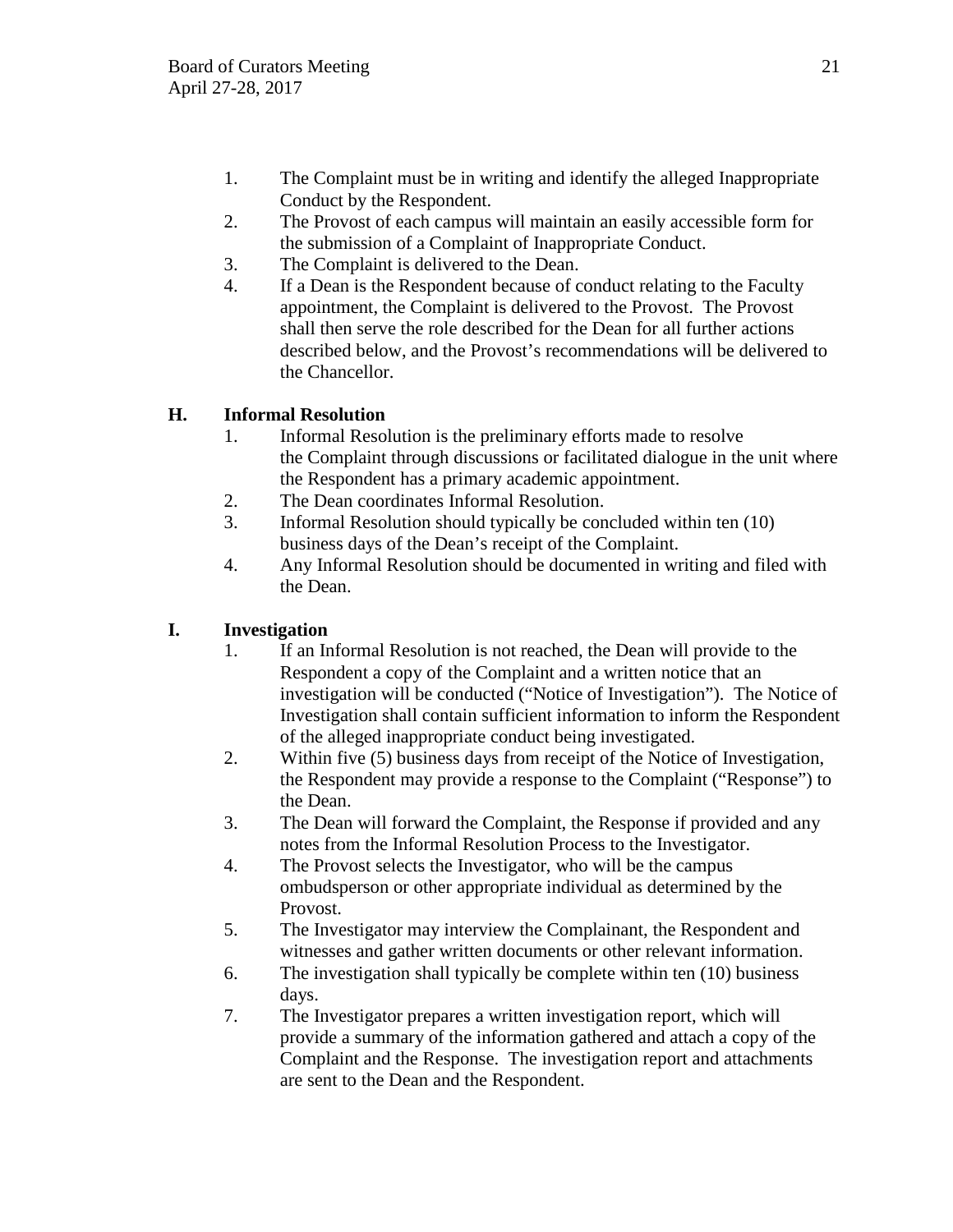# **J. Dean Decision**

- 1. The Dean shall review the Complaint, any Response and the investigation report.
- 2. The Dean will meet with the Respondent typically within five (5) business days of receiving the investigation report unless the Respondent refuses to meet.
- 3. The Dean may but is not required to meet with Complainant.
- 4. The Dean will make a decision as to whether or not the Respondent is responsible for Inappropriate Conduct.
- 5. If the Dean finds that the Respondent is responsible for Inappropriate Conduct, the Dean will decide the appropriate sanctions.
- 6. The Dean will notify Respondent of the decision of responsibility and if applicable, sanctions typically within ten (10) business days of receipt of the investigation report.
- 7. If the sanction is suspension, the Dean will forward a copy of the decision to the Faculty Panel and Provost.

# **K. Faculty Panel Review**

- 1. The Faculty Panel consists of three tenured professors appointed by the Faculty Council/Senate Chair from outside of the academic unit in which the Respondent has a primary academic appointment. The Faculty Panel members may be chosen from the standing Grievance Resolution Panel.
- 2. Any sanction for suspension, paid or unpaid, will be reviewed by a Faculty Panel.
- 3. The Faculty Panel sends a recommendation to the Provost stating either the Panel's agreement or disagreement with the suspension and the grounds for the Panel's recommendation within twenty (20) business days of receiving the Dean's decision.

# **L. Provost Review and Decision**

- 1. All decisions by the Dean for suspension, paid or unpaid, will be automatically sent to the Provost for review and decision.
- 2. For all decisions for sanctions other than suspension, Respondent may request review and decision by the Provost by sending the request for reconsideration to the Provost within five (5) business days of receipt of the decision letter.
- 3. The Provost shall review the Complaint, the Response if any, the investigation report, the decision by the Dean and Faculty Panel recommendation, if applicable.
- 4. The Provost may but is not required to meet with the Respondent, the Complainant and the Dean.
- 5. The Provost may affirm, modify or reverse the Dean's decision of Inappropriate Conduct and/or Sanctions.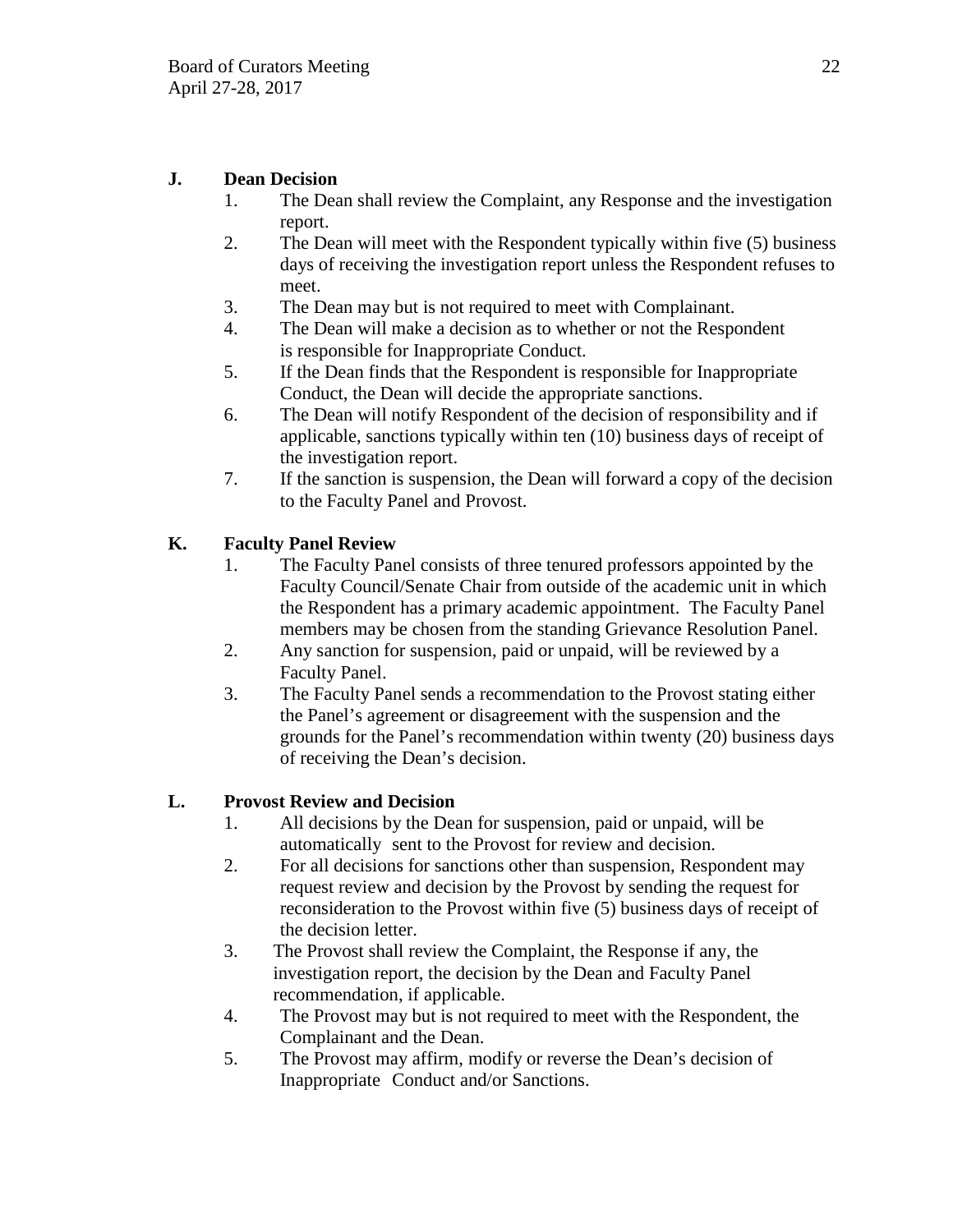6. The decision by the Provost will be sent the Respondent and the Dean typically within five (5) business days of receiving all applicable information.

# **M. Sanctions**

 The following sanctions may be imposed upon Respondent found to have committed Inappropriate Conduct. Multiple sanctions maybe imposed for any single violation. Sanctions include but are not limited to:

- 1. Warning. A notice in writing to the Respondent and included in the Respondent's personnel file indicating that there is a finding of Inappropriate Conduct.
- 2. Loss of Privileges. Denial of specified privileges of Respondent for a designated period of time. This may include but is not limited to suspending travel privileges and/or payment of travel or conference expenses, restricting use of laboratories or offices, limiting contact with students, or suspending access to teaching or research assistance or grant accounts, service on University committees or representation of the University on official business. The loss of privileges sanction may not be applied in manner to create a constructive suspension.
- 3. Education or Training. Respondent may be required to complete education or training.
- 4. Restitution. Compensation by Respondent for loss, damage or injury to the University or University property. This may take the form of appropriate service and/or monetary or material replacement.
- 5. Suspension. Separation of the Respondent from the University for a definite period of time, after which the Respondent is eligible to return. Conditions for return should be specified. Suspension may be with or without salary (full or partial) for a period not to exceed one-half of the individual's normal appointment period. During the suspension period, health and retirement benefits shall be maintained.
- 6. Referral to the Chancellor to consider/initiate dismissal for cause as detailed in Section 310.060 of the Collected Rules and Regulations.

# **N. Appeal to the Chancellor**

- 1. Respondent may appeal the decision by the Provost to the Chancellor, by filing an appeal stating the grounds or reasons for appeal in detail within five (5) business days after receipt of notification of the decision. The appeal shall be limited to the following grounds:
	- a. A procedural error occurred that significantly impacted the outcome of the finding or sanctions, e.g. substantiated bias or material deviation from established procedures.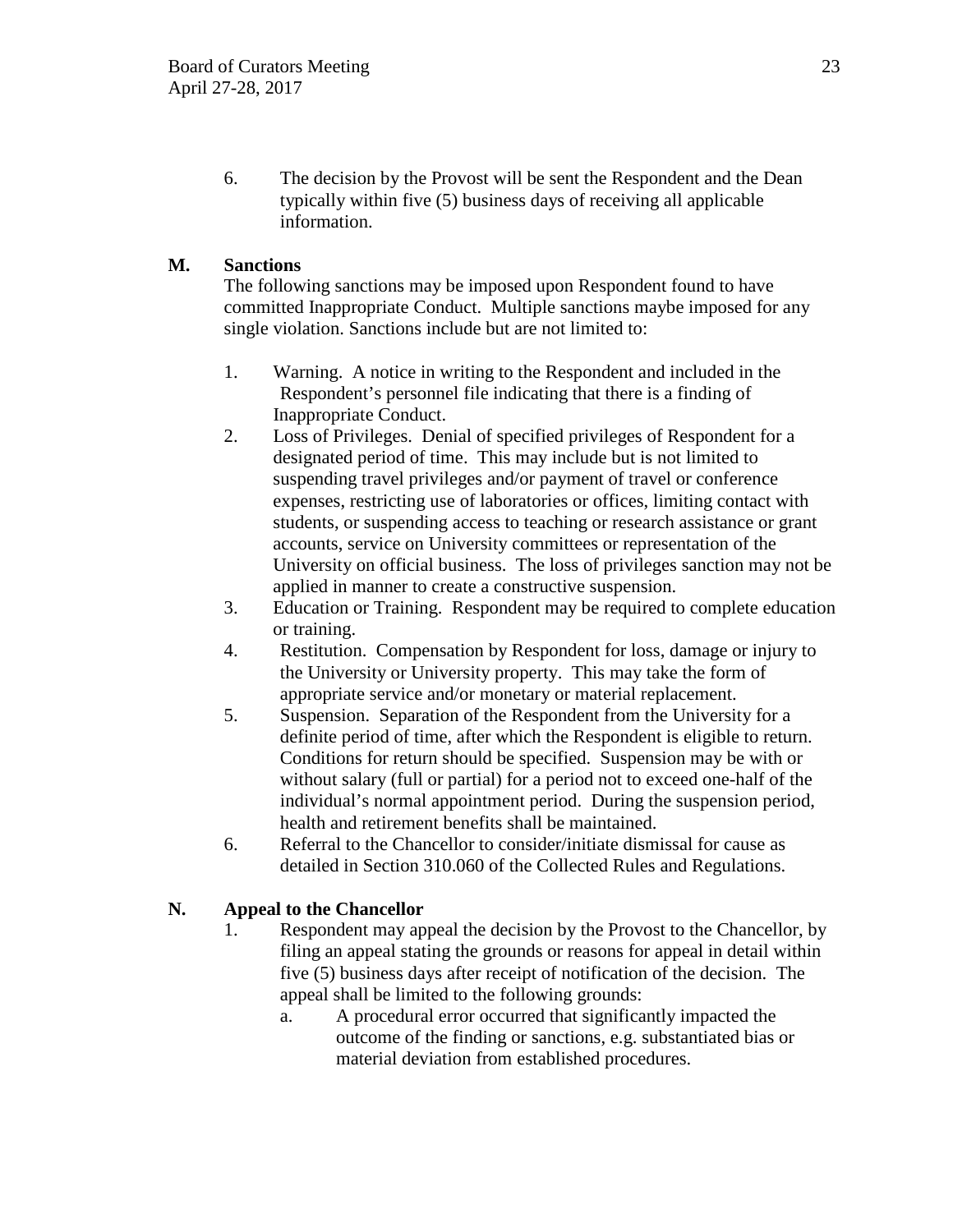- b. To consider new evidence, unavailable during the original resolution process or investigation that could substantially impact the original findings or sanction.
- c. The sanction falls outside the range typically imposed for this offense, or for the cumulative disciplinary record of Respondent.
- 2. Within five (5) business days of receipt of the appeal from Respondent, the Chancellor shall provide a copy of the appeal to the Provost.
- 3. Within five (5) business days of receiving a copy of the appeal, the Provost may file a response to the appeal.
- 4. Within ten (10) business days of receiving the Provost's response to the appeal, the Chancellor shall provide a determination in writing to Provost and Respondent. The Chancellor can affirm, modify or reverse the decision of the Provost.
- 5. The determination of the Chancellor is final and not subject to further review under the Academic Grievance Procedure in Section 370.010 of the Collected Rules and Regulations.
- 6. Status during appeal The Respondent may petition the Chancellor in writing for permission to stay the imposed sanction pending final determination of the appeal. The Chancellor may permit the stay of sanctions under such conditions as may be designated pending completion of the appeal, provided such continuance will not seriously disrupt the University or constitute a danger to the health, safety or welfare of members of the University community. If a stay is granted, any final sanctions imposed shall be effective from the date of the final decision.

# **O. Complainant**

Within five (5) business days from the final decision, Complainant will receive notice that the process has concluded and at what stage (Information Resolution, Dean Decision, Provost Decision or Appeal).

# **P. Notice**

Except for the decisions by the Dean and Provost and the determination by the Chancellor, all communication including notices, request for reconsideration and appeal may be sent via University e-mail only. The Dean's decision and when applicable the Provost's Decision and the Chancellor's determination shall be sent to the Respondent via both e-mail and registered mail.

# **Q. Extensions of Time**

For good cause, the Chancellor or Provost may grant reasonable extensions of time for any of the proposed time deadlines in the Standard Faculty of Conduct.

# **R. Behavior during Process**

1. All individuals involved in the Standards of Faculty Conduct process should keep the matters confidential and only share the information with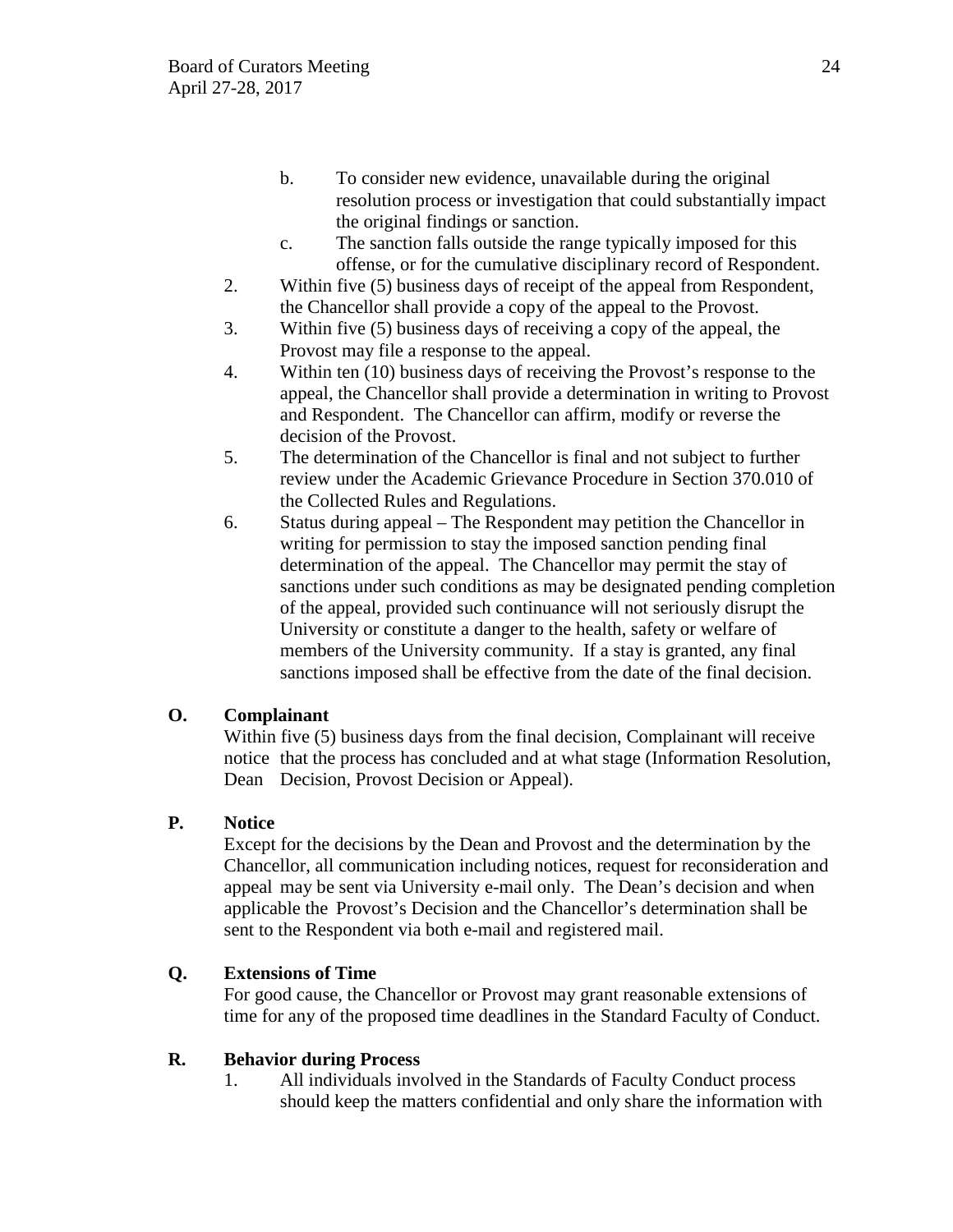those who have legitimate educational or business need to know. This rule shall not preclude the placement of notes in the record of a Respondent that may be used for subsequent action in determining ongoing professional misconduct, grievances, or other University proceedings.

- 2. Nothing in this rule shall be construed as interfering with the ability of any University member to contact law enforcement when necessary.
- 3. All University employees must be truthful in providing testimony during this process, and all non-testimonial evidence must be genuine and accurate.
- 4. All participants, including the Complainant and Respondent, are expected to conduct themselves in a professional manner.
- 5. False reporting is making an intentional false Complaint as opposed to a report or accusation, which, even if erroneous, is made in good faith. False reporting is a serious offense that would be a breach of professional ethics and subject to appropriate disciplinary action.

# **S. Reporting Data**

Campus level statistical data, including the types and numbers of complaints and findings of Inappropriate Conduct, as well as sanctions imposed, shall be reported annually to the Intercampus Faculty Council for transmission to each campus Faculty Senate/Council.

# **T. Records**

Records of complaints and decision will be kept by the Unit in which the Respondent has a primary academic appointment. The "Record of the Case in the Section 330.110 Process" will include, if applicable, the Complaint, the Response, the investigation report, the decision by the Dean, the recommendation by the Faculty Panel, the decision by the Provost and the determination by the Chancellor. The Record of the Case in the Section 330.110 Process will be kept for a minimum of seven (7) years following final solution.

New Degree Program, Master of Science in Finance, MU – presented by Senior Associate Vice President Steve Graham (information on file)

It was recommended by Interim Vice President Robert W. Schwartz, endorsed by President Mun Choi, recommended by the Academic, Student and External Affairs Committee, moved by Curator Snowden, seconded by Curator Phillips, that the following action be approved: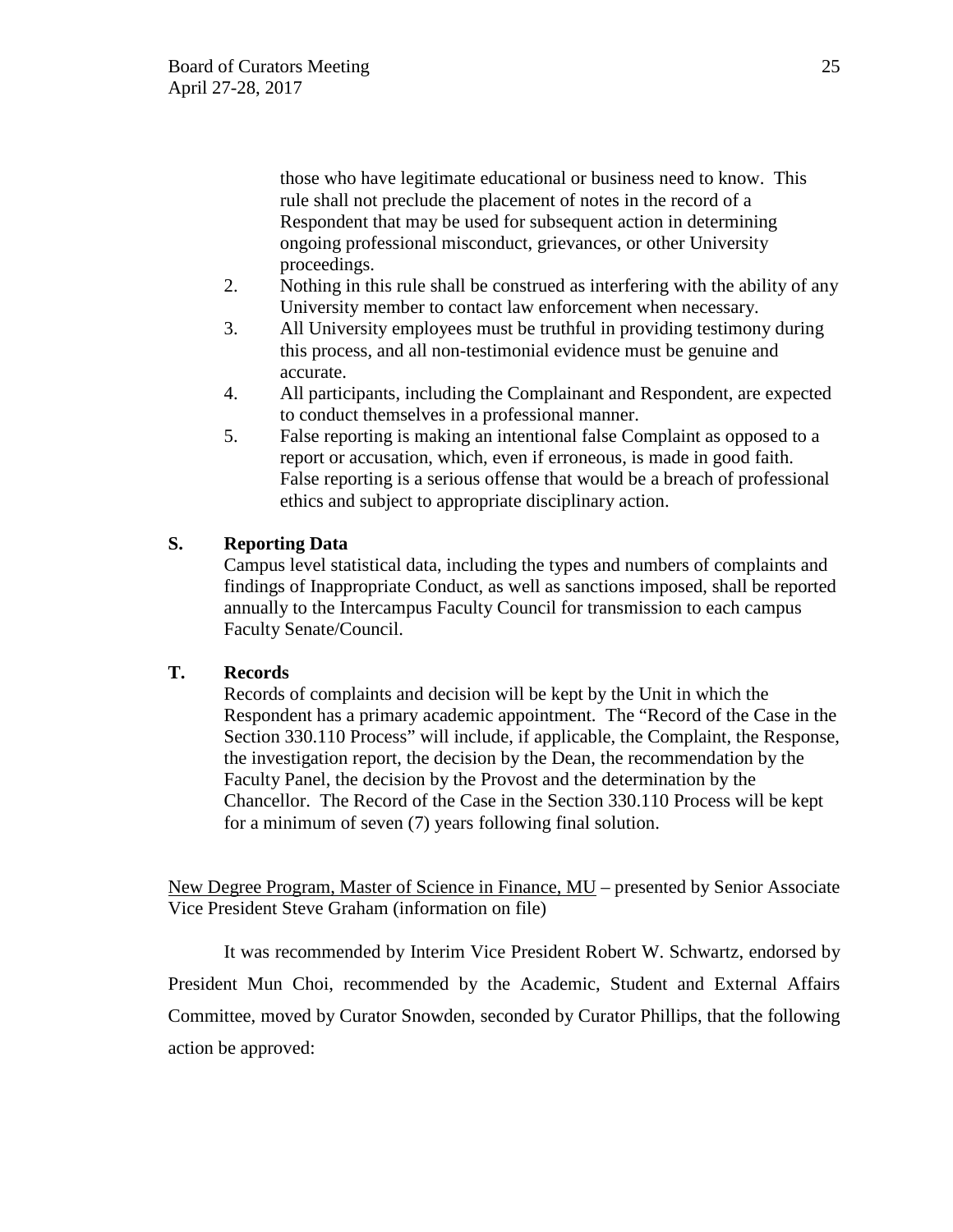that the University of Missouri, Columbia be authorized to submit the attached (and as on file with the minutes of this meeting) proposal for a Master of Science in Finance to the Coordinating Board for Higher Education for approval.

Roll call vote of Board:

Curator Chatman voted yes. Curator Farmer voted yes. Curator Graham voted yes. Curator Layman voted yes. Curator Phillips voted yes. Curator Snowden voted yes. Curator Steelman voted yes.

The motion carried.

# **Audit Committee**

Chairman Snowden provided time for discussion of committee business.

Information

- 1. Fiscal Year 2016 A-133 Audit Report and NCAA Agreed Upon Procedures Reports, UM – presented by Rachel Dwiggins with BKD (slides and information on file)
- 2. Fiscal Year 2017 External Audit Scope, UM presented by Rachel Dwiggins with BKD (slides and information on file)
- 3. Internal Audit and Consulting Quarterly Report, UM presented by Interim Chief Audit Executive Michelle Piranio (slides and information on file)

Ethics and Compliance Program, UM – presented by Interim Vice President Rapp and Mr. Larry Plutko (slides on file)

After discussion, this action item was tabled until additional information requested by the Board can be collected and presented.

The public session of the Board of Curators meeting recessed at 4:55 P.M.

# **Board of Curators Meeting – Executive Session**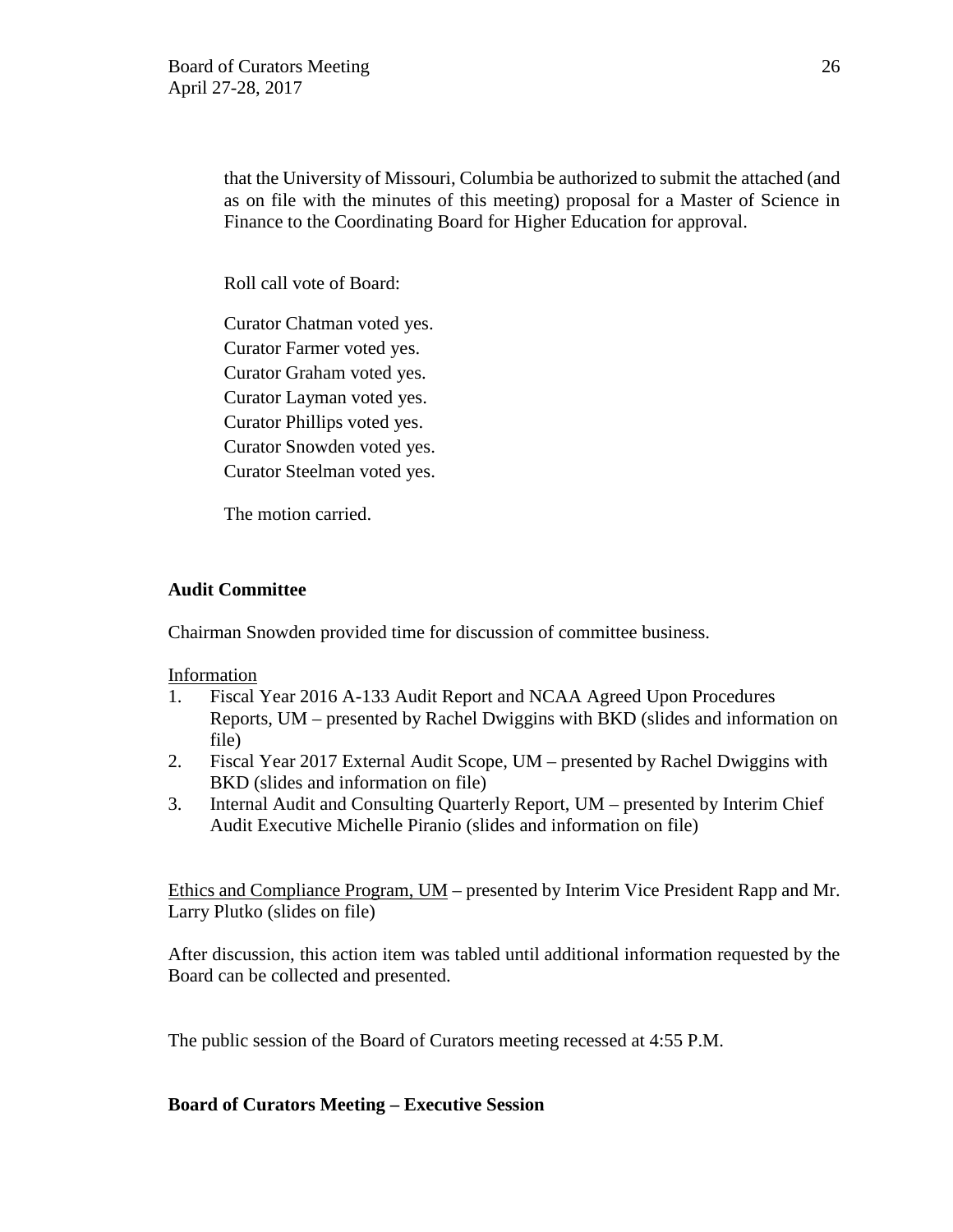A meeting of the University of Missouri Board of Curators was convened in executive session at 5:10 P.M., on Thursday, April 27, 2017, in the Silver and Gold Room of the Havener Center on the Missouri University of Science and Technology campus, Rolla, Missouri, pursuant to public notice given of said meeting. Curator Maurice B. Graham, Chair of the Board of Curators, presided over the meeting.

#### Present

The Honorable Darryl M. Chatman The Honorable Jamie L. Farmer The Honorable Maurice B. Graham The Honorable Jeffrey L. Layman The Honorable John R. Phillips The Honorable Phillip H. Snowden The Honorable David L. Steelman

Also Present Dr. Mun Y. Choi, President Mr. Stephen J. Owens, General Counsel Ms. Cindy Harmon, Secretary of the Board of Curators

### **Audit Committee Meeting – Executive Session**

Rachel Dwiggins, Ryan Sivill and Danielle Solomon with BKD joined the meeting.

President Choi and General Counsel Owens excused themselves from the meeting.

Annual Communication with External Auditors

No action taken by the Board.

Members of BKD excused themselves from the meeting.

President Choi and General Counsel Owens rejoined the meeting.

#### **Health Affairs Committee Meeting – Executive Session**

Mr. Ron Ashworth and Ms. Teresa Maledy joined the meeting as members of the Health Affairs Committee.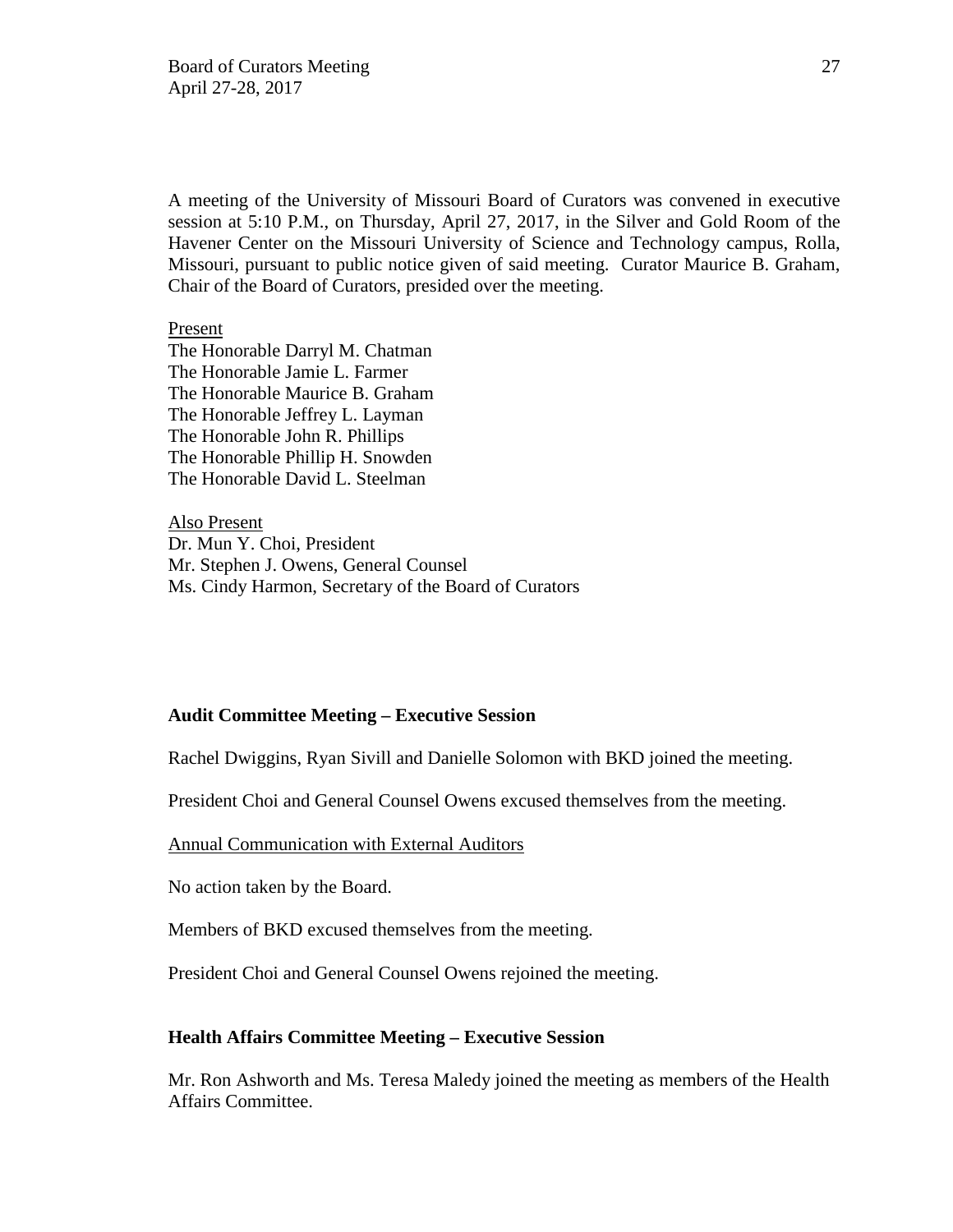Others who joined the meeting included Chancellor Foley, Mr. Jonathon Curtright, Dean Delafontaine, Interim Vice President Rapp, Mr. Robert Hess, Mr. Blake Schofield and Mr. Steve Knorr.

 $284$  Contract Negotiations - this item is excluded from the minutes and may be given public notice upon completion.

Report on contracts and legal advice – presented by President Choi, Mr. Curtright and General Counsel Owens

Curator John Phillips excused himself from the meeting due to a potential conflict of interest.

No action taken by the Board.

The Board of Curators meeting recessed at 6:45 P.M. on Thursday, April 27, 2017.

# **Reception and Dinner for the Board of Curators, President and General Officers (By Invitation)**

 $6:30 - 8:30$  P.M. Thursday, April 27, 2017 Hosted by: Chancellor Cheryl B. Schrader and Mr. Jeffrey L. Schrader Location: Kennedy Experimental Mine Building, 12350 Spencer Road, Rolla, Missouri Program: Engineers Without Borders

# **BOARD OF CURATORS MEETING**

**Missouri S&T Faculty Senate Breakfast and Presentation with the Board of Curators** 8:00 – 8:45 A.M. Friday, April 28, 2017

Topic: Research Centers: Industry Access to S&T Innovation Location: St. Pat's Ballroom C, Havener Center

## **PUBLIC SESSION**

A meeting of the University of Missouri Board of Curators reconvened in public session at 9:00 A.M. on Friday, April 28, 2017 in St. Pat's Ballroom A&B of the Havener Center on the Missouri University of Science and Technology campus, Rolla, Missouri, pursuant to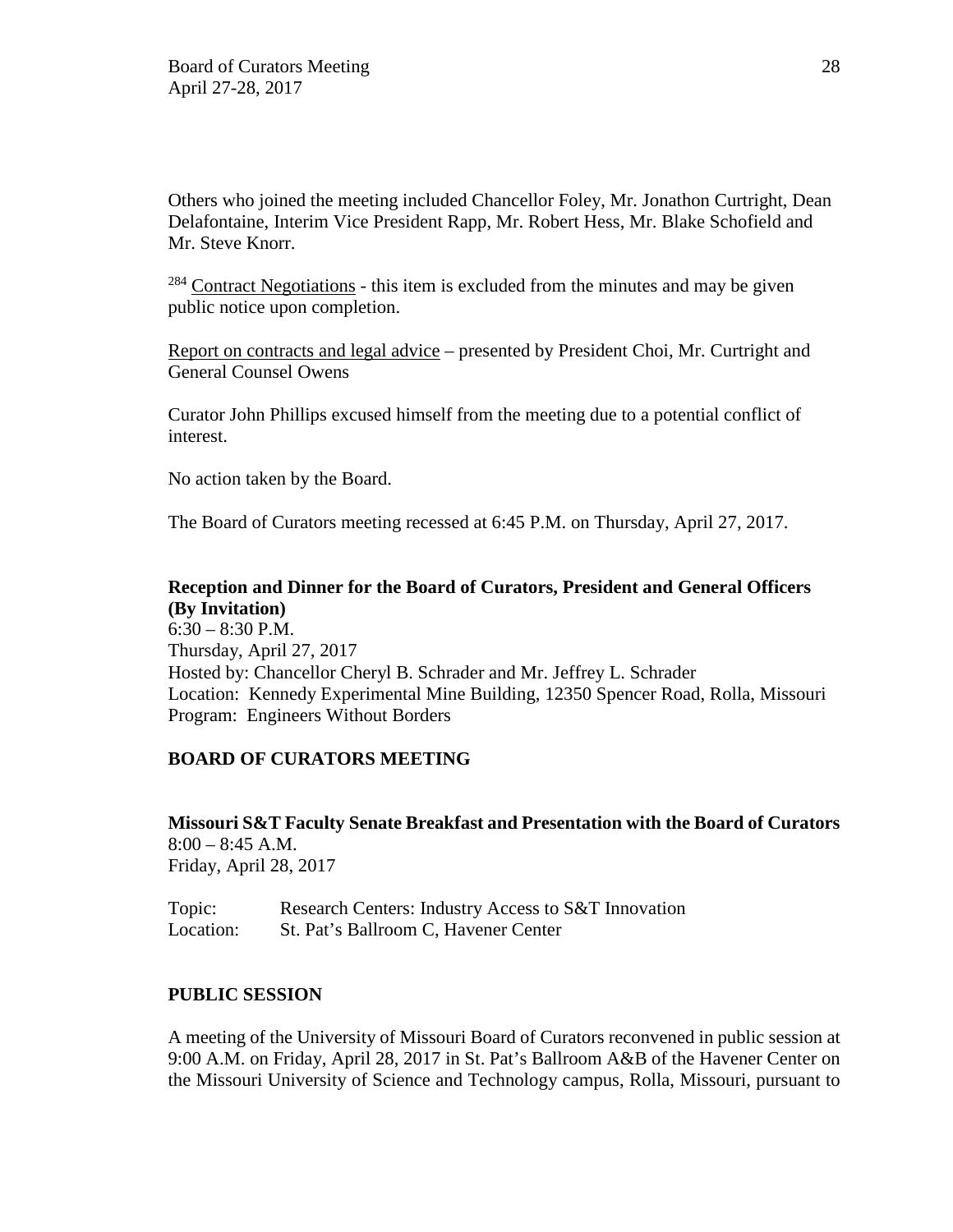public notice given of said meeting. The Board recessed for an executive session meeting at 9:03 A.M.

### **Board of Curators Meeting – Executive Session**

A meeting of the University of Missouri Board of Curators was reconvened in executive session at 9:10 A.M., on Friday, April 28, 2017, in the Silver and Gold Room of the Havener Center on the Missouri University of Science and Technology campus, Rolla, Missouri, pursuant to public notice given of said meeting. Curator Maurice B. Graham, Chair of the Board of Curators, presided over the meeting.

Present

The Honorable Darryl M. Chatman The Honorable Jamie L. Farmer The Honorable Maurice B. Graham The Honorable Jeffrey L. Layman The Honorable John R. Phillips The Honorable Phillip H. Snowden The Honorable David L. Steelman

Also Present Dr. Mun Y. Choi, President Mr. Stephen J. Owens, General Counsel Ms. Cindy Harmon, Secretary of the Board of Curators

Appointment of Interim Chancellor for Missouri University of Science and Technology – presented by President Choi

It was recommended by President Choi, moved by Curator Snowden and seconded

by Curator Steelman, that the following recommendation be approved:

That President Choi be authorized to negotiate the appointment of Christopher Maples, Ph.D. for the position of Interim Chancellor for the Missouri University of Science and Technology under the same or substantially similar terms as in the appointment letter as attached and provided to the Board of Curators at the April 27-28, 2017 Board of Curators meeting. The appointment letter is subject to approval of General Counsel as to legal form.

Roll call vote:

Curator Chatman voted yes. Curator Farmer voted yes.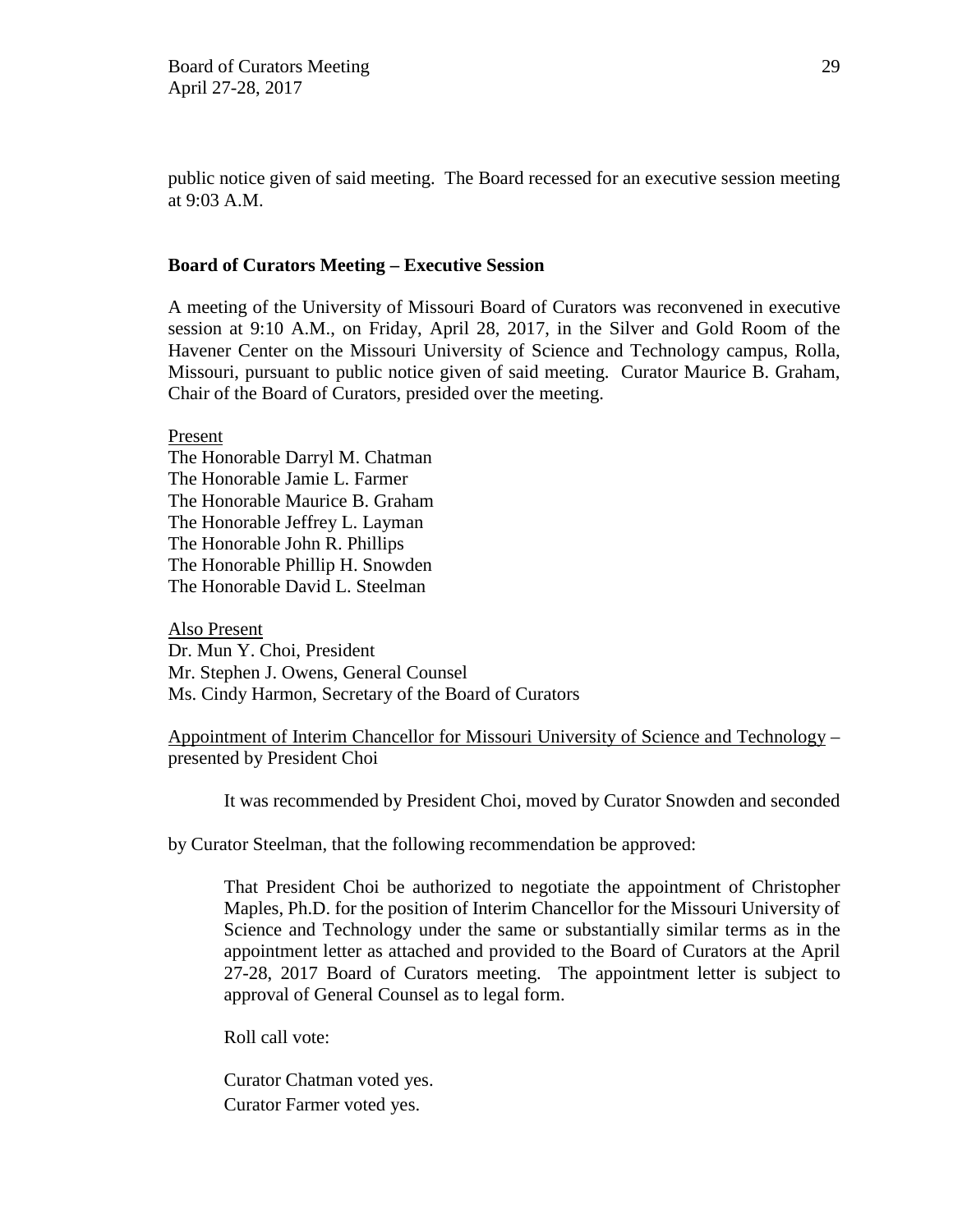Curator Graham voted yes. Curator Layman voted yes. Curator Phillips voted yes. Curator Snowden voted yes. Curator Steelman voted yes.

The motion carried.

The executive session of the Board of Curators meeting recessed at 9:20 A.M.

### **PUBLIC SESSION**

A meeting of the University of Missouri Board of Curators reconvened in public session at 9:25 A.M., on Friday, April 28, 2017, in St. Pat's Ballroom A&B of the Havener Center on the Missouri University of Science and Technology campus, Rolla, Missouri, pursuant to public notice given of said meeting. Curator Maurice B. Graham, Chair of the Board of Curators, presided over the meeting.

Present

The Honorable Darryl M. Chatman The Honorable Jamie L. Farmer The Honorable Maurice B. Graham The Honorable Jeffrey L. Layman The Honorable John R. Phillips The Honorable Phillip H. Snowden The Honorable David L. Steelman

Also Present Dr. Mun Y. Choi, President Mr. Stephen J. Owens, General Counsel Ms. Cindy Harmon, Secretary of the Board of Curators Dr. Gary K. Allen, Vice President for Information Technology Dr. Henry "Hank" Foley, Interim Chancellor for University of Missouri-Columbia Dr. Thomas F. George, Chancellor for University of Missouri-St. Louis Mr. Stephen C. Knorr, Vice President for University Relations Dr. Kevin G. McDonald, Chief Diversity Officer Mr. Leo E. Morton, Chancellor for University of Missouri-Kansas City Ms. Michelle M. Piranio, Interim Chief Audit Executive Ms. E. Jill Pollock, Interim Vice President for Human Resources Mr. Ryan D. Rapp, Interim Vice President for Finance Dr. Cheryl B. Schrader, Chancellor for Missouri University of Science and Technology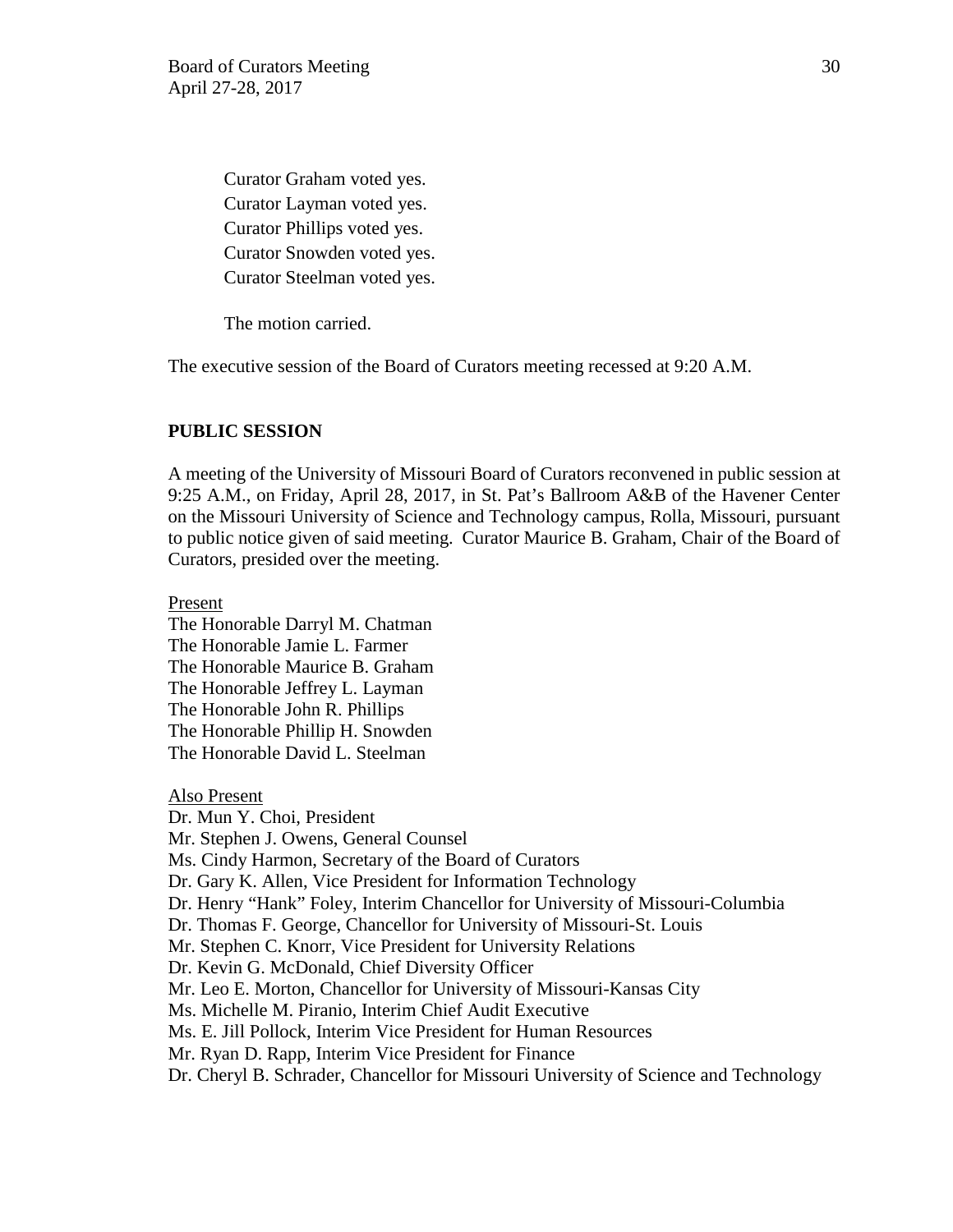Dr. Robert W. Schwartz, Interim Vice President for Academic Affairs, Research and Economic Development Dr. David R. Russell, Chief of Staff, UM System Mr. John Fougere, Chief Communications Officer, UM System Media representatives

## **General Business**

University of Missouri System President's Report – presented by President Choi (slides on file)

The President discussed measuring university progress and ideas for improving research and creative works as well as student success and outcomes. He also discussed principles for a strategic plan.

Critical Issue Discussion – Research and Scholarship – presented by Interim Vice President Schwartz and a panel including Mark McIntosh, Lawrence Dreyfus, Wes Harris, Mareisa Crow and Tony Caruso.

Presentation and discussion was held regarding a foundation for research growth, facilities, innovation and entrepreneurship, non-stem research programs, impact of corporate research and One Health Intelligence.

## **Consent Agenda**

It was endorsed by President Choi, moved by Curator Steelman and seconded by

Curator Snowden, that the following items be approved by consent agenda:

# **CONSENT AGENDA**

- 1. Minutes, February 8-9, 2017 Board of Curators Meeting
- 2. Minutes, March 20, 2017 Special Board of Curators Meeting
- 3. Degrees, Spring Semester 2017 for all campuses
- 4. Sole Source Purchase Dragon Dictation System for MUHC
- 5. Transition Assistance Program Extension, UM
- 6. Energy Loan Program of the Missouri Department of Economic Development/Division of Energy, UMSL
- 7. Medical Education Instruction and Support, UMKC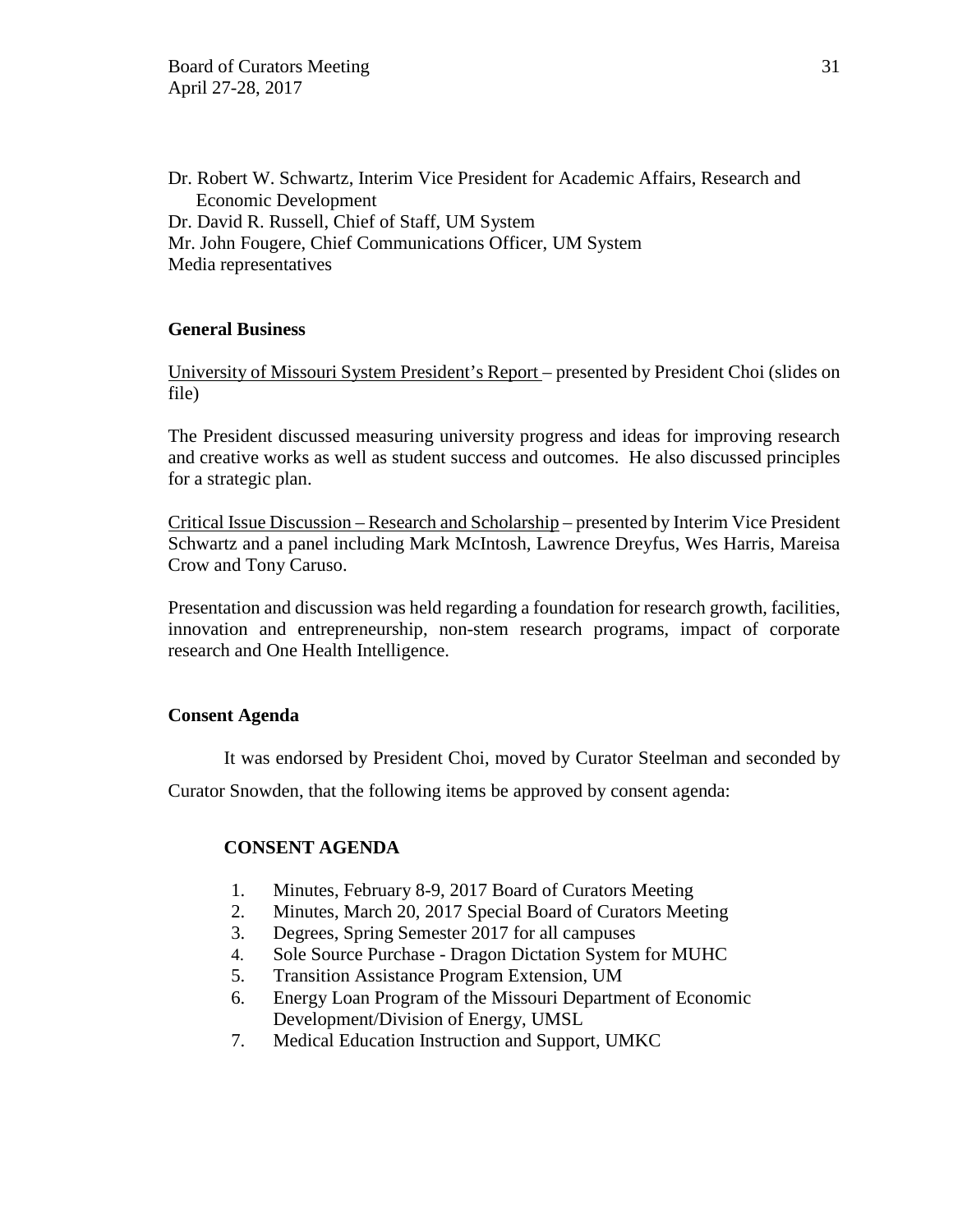- 1. Minutes, February 8-9, 2017 Board of Curators Meeting as provided to the curators for review and approval.
- 2. Minutes, March 20, 2017 Board of Curators Special Meeting as provided to the curators for review and approval.
- 3. Degrees, Spring Semester 2017 for all campuses –

That the action of the President of the University of Missouri System in awarding degrees and certificates to candidates recommended by the various faculties and committees of the four University of Missouri System campuses who fulfill the requirements for such degrees and certificates at the end of the Spring Semester 2017, shall be approved, and that the lists of said students who have been awarded degrees and certificates be included in the records of the meeting.

4. Sole Source Purchase – Dragon Dictation System for MUHC –

That the MU Health Care (MUHC) be authorized to purchase Dragon Dictation System from Cerner Corporation, at a total cost of \$1,561,604.

Funding is as follows: MUHC IT Clinical Applications Operating Fund H2790 739800

5. Transition Assistance Program Extension, UM –

That the Transition Assistance Program for Administrative, Service & Support Employees be extended through June 30, 2018. This program, originally approved by the Board of Curators in February 2009, was effective March 1, 2009 and was to remain in place until June 30, 2010. Due to the continued budget situation, the Board has granted annual extensions of the program through June 30, 2011, June 30, 2012, June 30, 2013, June 30, 2014, June 30, 2015, June 30, 2016 and June 30, 2017. With continued fiscal constraints, it is proposed that the attached program (as on file with the minutes of this meeting) be extended through June 30, 2018.

6. Energy Loan Program of the Missouri Department of Economic Development/Division of Energy, UMSL –

That the following resolution be approved:

WHEREAS, THE CURATORS OF THE UNIVERSITY OF MISSOURI ON BEHALF OF THE UNIVERSITY OF MISSOURI – ST. LOUIS, an authorized Borrower under the Energy Loan Program (the "Public Entity"), through technical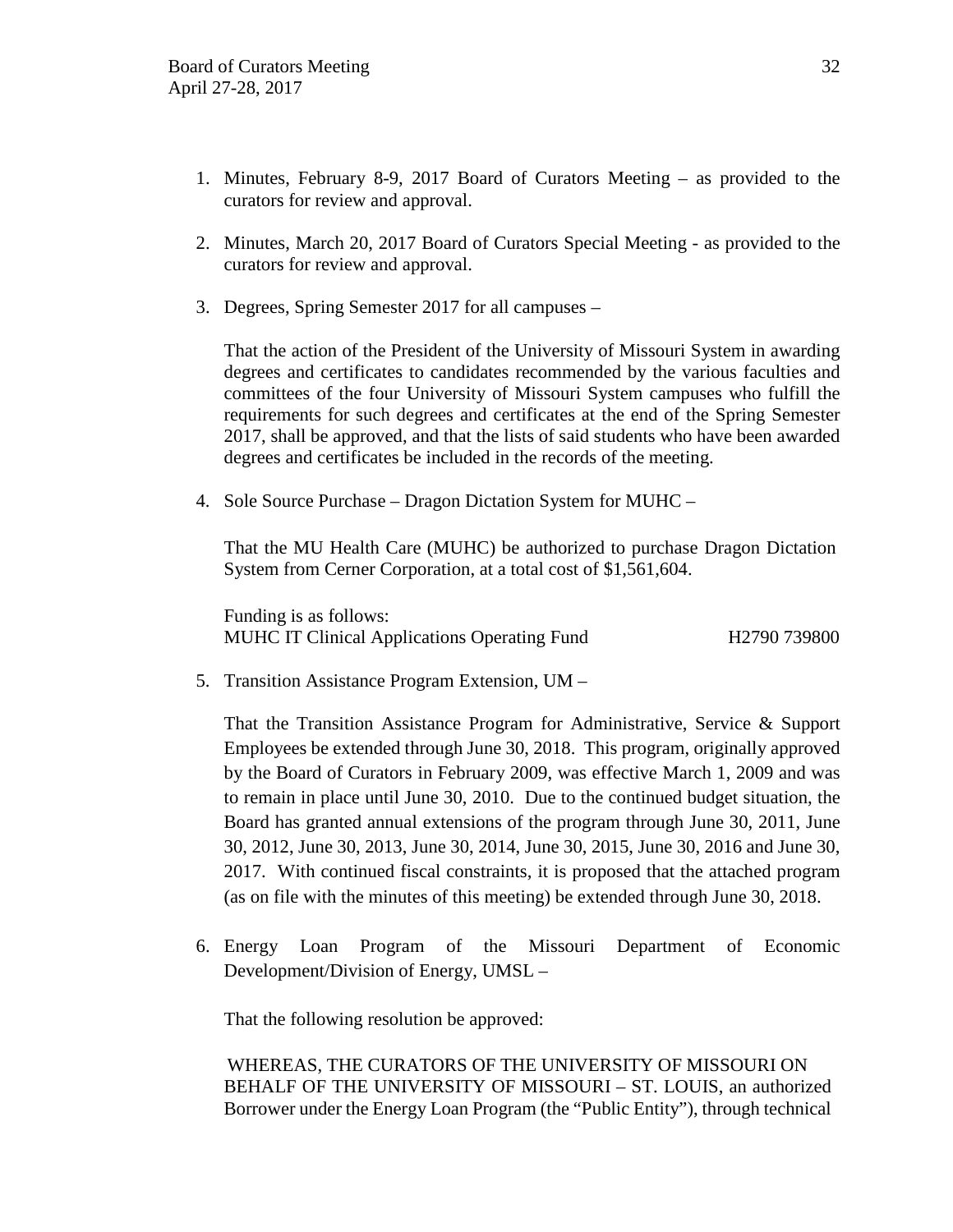analysis and reports, has identified certain energy conservation measures which would benefit the Public Entity by reducing future energy costs to the Public Entity and has applied to the Missouri Department of Economic Development/Division of Energy ("DED/DE") for a loan to implement such energy conservation measures (the "Project"); and

WHEREAS, at the Public Entity's request, DED/DE has agreed to lend to the Public Entity certain funds pursuant to Sections 640.651 to 640.686 of the Missouri Revised Statutes ("RSMo"), as amended, up to the maximum amount authorized under Sections 640.651 to 640.686 RSMo based on estimates of savings to be generated from the Project, provided that the Public Entity complies with the various terms and conditions set forth in Sections 640.651 to 640.686 RSMo and in 4 Code of State Regulations 340-2.010 *et seq*., as amended (the "Regulations"); and

WHEREAS, DED/DE may fund this Loan pursuant to its Energy Loan Program (the "Program") from the proceeds of revenue bonds issued by the State Environmental Improvement and Energy Resources Authority (the "Authority") pursuant to a Bond Indenture authorizing the Authority bonds used to fund the Loan (the "Bond Indenture") among the Authority, DED/DE, and the bond trustee named therein (the "Bond Trustee"); and

WHEREAS, in connection with its participation in the Program the Public Entity will be required to execute certain documents in connection with the Loan;

NOW, THEREFORE, BE IT RESOLVED by the Governing Body of the Public Entity as follows:

Section 1. The Governing Body of the Public Entity hereby finds and determines that it is in the best interests of the Public Entity to enter into the Loan Agreement and execute the Promissory Note in order to obtain funds for the purpose of installing energy conservation measures within the Public Entity. The Governing Body has received approval as required by Section 640.653.2 RSMo, as amended. The total Loan amount is hereby authorized in the amount of \$522,860, which amount shall include (i) estimated maximum construction costs of \$451,917, plus interest to accrue during the period from any draws on the loan by the Public Entity until completion of construction of the Project, (ii) interest on the Loan during the term of the Loan, at a rate of two and three-quarter percent (2.75%), and (iii) a loan origination fee of one percent (1%) of the principal amount of the Loan. Under the Loan Agreement, the Public Entity agrees to make semiannual payments equal to one half of the annual energy savings until the promissory note is retired.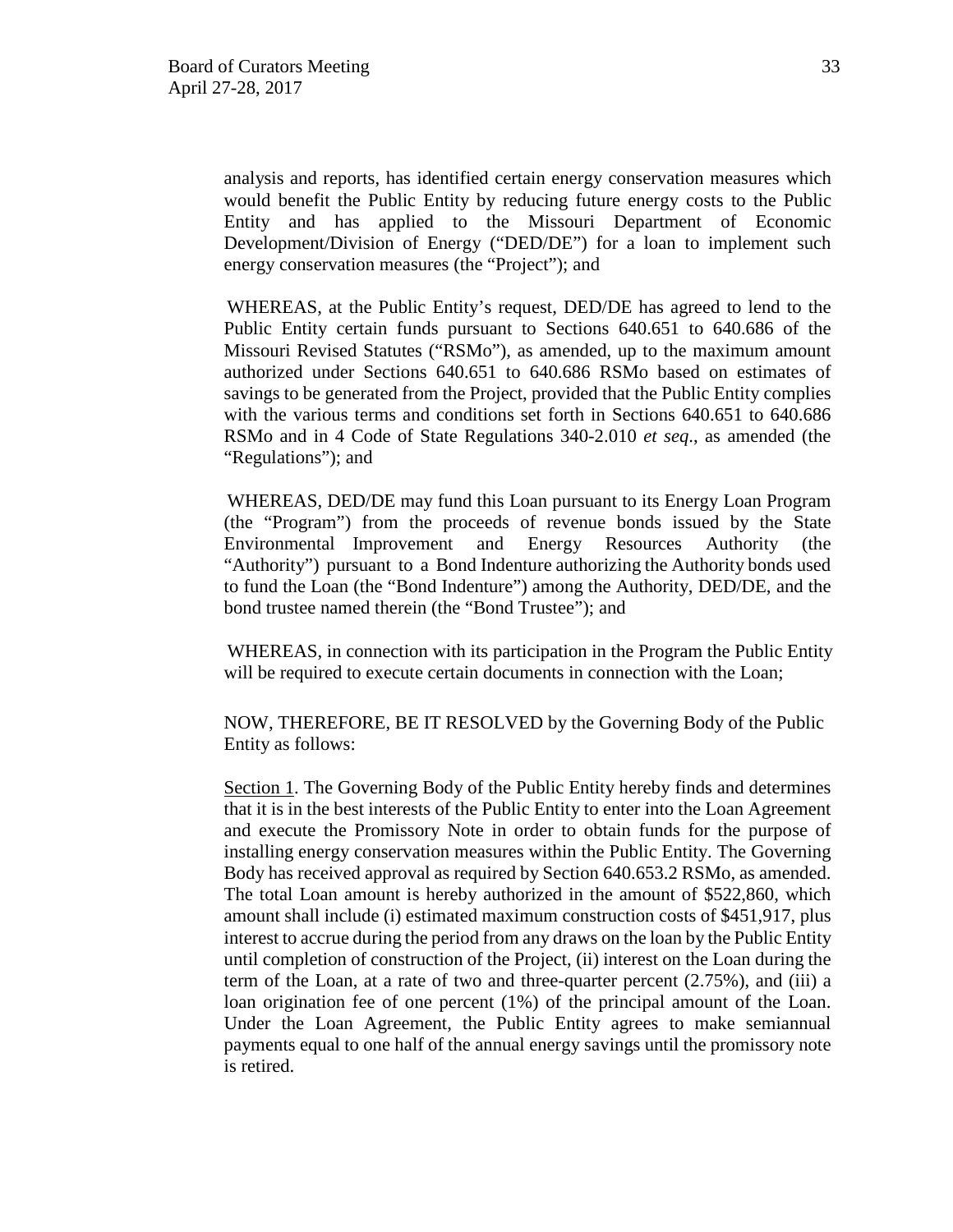Section 2. That the Public Entity hereby approves the form of the Loan Agreement, which is attached to this Resolution as Exhibit A, the blank form of Promissory Note, attached hereto as Exhibit C, which would reflect the total amount of Project Cost disbursements, one point origination fee and accrued interest as more fully described therein, and the form of Public Entity's Closing Certificate, attached hereto as Exhibit D.

Section 3. That the chief executive officer and/or chief financial officer of the Public Entity ("Public Entity Representative"), and each such person hereby is, authorized and empowered and directed to execute, enter into, deliver for and in the name of and on behalf of the Public Entity, under its corporate seal, the following documents (all of such documents, and such other documents, certificates and instruments as may be necessary to carry out the intent of this Resolution, together with any other documents and instruments contemplated thereby, or otherwise necessary or appropriate to effectuate the transaction contemplated thereby, being the "Program Documents"), the forms of which have been presented in draft to the Governing Body:

> Exhibit A Loan Agreement; Exhibit C Promissory Note; Exhibit D Public Entity's Closing Certificate.

Section 4. That the Governing Body of the Public Entity hereby approves the Project and authorizes the Public Entity's Representative and such officers and employees as the Public Entity Representative may designate to proceed with arranging the financing for the Project, in furtherance of and subject to the requirements of this Resolution. The Public Entity's Representative is hereby further authorized and empowered to execute the Program Documents with such additional modifications, corrections, amendments and deletions as shall, in the judgment of such Public Entity Representative, be necessary or appropriate, in the sole and absolute discretion of such officers, to effectuate the transactions contemplated by this Resolution, the execution of any such documents by any such Public Entity's Representative constituting the conclusive evidence of his or her approval and the approval of the Public Entity to any such changes.

Section 5**.** That the Public Entity recognizes that DED/DE may choose to fund the Loan under its Energy Loan Program in cooperation with the Authority through the issuance and sale of tax-exempt bonds by the Authority, and that a portion of the proceeds of the Bonds may be used to reimburse the Public Entity for any advances made by the Public Entity in connection with the Project.

7. Medical Education Instruction and Support, UMKC –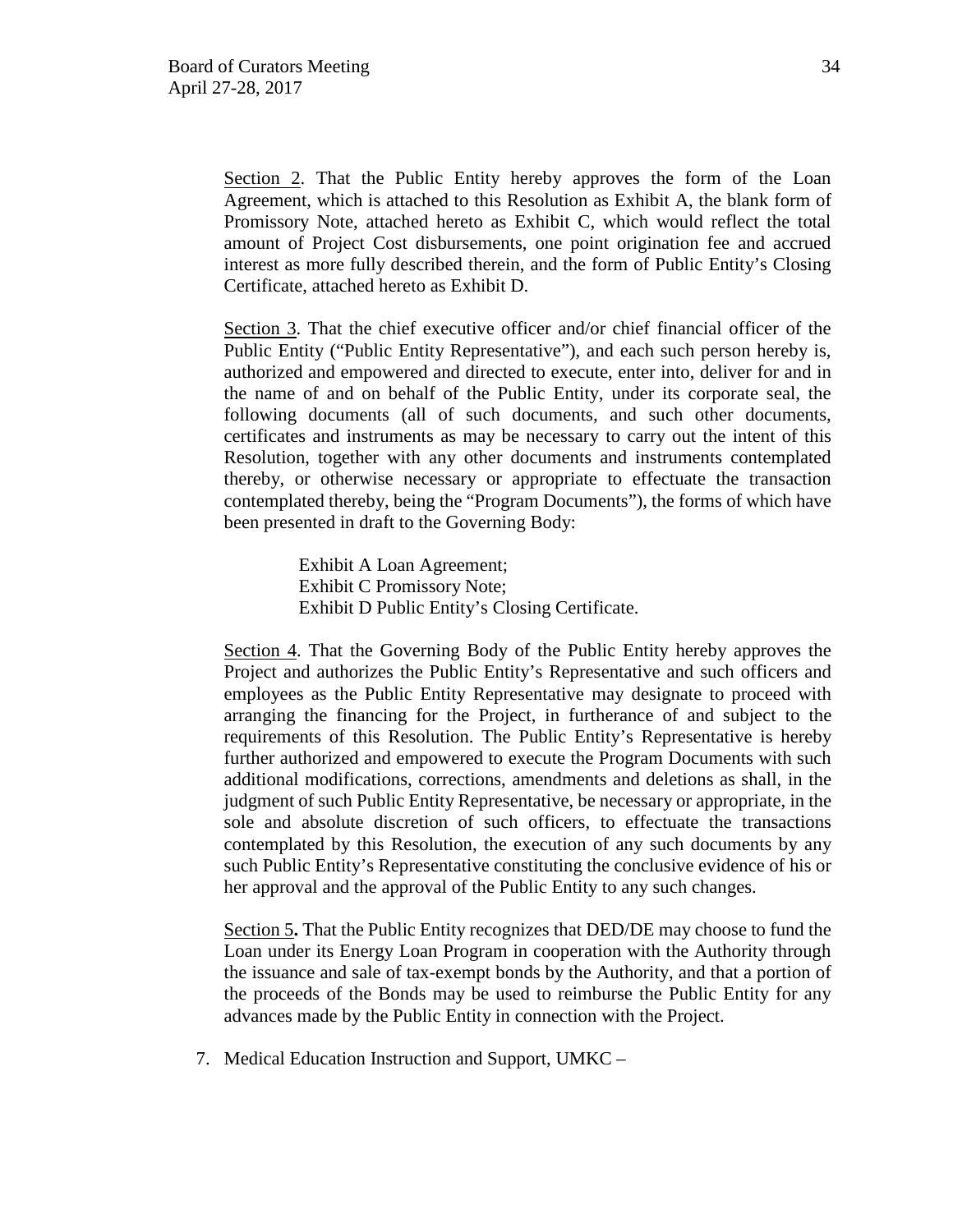- 1. that the Vice President for Finance and Administration be authorized to enter into the following University-funded purchased teaching time contracts for undergraduate medical education instruction and support for the University of Missouri-Kansas City School of Medicine, with the option to renew these contracts up to four additional one-year periods with CPI increases:
	- a. University Physician Associates for the period July 1, 2017 through June 30, 2018, at an approximate cost of \$5,050,000.
	- b. Children's Mercy Hospital for the period July 1, 2017 through June 30, 2018, at an approximate cost of \$870,000.
	- c. Truman Medical Center for the period July 1, 2017 through June 30, 2018 at an approximate cost of \$550,000.

Funding for University funded contracts are from student fees \$6,470,000.

2. that the Vice President for Finance and Administration be authorized to enter into the following contract, if funded by Saint Luke's Hospital, to supplement the purchased teaching time contract, with the option to renew this contract up to four additional one-year periods with CPI increases:

University Physician Associates for the period January 1, 2017 through December 31, 2018 at an approximate cost of \$1,000,000.

Roll call vote of the Board:

Curator Chatman voted yes. Curator Farmer voted yes. Curator Graham voted yes. Curator Layman voted yes. Curator Phillips voted yes. Curator Snowden voted yes. Curator Steelman voted yes.

The motion carried.

### **General Business**

Resolution for Cheryl B. Schrader, Ph.D.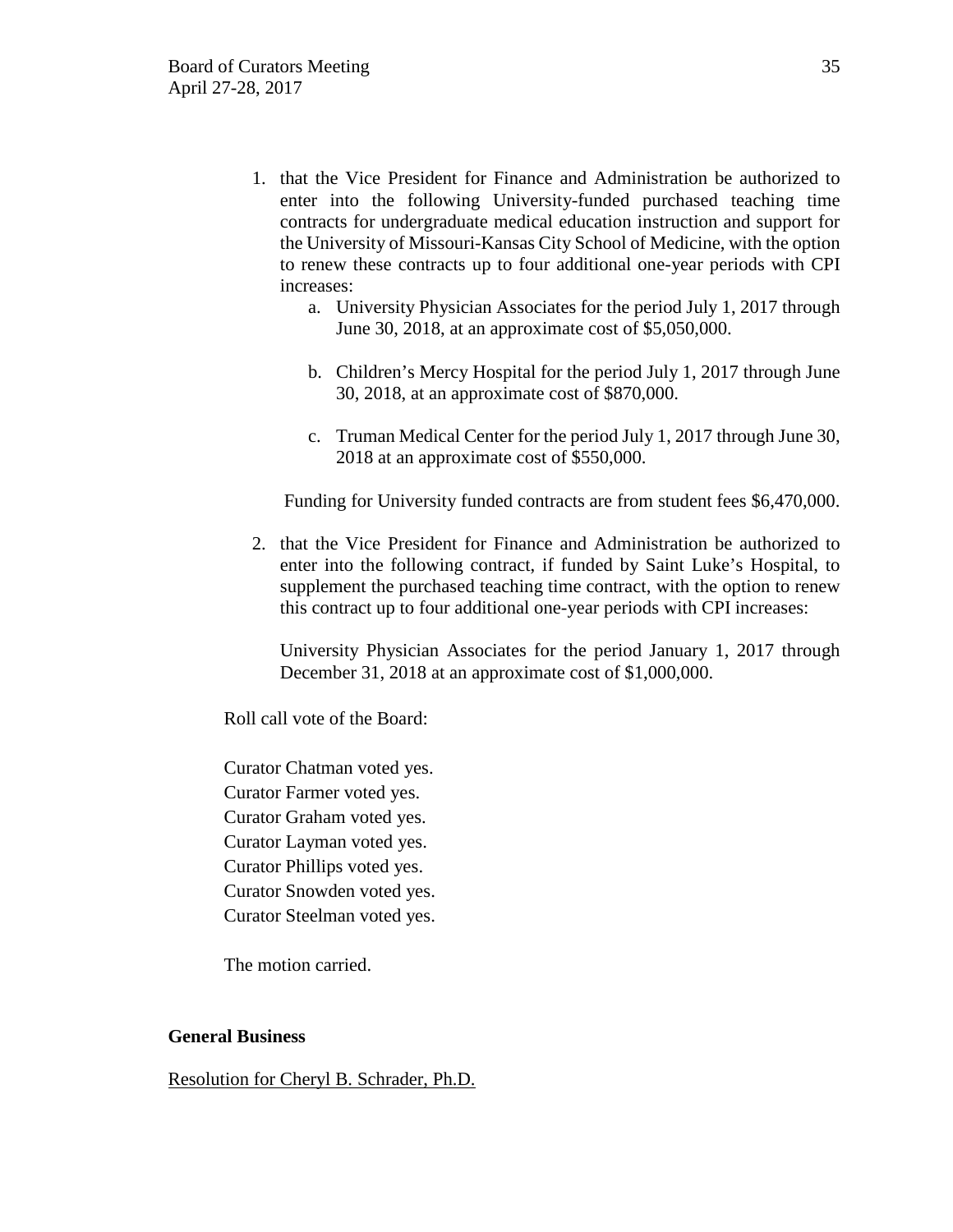It was endorsed by President Choi, recommended by Chair Graham, moved by Curator Steelman and seconded by Curator Layman, that the following resolution recognizing the dedicated service of Cheryl B. Schrader, be approved:

### **RESOLUTION**

**WHEREAS**, Cheryl B. Schrader has served as the 21<sup>st</sup> Chancellor of Missouri University of Science and Technology in Rolla since 2012; and

**WHEREAS**, she earned an undergraduate degree in electrical engineering from Valparaiso University, and a master's degree and Ph.D. from the University of Notre Dame; and

**WHEREAS**, her exceptional academic accomplishments and leadership skills as Chancellor have benefitted Missouri S&T in terms of a 16 percent increase in total enrollment, an 18 percent increase in ranked faculty, a 59 percent increase in U.S. patents filed, and a 26 percent average increase in gifts; and

**WHEREAS**, as Missouri S&T Chancellor, she led a comprehensive strategic planning effort involving thousands of stakeholders to develop "Rising to the Challenge: Missouri S&T's Strategy for Success," which sets the University's bold course through 2020 and beyond by focusing on providing a top return on investment to S&T customers, and has resulted in strong public-private partnerships; and

**WHEREAS,** to enhance student education at S&T, Dr. Schrader made it a requirement for undergraduate students to participate in a significant experiential learning program or project before graduating to help ensure that S&T remains highly ranked among its peers as a value-added public university; and

**WHEREAS**, to keep research at the forefront of a Missouri S&T education, under Schrader's leadership the University identified four signature areas: advanced manufacturing, advanced materials for sustainable infrastructure, enabling materials for extreme environments, and smart living; and

**WHEREAS**, Chancellor Schrader is a strong advocate for innovation. Following the Proctor and Gamble model, she created an Innovation Team for the campus community to submit innovation proposals. The awardees receive a seed grant to help with the creation or implementation of their proposal; and

**WHEREAS**, she encouraged the development of online and blended courses during her tenure at Missouri S&T to improve student learning outcomes and student retention. Online courses offered per year increased by 37 percent and blended courses increased by 100 percent; and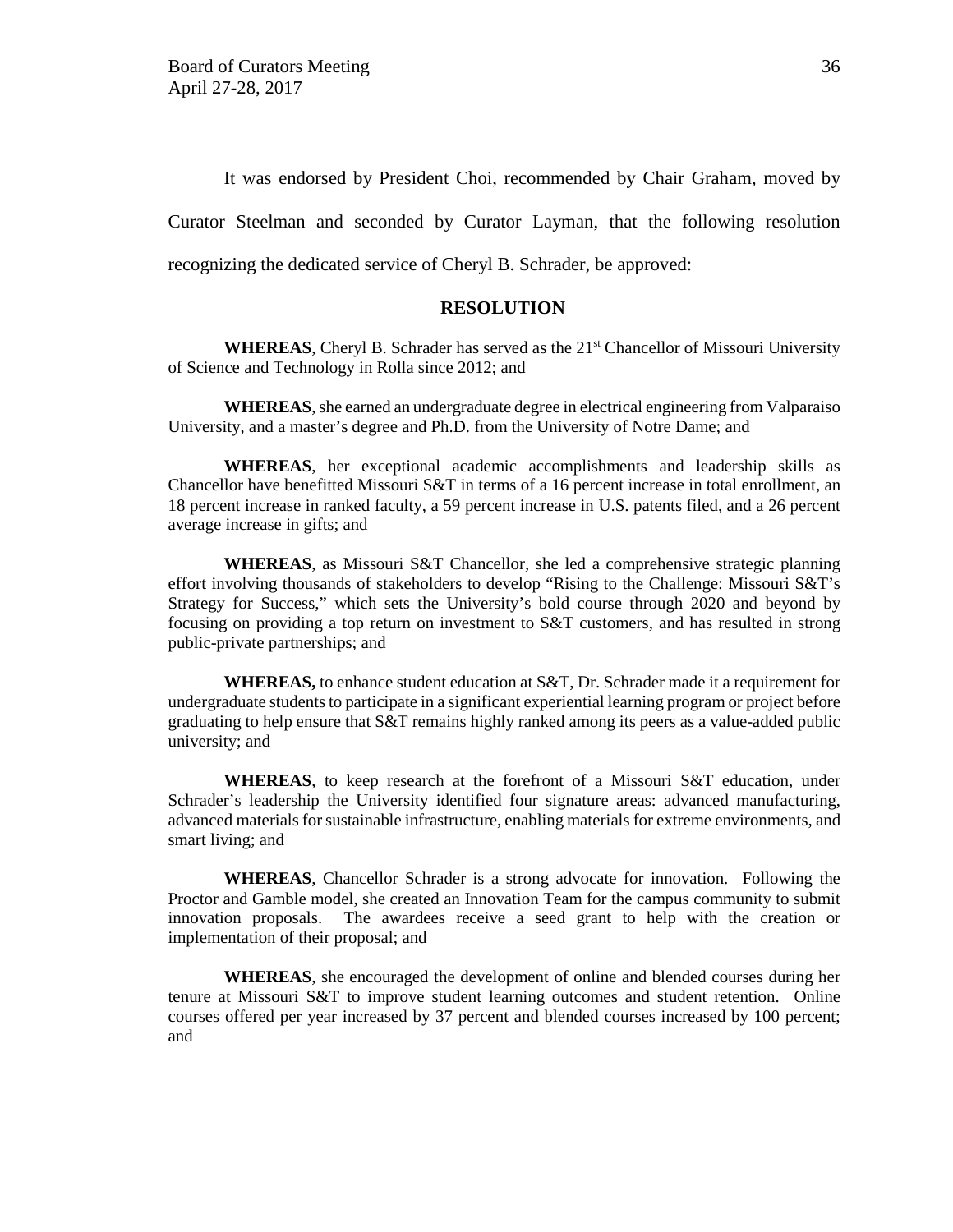**WHEREAS**, Cheryl Schrader led the campus through a sustainable energy geothermal energy project, one of the most comprehensive initiatives in higher education, which has reduced energy usage by 60 percent and reduced the campus's deferred maintenance by \$60 million; and

**WHEREAS**, as one of only a few female engineers to ascend the top leadership position of a college or university in the United States, she has been a strong advocate for diversity and inclusion. The number of female students increased 16 percent and the number of minority students by 38 percent. The number of female faculty at Missouri S&T has grown by 36 percent during her tenure; and

**WHEREAS**, Chancellor Schrader received the Distinguished Educator Award from the Electrical and Computer Engineering division of the American Society for Engineering Education in 2013 and was named an IEEE Fellow in recognition of her leadership and contributions in engineering education in 2014; and

**WHEREAS**, Dr. Schrader will continue to be a strong advocate for STEM disciplines and higher education as she prepares to be President of Wright State University:

**NOW, THEREFORE, BE IT RESOLVED**, that the Board of Curators, on behalf of the students, faculty, staff and alumni of the University of Missouri, and on behalf of the citizens of the State of Missouri, does hereby adopt this resolution in appreciation of the dedicated and devoted service of Cheryl B. Schrader; and

**BE IT FURTHER RESOLVED**, that the Secretary of the Board of Curators cause this resolution to be spread upon the minutes of this meeting and a duly inscribed copy thereof be furnished to Cheryl B. Schrader.

Roll call vote of the Board:

Curator Chatman voted yes. Curator Farmer voted yes. Curator Graham voted yes. Curator Layman voted yes. Curator Phillips voted yes. Curator Snowden voted yes. Curator Steelman voted yes. The motion carried.

Resolution for Henry C. "Hank" Foley, Ph.D.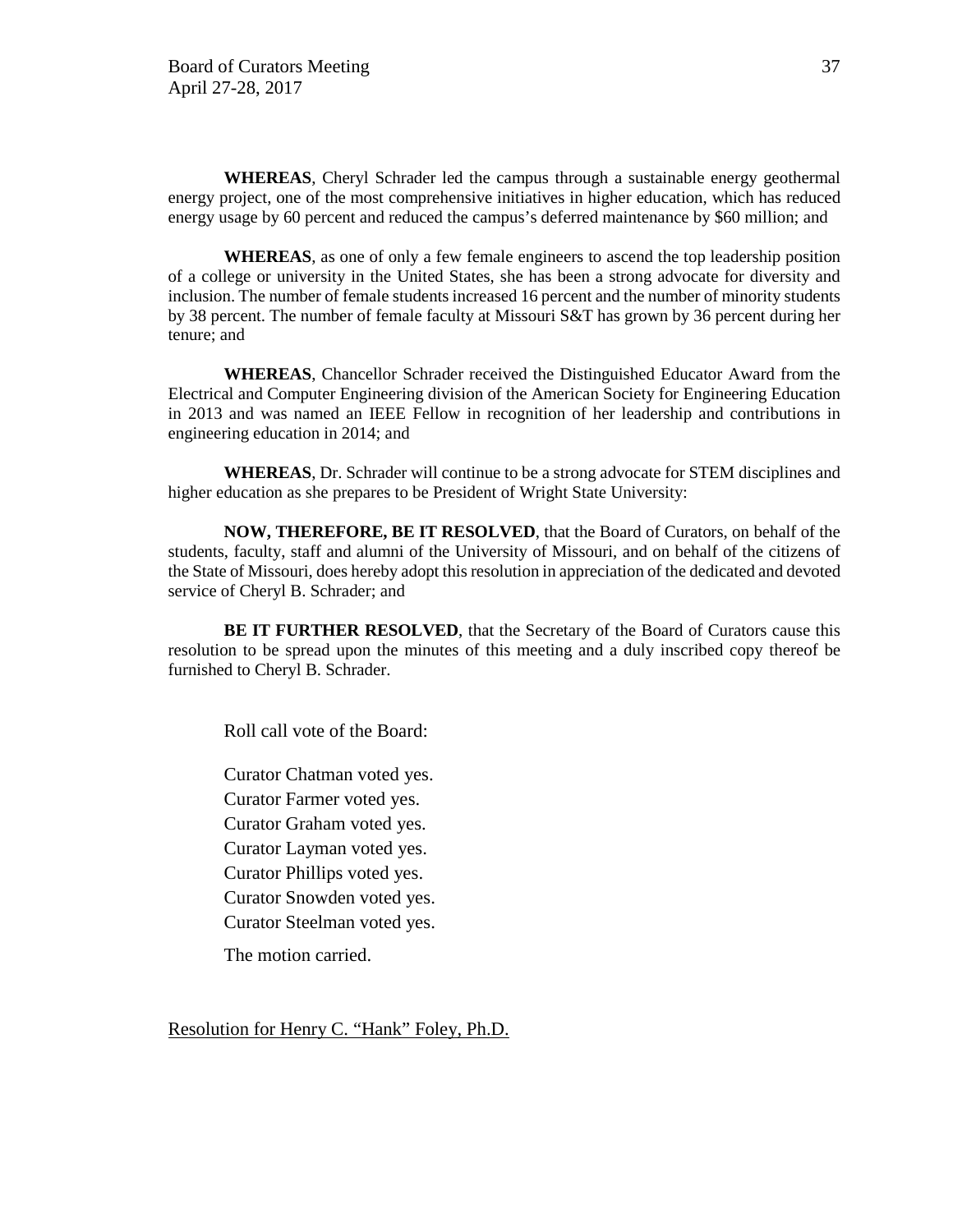It was endorsed by President Choi, recommended by Chair Graham, moved by Curator Farmer and seconded by Curator Snowden, that the following resolution recognizing the dedicated service of Henry C. "Hank" Foley, be approved:

#### **RESOLUTION**

**WHEREAS**, Henry C. "Hank" Foley has served as Interim Chancellor of the University of Missouri-Columbia since November 2015; and

**WHEREAS**, though he took over during a difficult time in the history of the University, he rose to the challenge with forthright leadership and class and quickly earned the respect of MU faculty, staff, students, alumni and donors; and

**WHEREAS**, prior to the chancellor appointment, Hank Foley was hired as University of Missouri System Executive Vice President for Academic Affairs, Research and Economic Development in 2013 and later in a dual appointment as MU Senior Vice Chancellor in 2014; and

**WHEREAS,** as EVP for Academic Affairs, Dr. Foley led the system's strategic planning efforts, provided system-wide leadership in academic programs, promoted economic development and advanced research collaborations, and enhanced funding. He also led institutional research, student access and success, academic program review, and eLearning functions of the system; and

**WHEREAS**, he is a tenured professor of chemistry at MU, and a professor of chemical and biochemical engineering at Missouri University of Science and Technology; and

**WHEREAS**, Hank Foley earned his bachelor's degree in chemistry from Providence College, his master's degree in chemistry from Purdue University, and his Ph.D. from The Pennsylvania State University; and

**WHEREAS**, he is an esteemed inventor with 16 patents dating back to 1987; and

**WHEREAS**, as part of his teaching and research experience, Chancellor Foley has mentored countless graduate and undergraduate students who have prospered in both industry and academia; and

**WHEREAS**, under his leadership as Interim Chancellor, MU celebrated important milestones including record philanthropic contributions, strong extramural research and creative works, prestigious faculty distinction,and increased student retention; and

**WHEREAS**, Dr. Foley moved the campus toward Open Book Management, meeting regularly with faculty, students and staff to discuss University issues and to hear their concerns and ideas; and

**WHEREAS**, he increased the number of admissions recruiters and supported the expansion of permanent recruiters in the southeast and west coast portions of the country; and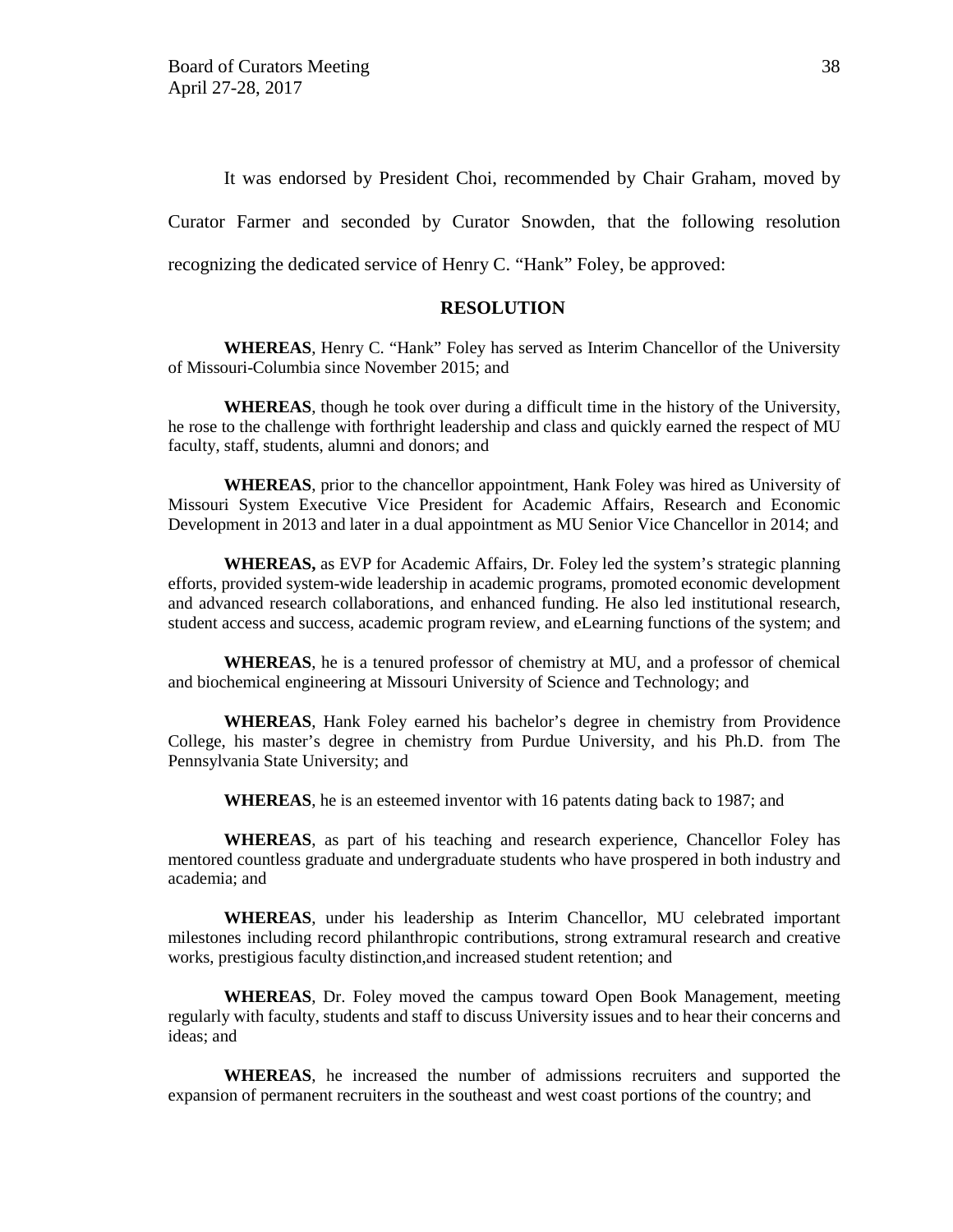**WHEREAS**, under his leadership, he encouraged researchers to apply for more grants. During fiscal year 2017, grant applications increased eight percent and the monetary value of grant applications were up 38 percent; and

**WHEREAS**, Hank Foley sought key hires to establish permanent leadership at MU including the Director of Athletics, Vice Chancellor for Extension and Engagement, Vice Chancellor for Enrollment Management, and Vice Chancellor for Human Resources and has worked closely with the Provost to secure several permanent dean positions; and

**WHEREAS**, as he leaves the University of Missouri family, he will continue his career in higher education as President of the New York Institute of Technology:

**NOW, THEREFORE, BE IT RESOLVED**, that the Board of Curators, on behalf of the students, faculty, staff and alumni of the University of Missouri, and on behalf of the citizens of the State of Missouri, does hereby adopt this resolution in appreciation of the dedicated and devoted service of Henry C. "Hank" Foley; and

**BE IT FURTHER RESOLVED**, that the Secretary of the Board of Curators cause this resolution to be spread upon the minutes of this meeting and a duly inscribed copy thereof be furnished to Hank C. Foley.

Roll call vote:

Curator Chatman voted yes. Curator Farmer voted yes. Curator Graham voted yes. Curator Layman voted yes. Curator Phillips voted yes. Curator Snowden voted yes. Curator Steelman voted yes.

The motion carried.

### Resolution for Michael A. Middleton, J.D.

It was endorsed by President Choi, recommended by Chair Graham, moved by Curator Phillips and seconded by Curator Chatman, that the following resolution recognizing the dedicated service of Michael A. Middleton, be approved: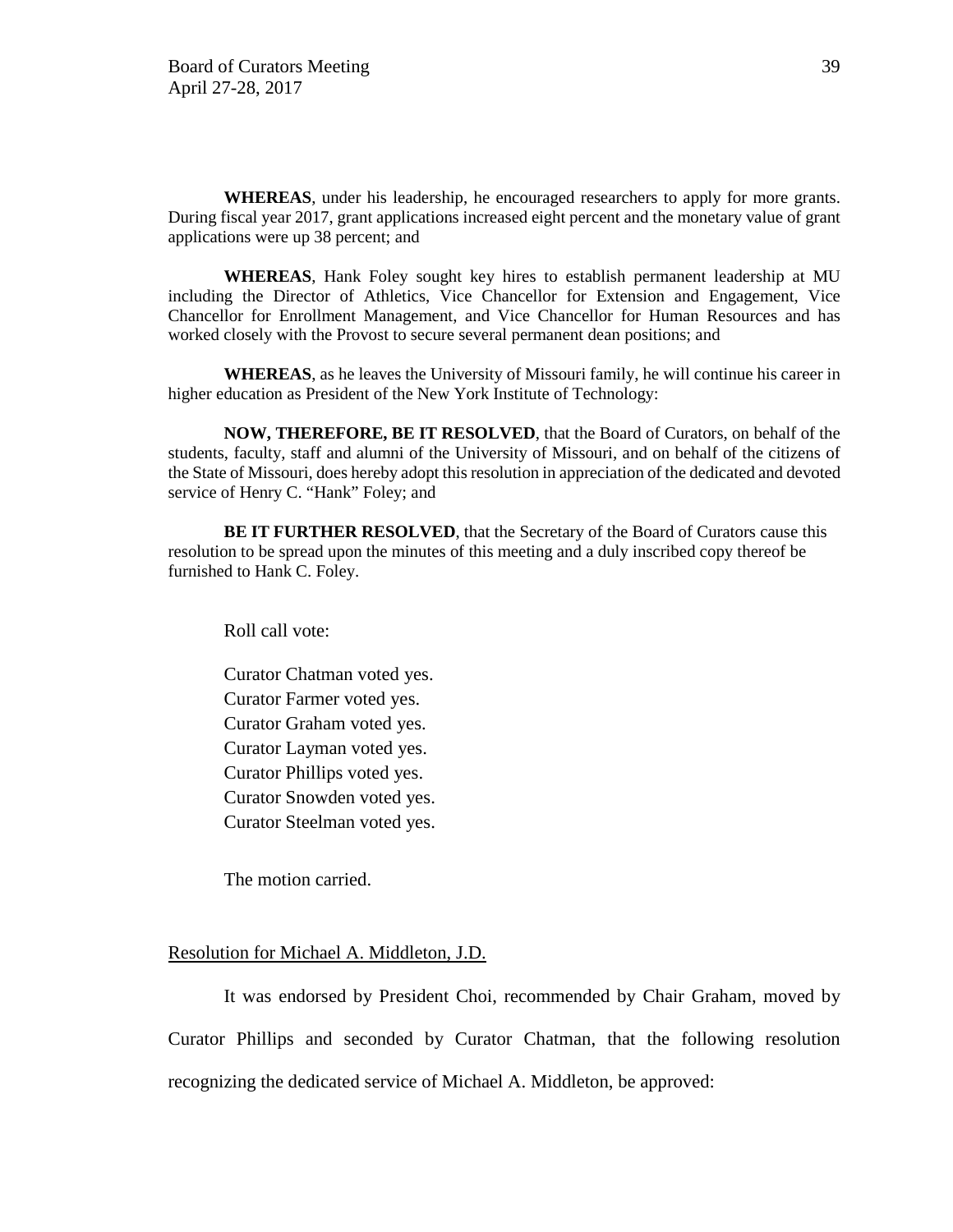#### RESOLUTION

**WHEREAS,** Michael A. Middleton came out of retirement and took office as Interim President of the University of Missouri System on November 12, 2015, and served through February 28, 2017, bringing a calming demeanor and forthright leadership during one of the most challenging times in the University's history; and

**WHEREAS,** with encouragement from then-Board Chair Donald Cupps, who assured Michael that he was, "the perfect man for the job," President Middleton was given the charge by the Board of Curators to achieve three goals: to repair and rebuild trust with key stakeholders, to ensure continuity and progress during his presidency, and to launch campus and system efforts to make the UM System a national leader in diversity, equity and inclusion; and

**WHEREAS,** to rebuild trust and confidence in the UM System, he had countless engagements with all of the University's key internal and external stakeholders to explain the sensitivities that their beloved University was facing and assured them that the structure in place for the UM System remained strong and sound; and

**WHEREAS,** to ensure continuity and progress during his presidency, he led the General Officers to fulfill the tasks of the University's strategic plan including significant changes in the retiree benefits plan to make it sustainable into the future, an impressive increase in technologies licensed from the four campuses, and the largest single year of royalty revenue from the licensing revenue in the University's history; and

**WHEREAS,** under Michael Middleton's leadership, two leading credit agencies affirmed their high-grade credit ratings, AA+ and Aa1 with a stable outlook, providing a third-party validation on the continued strength and soundness of the University's financial stewardship; and

**WHEREAS,** having had a campus perspective during much of his career, President Middleton shared his newfound realization of the depth and breadth of the UM System and advocated for the added value it provides to the campuses through its shared services and continuous efficiency and effectiveness measures each year; and

**WHEREAS,** during his presidency, he helped celebrate the UM System's 30<sup>th</sup> anniversary of its partnership with the University of the Western Cape in South Africa. With celebrations held in both Cape Town, South Africa and Columbia, Missouri, he shared his fondness not only of the program, but also the passionate students that were to thank for the partnership; and

**WHEREAS,** to make the UM System a national leader in diversity, equity and inclusion, President Middleton successfully launched a series of initiatives introduced by the Board of Curators that included the appointment of the UM System's first-ever Chief Diversity, Equity and Inclusion Officer; the development of a task force to create both a short- and long-term strategy, plan, and metrics to address diversity, equity and inclusion system-wide; and the execution of a system-wide audit to conduct a full review of all UM System policies as they relate to staff and student conduct; and

**WHEREAS,** the true indicator that the UM System has become a model for higher education in how it addresses race relations is the countless invitations President Middleton continues to receive from national organizations to tell the story about the University of Missouri and how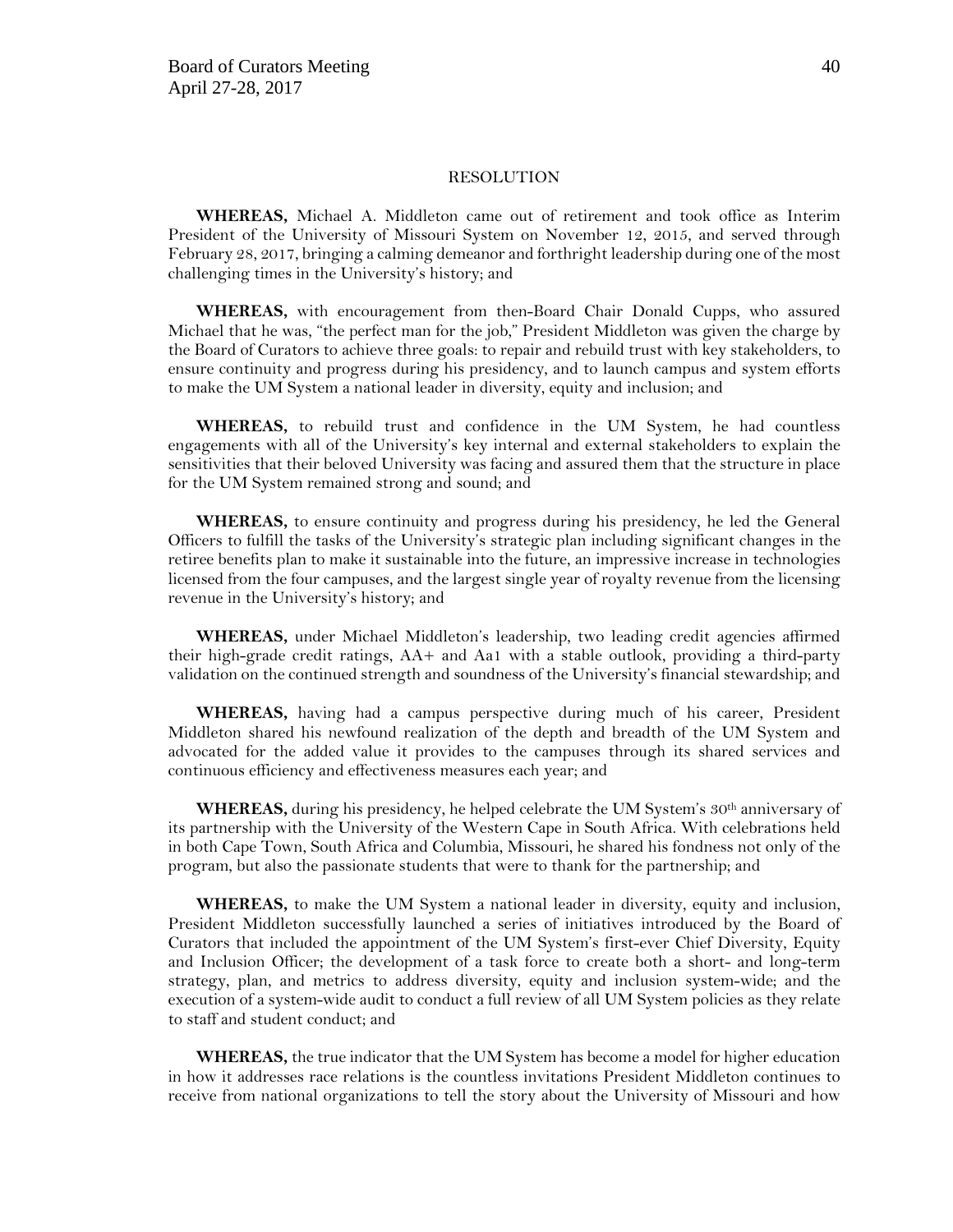the initiatives put in place, in such a short amount of time, were the starting point for the community to come together, conduct difficult but necessary conversations, and create respectful campus environments for its students, faculty and staff; and

**WHEREAS,** out of the goodness of his heart and a true love for his alma mater, he gave 15 more months to the University as Interim President and served with sincerity, honor, dignity and esteemed leadership, encouraging each of the University's constituents to create the finest university they can imagine; and

**WHEREAS,** Dr. Julie Middleton, Michael's wife of more than 45 years, represented the University of Missouri System as an energetic, kind, and gracious First Lady. With her University Extension background and phenomenal presentation skills honed from her many years as an educator, Julie welcomed the opportunity to engage in many speaking engagements where she carried a calming influence and educated her audiences on the value that the University brings to the state of Missouri; and

**WHEREAS,** by complementing each other in strong partnership, Julie and Michael led effectively and taught the entire university community lessons in loyalty, compassion, grace and leadership; and

**WHEREAS,** following President Middleton's final report to the Board of Curators, Board Chair Maurice Graham thanked the Middletons for their service and unwavering commitment to the University and told President Middleton, "You were not given an easy charge and stepped up as a leader when your University needed you most. You have led us through tough conversations and crucial decision points during your time in office, and you have made us proud;" and

**NOW, THEREFORE, BE IT RESOLVED**, that the University of Missouri Board of Curators, on behalf of the entire university, its faculty, staff, alumni, friends and supporters, does herby acknowledge the many contributions of Michael and Julie Middleton to the greater university family, and expresses heartfelt gratitude for all they have done to move the University of Missouri System forward; and

**BE IT FURTHER RESOLVED,** that the Secretary of the Board of Curators cause this resolution to be spread upon the minutes of this meeting, and that a duly inscribed copy thereof be furnished to Michael A. Middleton, J.D.

Roll call vote:

Curator Chatman voted yes. Curator Farmer voted yes. Curator Graham voted yes. Curator Layman voted yes. Curator Phillips voted yes. Curator Snowden voted yes. Curator Steelman voted yes.

The motion carried.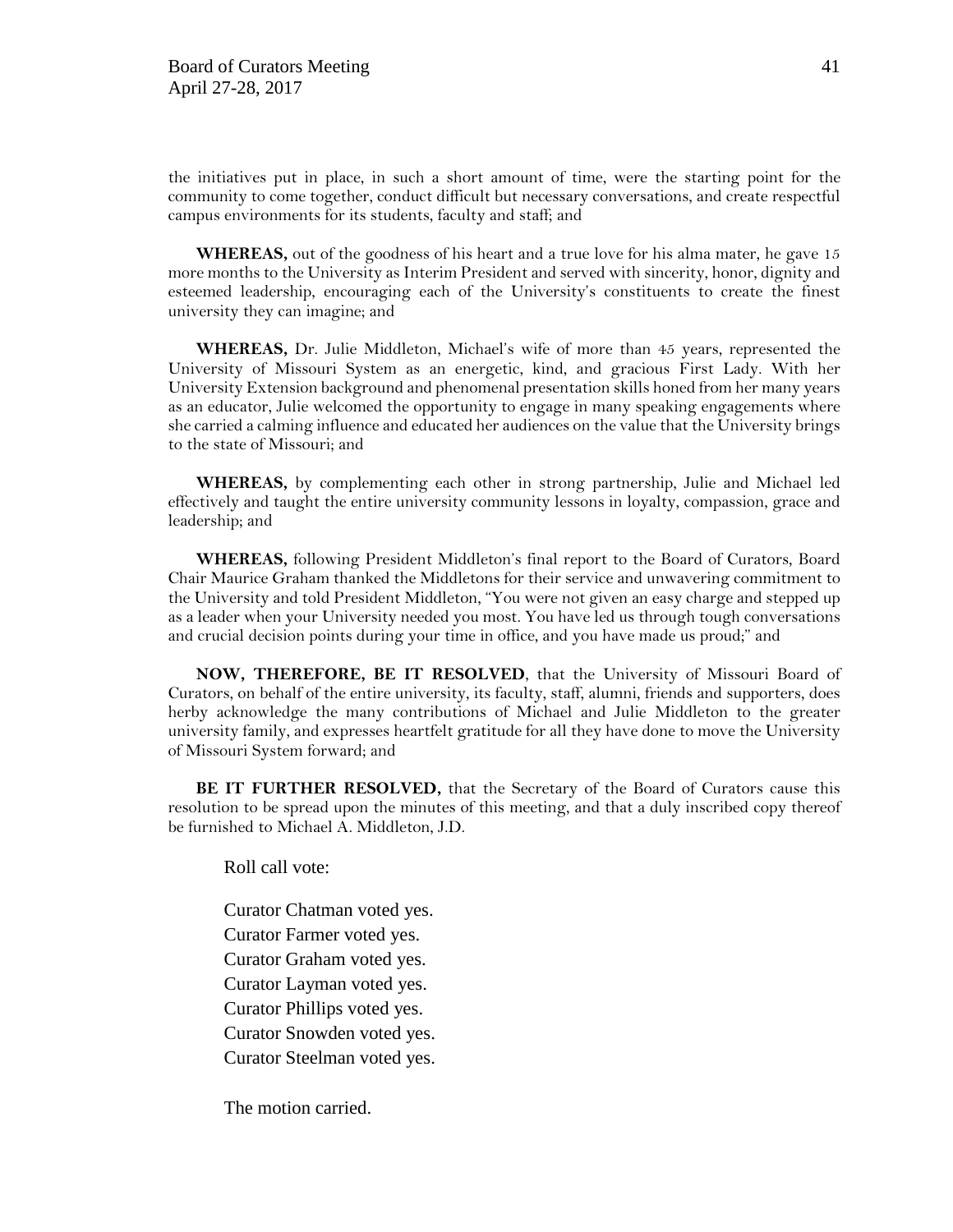#### Good and Welfare

Draft June 22-23, 2017 Board of Curators meeting agenda – no discussion (on file)

The public session of the Board of Curators meeting recessed at 12:10 P.M. on Friday, April 28, 2017.

### **Executive Session**

A meeting of the University of Missouri Board of Curators was reconvened in executive session at 12:50 P.M., on Friday, April 28, 2017, in the Silver and Gold Room of the Havener Center on the Missouri University of Science and Technology campus, Rolla, Missouri, pursuant to public notice given of said meeting. Curator Maurice B. Graham, Chair of the Board of Curators, presided over the meeting.

Present

The Honorable Darryl M. Chatman The Honorable Jamie L. Farmer The Honorable Maurice B. Graham The Honorable Jeffrey L. Layman The Honorable John R. Phillips The Honorable Phillip H. Snowden The Honorable David L. Steelman

Also Present Dr. Mun Y. Choi, President Mr. Stephen J. Owens, General Counsel Ms. Cindy Harmon, Secretary of the Board of Curators

### **General Business**

MU Head Wrestling Coach Contract for Employment Terms – presented by General Counsel Owens

It was recommended by Interim Chancellor Foley, endorsed by President Choi,

moved by Curator Steelman and seconded by Curator Phillips that the following

recommendation be approved: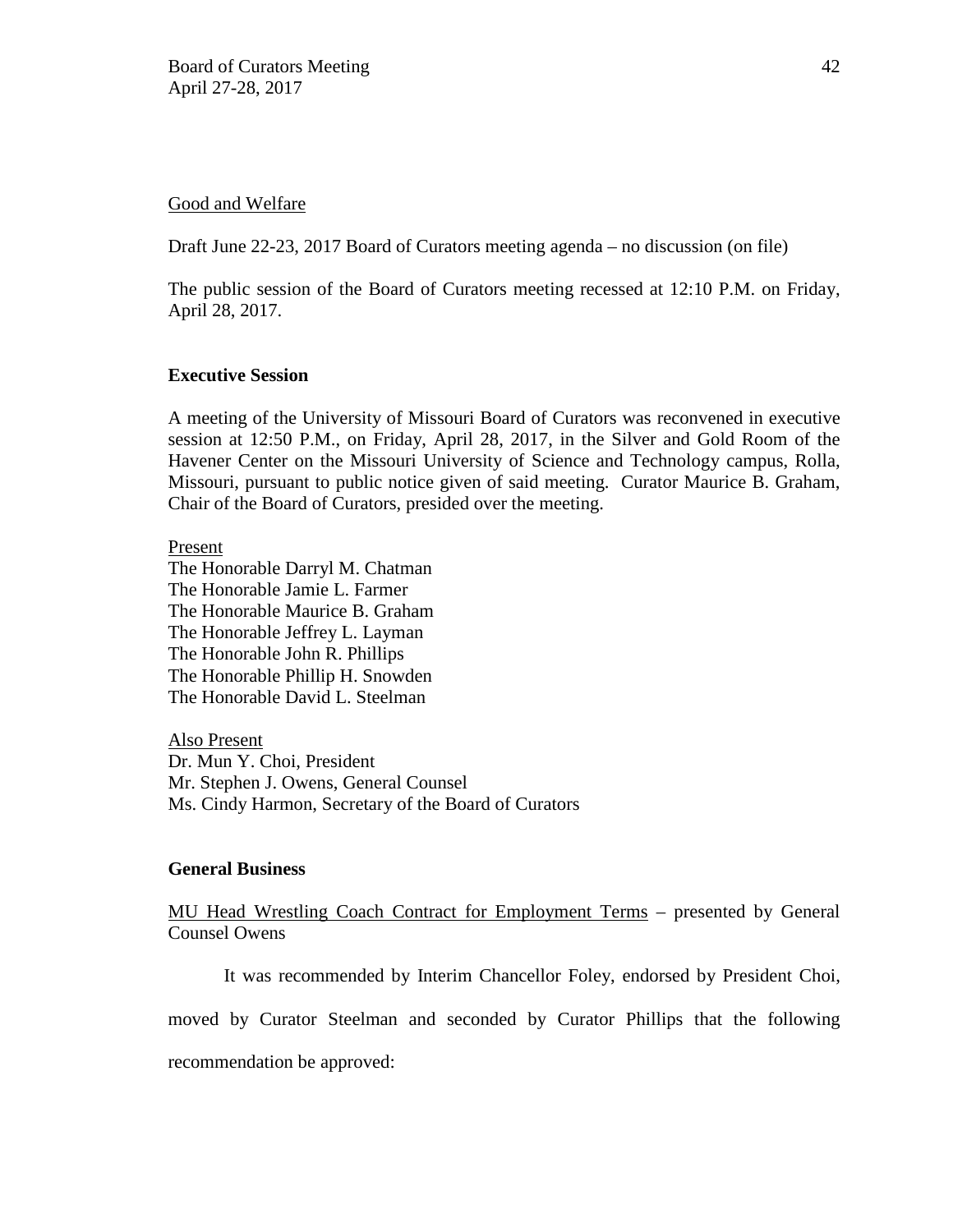That President Choi and Interim Chancellor Foley are authorized to enter into a Contract for Employment with Brian Smith for the position of Head Wrestling Coach for the University of Missouri-Columbia under the same or substantially similar terms as the MOU presented to the Board at its April 27-28, 2017 meeting (and as on file with the minutes of this meteing). The contract shall be subject to approval of General Counsel as to legal form.

Roll call vote:

Curator Chatman voted yes. Curator Farmer voted yes. Curator Graham voted yes. Curator Layman voted yes. Curator Phillips voted yes. Curator Snowden voted yes. Curator Steelman voted yes.

The motion carried.

### **Consent Agenda – Executive Session**

It was endorsed by President Choi, moved by Curator Phillips and seconded by Curator Snowden, that the following items be approved by consent agenda:

## **CONSENT AGENDA**

- 1. Curators Teaching Distinguished Professor Emeritus, Frances Haemmerlie Montgomery, Missouri S&T
- 2. Property Lease, MUHC
- 3. Property Purchase, 500 N. Keene Street Suite 402, Columbia, Missouri, MUHC
- 4. Property Sale, UM
	- 1. Curators Teaching Distinguished Professor Emeritus, Frances Haemmerlie Montogomery, Missouri S&T –

that upon the recommendation of Chancellor Cheryl Schrader it is recommended that Professor Frances Haemmerlie Montgomery be named to the position University of Missouri Curators' Distinguished Teaching Professor Emeritus, effective September 1, 2017.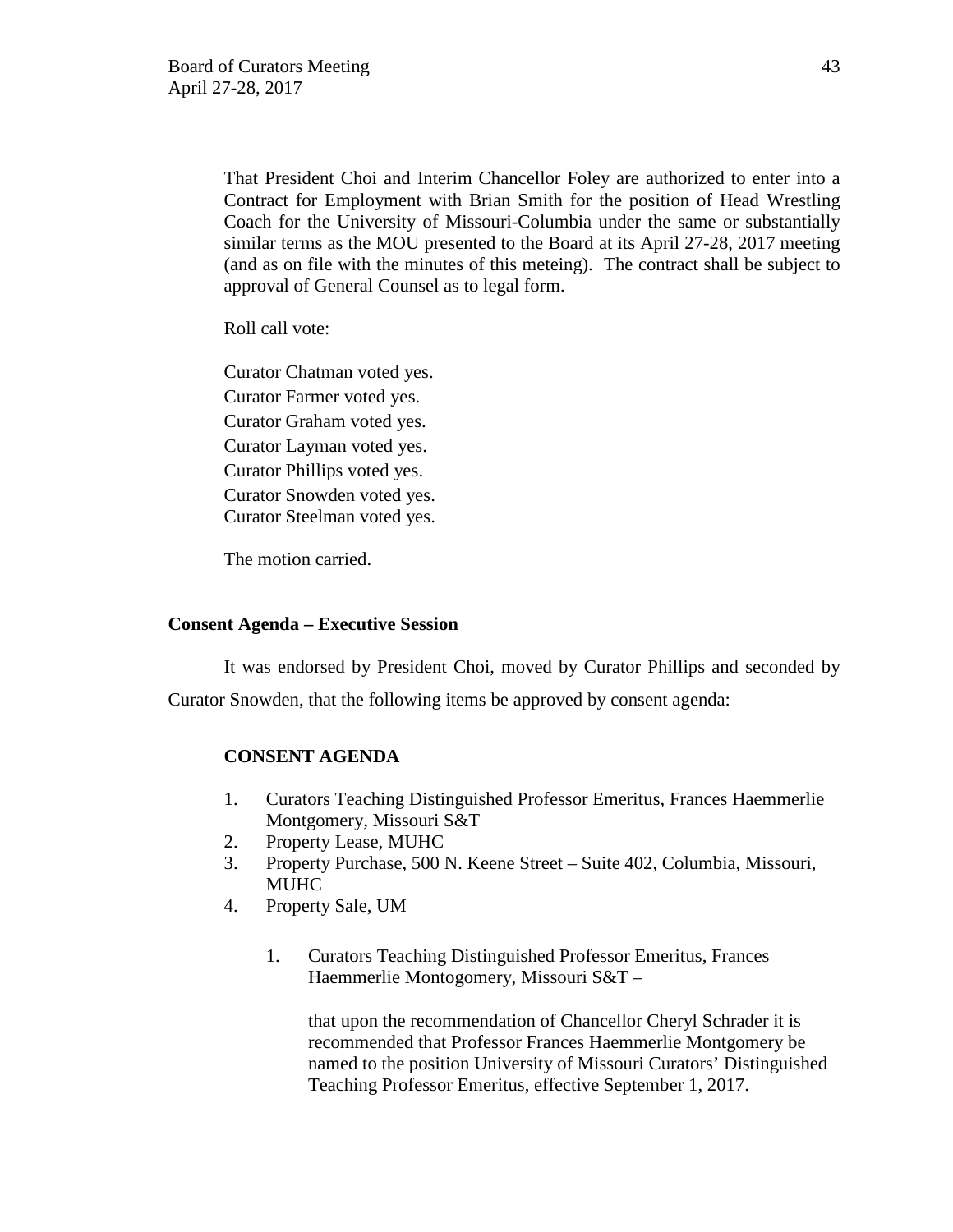The complete nomination packet is filed with the Office of Academic Affairs.

- 2. <sup>285</sup>Property Lease, MUHC this item is excluded from the minutes and may be given public notice upon completion.
- 3. Property Purchase, 500 N. Keene Street Suite 402, Columbia, Missouri, MUHC –

that the Interim Vice President for Finance be authorized to purchase an approximately 3,408 square foot medical office condo also known as Suite 402 located within the Keene Medical Building at 500 North Keene Street, Columbia, Missouri from Winston E. Harrison, M.D. P.C. for a purchase price of \$490,000 plus related closing expenses, for MU Health Care.

Funding is from:

MU Health Care Reserves \$490,000 plus related closing expenses

4. 286Property Sale, UM - this item is excluded from the minutes and may be given public notice upon completion.

Roll call vote of the full Board:

Curator Chatman voted yes. Curator Farmer voted yes. Curator Graham voted yes. Curator Layman voted yes. Curator Phillips voted yes. Curator Snowden voted yes. Curator Steelman voted yes.

The motion carried.

President's Report on personnel and contracts – presented by President Choi.

No action taken by the Board.